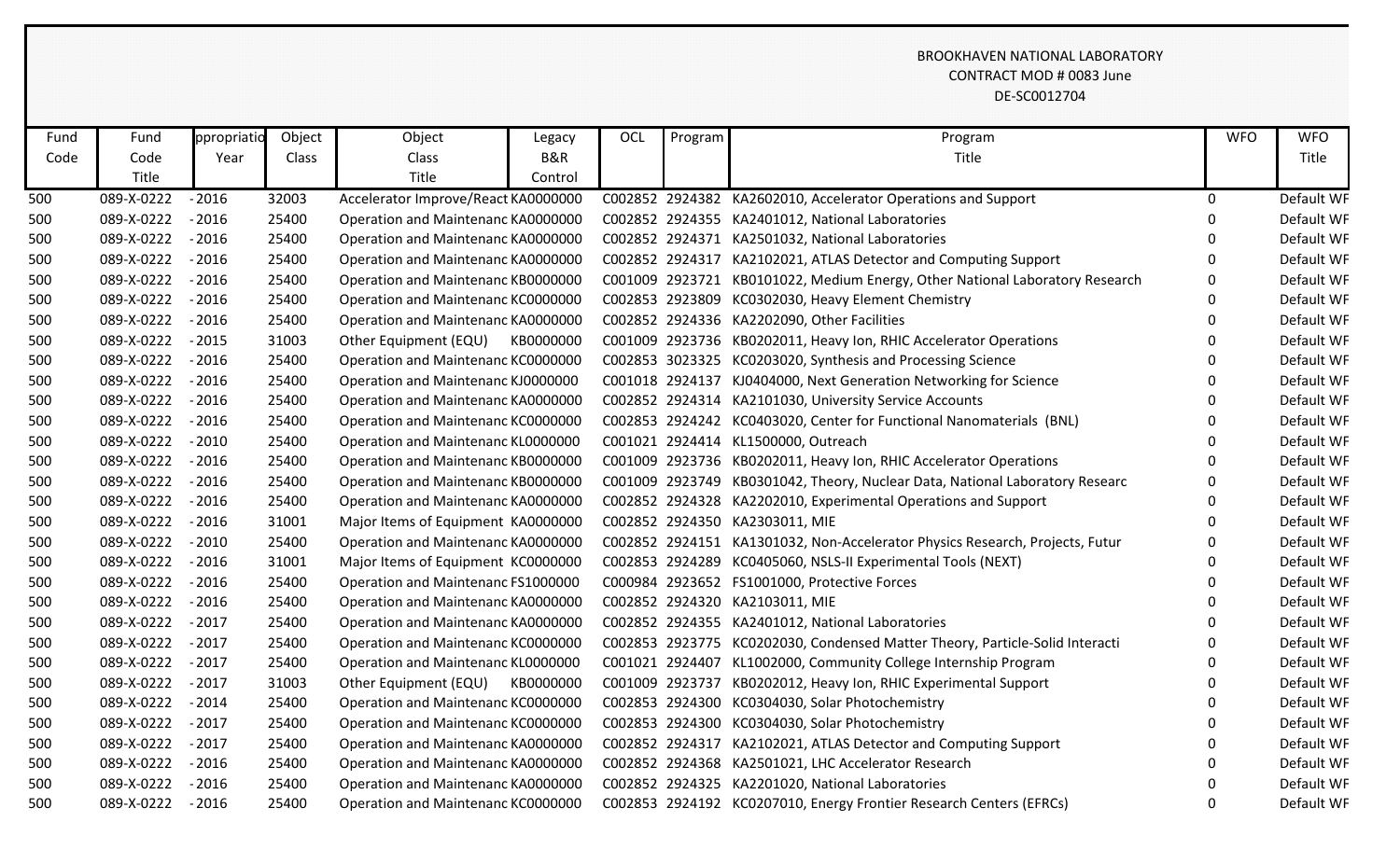| Fund | Fund       | ppropriatio | Object | Object                               | Legacy    | OCL | Program | Program                                                                      | <b>WFO</b> | <b>WFO</b> |
|------|------------|-------------|--------|--------------------------------------|-----------|-----|---------|------------------------------------------------------------------------------|------------|------------|
| Code | Code       | Year        | Class  | Class                                | B&R       |     |         | Title                                                                        |            | Title      |
|      | Title      |             |        | Title                                | Control   |     |         |                                                                              |            |            |
| 500  | 089-X-0222 | $-2014$     | 25400  | Operation and Maintenanc KA0000000   |           |     |         | C002852 2923680 KA1102811, Proton Facilities - Chng in Inventories, Special  | 0          | Default WF |
| 500  | 089-X-0222 | $-2014$     | 25400  | Operation and Maintenanc KC0000000   |           |     |         | C002853 2924248 KC0404040, National Synchrotron Light Source II (BNL)        | 0          | Default WF |
| 500  | 089-X-0222 | $-2016$     | 25400  | Operation and Maintenanc KP0000000   |           |     |         | C001024 2924209 KP1605010, Structural Biology Infrastructure                 | 0          | Default WF |
| 500  | 089-X-0222 | $-2015$     | 25400  | Operation and Maintenanc KC0000000   |           |     |         | C002853 2924447 KC0213010, Computational Materials Sciences                  | 0          | Default WF |
| 500  | 089-X-0222 | $-2016$     | 32001  | Construction Project (PRN) 39KA00000 |           |     |         | C002786 2924263 39KA00000PRN11SC40000, Long Baseline Neutrino Experiment (PE | 0          | Default WF |
| 500  | 089-X-0222 | $-2016$     | 25400  | Operation and Maintenanc KC0000000   |           |     |         | C002853 2923803 KC0301020, Chemical Physics                                  | 0          | Default WF |
| 500  | 089-X-0222 | $-2015$     | 25400  | Operation and Maintenanc KA0000000   |           |     |         | C002852 2924336 KA2202090, Other Facilities                                  | O          | Default WF |
| 500  | 089-X-0222 | $-2016$     | 25400  | Operation and Maintenanc KA0000000   |           |     |         | C002852 2924382 KA2602010, Accelerator Operations and Support                |            | Default WF |
| 500  | 089-X-0222 | $-2016$     | 25400  | Operation and Maintenanc KC0000000   |           |     |         | C002853 2923807 KC0302010, Chemical Energy                                   | O          | Default WF |
| 500  | 089-X-0222 | $-2016$     | 25400  | Operation and Maintenanc KP0000000   |           |     |         | C001024 2924205 KP1602010, Radiochemistry and Imaging Instrumentation        |            | Default WF |
| 500  | 089-X-0222 | $-2016$     | 25400  | Operation and Maintenanc KB0000000   |           |     |         | C001009 2923737 KB0202012, Heavy Ion, RHIC Experimental Support              | 0          | Default WF |
| 500  | 089-X-0222 | $-2015$     | 25400  | Operation and Maintenanc KA0000000   |           |     |         | C002852 2924314 KA2101030, University Service Accounts                       | 0          | Default WF |
| 500  | 089-X-0222 | $-2016$     | 25400  | Operation and Maintenanc FS1000000   |           |     |         | C000984 2923657 FS1007000, Material Control and Accountability               |            | Default WF |
| 500  | 089-X-0222 | $-2017$     | 25400  | Operation and Maintenanc KA0000000   |           |     |         | C002852 2924320 KA2103011, MIE                                               | O          | Default WF |
| 500  | 089-X-0222 | $-2017$     | 25400  | Operation and Maintenanc KA0000000   |           |     |         | C002852 2924336 KA2202090, Other Facilities                                  |            | Default WF |
| 500  | 089-X-0222 | $-2017$     | 25400  | Operation and Maintenanc KA0000000   |           |     |         | C002852 2924313 KA2101020, National Laboratories                             |            | Default WF |
| 500  | 089-X-0222 | $-2017$     | 25400  | Operation and Maintenanc KL0000000   |           |     |         | C001021 2924406 KL1001000, Science Undergraduate Laboratory Internship       |            | Default WF |
| 500  | 089-X-0222 | $-2017$     | 25400  | Operation and Maintenanc KC0000000   |           |     |         | C002853 2924460 KC0301050, Condensed Phase & Interfacial Molecular Science   | 0          | Default WF |
| 500  | 089-X-0222 | $-2017$     | 25400  | Operation and Maintenanc KJ0000000   |           |     |         | C001018 2924474 KJ0402010, Computer Sciences - Research                      | O          | Default WF |
| 500  | 089-X-0222 | $-2017$     | 25400  | Operation and Maintenanc KA0000000   |           |     |         | C002852 2924382 KA2602010, Accelerator Operations and Support                | 0          | Default WF |
| 500  | 089-X-0222 | $-2017$     | 25400  | Operation and Maintenanc KC0000000   |           |     |         | C002853 2924405 KC0201060, Neutron and X-Ray Scatering                       | 0          | Default WF |
| 500  | 089-X-0222 | $-2017$     | 32001  | Construction Project (PRN) 39KA00000 |           |     |         | C002786 2924263 39KA00000PRN11SC40000, Long Baseline Neutrino Experiment (PE | 0          | Default WF |
| 500  | 089-X-0222 | $-2017$     | 25400  | Operation and Maintenanc KC0000000   |           |     |         | C002853 2923769 KC0201010, Structure Of Materials                            | 0          | Default WF |
| 500  | 089-X-0222 | $-2017$     | 31001  | Major Items of Equipment KA0000000   |           |     |         | C002852 2924350 KA2303011, MIE                                               | O          | Default WF |
| 500  | 089-X-0222 | $-2017$     | 25400  | Operation and Maintenanc KC0000000   |           |     |         | C002853 2924421 KC0406030, Long Term Surveillance and Maintenance            |            | Default WF |
| 500  | 089-X-0222 | $-2017$     | 25400  | Operation and Maintenanc KL0000000   |           |     |         | C001021 2924408 KL1003000, Visiting Faculty Program                          |            | Default WF |
| 500  | 089-X-0222 | $-2016$     | 25400  | Operation and Maintenanc KA0000000   |           |     |         | C002852 2924357 KA2401021, Scientific Discovery through Advanced Computing ( |            | Default WF |
| 500  | 089-X-0222 | $-2016$     | 25400  | Operation and Maintenanc FS1000000   |           |     |         | C000984 2923656 FS1006000, Personnel Security                                | O          | Default WF |
| 500  | 089-X-0222 | $-2016$     | 25400  | Operation and Maintenanc KP0000000   |           |     |         | C001024 2924211 KP1701000, Atmospheric System Research                       | 0          | Default WF |
| 500  | 089-X-0222 | $-2016$     | 25400  | Operation and Maintenanc KL0000000   |           |     |         | C001021 2924408 KL1003000, Visiting Faculty Program                          | 0          | Default WF |
| 500  | 089-X-0222 | $-2016$     | 25400  | Operation and Maintenanc KL0000000   |           |     |         | C001021 2924414 KL1500000, Outreach                                          |            | Default WF |
| 500  | 089-X-0222 | $-2013$     | 25400  | Operation and Maintenanc KP0000000   |           |     |         | C001024 2924202 KP1601030, Metabolic Synthesis and Conversion                |            | Default WF |
| 500  | 089-X-0222 | $-2014$     | 25400  | Operation and Maintenanc KP0000000   |           |     |         | C001024 2924217 KP1703030, Integrated Assessment                             |            | Default WF |
| 500  | 089-X-0222 | $-2014$     | 31003  | Other Equipment (EQU)                | KC0000000 |     |         | C002853 2924300 KC0304030, Solar Photochemistry                              |            | Default WF |
| 500  | 089-X-0222 | $-2016$     | 25400  | Operation and Maintenanc KL0000000   |           |     |         | C001021 2924406 KL1001000, Science Undergraduate Laboratory Internship       | 0          | Default WF |
| 500  | 089-X-0222 | $-2016$     | 25400  | Operation and Maintenanc KC0000000   |           |     |         | C002853 2924295 KC0202050, Physical Behavior of Materials                    | 0          | Default WF |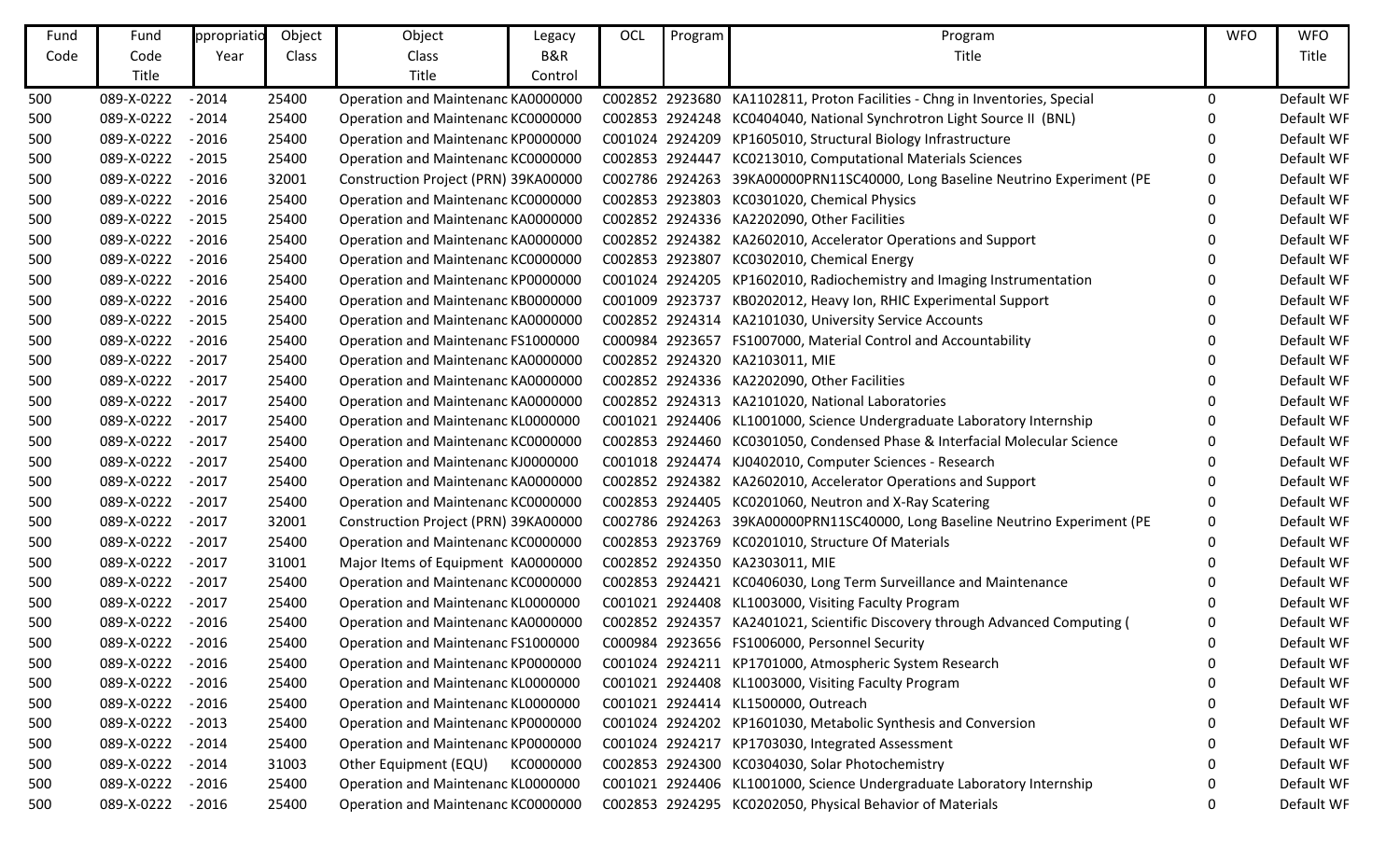| Fund | Fund       | ppropriatio | Object | Object                              | Legacy    | OCL | Program | Program                                                                      | <b>WFO</b> | <b>WFO</b> |
|------|------------|-------------|--------|-------------------------------------|-----------|-----|---------|------------------------------------------------------------------------------|------------|------------|
| Code | Code       | Year        | Class  | Class                               | B&R       |     |         | Title                                                                        |            | Title      |
|      | Title      |             |        | Title                               | Control   |     |         |                                                                              |            |            |
| 500  | 089-X-0222 | $-2016$     | 25400  | Operation and Maintenanc KC0000000  |           |     |         | C002853 2923775 KC0202030, Condensed Matter Theory, Particle-Solid Interacti | 0          | Default WF |
| 500  | 089-X-0222 | $-2014$     | 25400  | Operation and Maintenanc KJ0000000  |           |     |         | C001018 2924137 KJ0404000, Next Generation Networking for Science            | O          | Default WF |
| 500  | 089-X-0222 | $-2016$     | 25400  | Operation and Maintenanc KA0000000  |           |     |         | C002852 2924319 KA2102090, Other Facilities                                  |            | Default WF |
| 500  | 089-X-0222 | $-2016$     | 25400  | Operation and Maintenanc KA0000000  |           |     |         | C002852 2924346 KA2301020, National Laboratories                             | 0          | Default WF |
| 500  | 089-X-0222 | $-2016$     | 25400  | Operation and Maintenanc KL0000000  |           |     |         | C001021 2924407 KL1002000, Community College Internship Program              | O          | Default WF |
| 500  | 089-X-0222 | $-2016$     | 25400  | Operation and Maintenanc KC0000000  |           |     |         | C002853 2924305 KC0406020, Accelerator and Detector Research                 | 0          | Default WF |
| 500  | 089-X-0222 | $-2017$     | 25400  | Operation and Maintenanc KA0000000  |           |     |         | C002852 2924319 KA2102090, Other Facilities                                  |            | Default WF |
| 500  | 089-X-0222 | $-2017$     | 25400  | Operation and Maintenanc KC0000000  |           |     |         | C002853 2924242 KC0403020, Center for Functional Nanomaterials (BNL)         | 0          | Default WF |
| 500  | 089-X-0222 | $-2017$     | 25400  | Operation and Maintenanc KC0000000  |           |     |         | C002853 2924472 KC0201070, X-Ray Scattering                                  | O          | Default WF |
| 500  | 089-X-0222 | $-2017$     | 31001  | Major Items of Equipment KA0000000  |           |     |         | C002852 2924320 KA2103011, MIE                                               | 0          | Default WF |
| 500  | 089-X-0222 | $-2017$     | 31003  | Other Equipment (EQU)               | KA0000000 |     |         | C002852 2924363 KA2403013, Other Projects                                    | 0          | Default WF |
| 500  | 089-X-0222 | $-2017$     | 25400  | Operation and Maintenanc KP0000000  |           |     |         | C001024 2924462 KP1703040, Climate Model Development and Validation          | 0          | Default WF |
| 500  | 089-X-0222 | $-2017$     | 25400  | Operation and Maintenanc KA0000000  |           |     |         | C002852 2924371 KA2501032, National Laboratories                             | 0          | Default WF |
| 500  | 089-X-0222 | $-2017$     | 25400  | Operation and Maintenanc KC0000000  |           |     |         | C002853 2923803 KC0301020, Chemical Physics                                  | O          | Default WF |
| 500  | 089-X-0222 | $-2016$     | 31003  | Other Equipment (EQU)               | KP0000000 |     |         | C001024 2924209 KP1605010, Structural Biology Infrastructure                 |            | Default WF |
| 500  | 089-X-0222 | $-2011$     | 31003  | Other Equipment (EQU)               | KC0000000 |     |         | C002853 3023325 KC0203020, Synthesis and Processing Science                  | 0          | Default WF |
| 500  | 089-X-0222 | $-2016$     | 25400  | Operation and Maintenanc FS1000000  |           |     |         | C000984 2923655 FS1005000, Cyber Security                                    | 0          | Default WF |
| 500  | 089-X-0222 | $-2011$     | 25400  | Operation and Maintenanc KP0000000  |           |     |         | C001024 2924206 KP1602020, Radiobiology                                      | 0          | Default WF |
| 500  | 089-X-0222 | $-2016$     | 31003  | Other Equipment (EQU)               | FS1000000 |     |         | C000984 2923655 FS1005000, Cyber Security                                    | O          | Default WF |
| 500  | 089-X-0222 | $-2016$     | 25400  | Operation and Maintenanc KC0000000  |           |     |         | C002853 2924447 KC0213010, Computational Materials Sciences                  | 0          | Default WF |
| 500  | 089-X-0222 | $-2007$     | 31003  | Other Equipment (EQU)               | KP0000000 |     |         | C001024 2923848 KP1101010, Structural Biology                                | O          | Default WF |
| 500  | 089-X-0222 | $-2017$     | 25400  | Operation and Maintenanc KP0000000  |           |     |         | C001024 2924216 KP1703020, Earth System Modeling                             | 0          | Default WF |
| 500  | 089-X-0222 | $-2017$     | 25400  | Operation and Maintenanc KB0000000  |           |     |         | C001009 2923721 KB0101022, Medium Energy, Other National Laboratory Research | 0          | Default WF |
| 500  | 089-X-0222 | $-2017$     | 25400  | Operation and Maintenanc KA0000000  |           |     |         | C002852 2924366 KA2501012, National Laboratories                             | O          | Default WF |
| 500  | 089-X-0222 | $-2017$     | 32003  | Accelerator Improve/React KB0000000 |           |     |         | C001009 2923736 KB0202011, Heavy Ion, RHIC Accelerator Operations            | 0          | Default WF |
| 500  | 089-X-0222 | $-2017$     | 25400  | Operation and Maintenanc KC0000000  |           |     |         | C002853 2924294 KC0202040, Mechanical Behavior and Radiation Effects         | 0          | Default WF |
| 500  | 089-X-0222 | $-2015$     | 25400  | Operation and Maintenanc KC0000000  |           |     |         | C002853 2924233 KC0401040, National Synchrotron Light Source II (BNL)        |            | Default WF |
| 500  | 089-X-0222 | $-2007$     | 25400  | Operation and Maintenanc KP0000000  |           |     |         | C001024 2923849 KP1102010, Molecular Biology                                 | O          | Default WF |
| 500  | 089-X-0222 | $-2016$     | 25400  | Operation and Maintenanc KC0000000  |           |     |         | C002853 2924405 KC0201060, Neutron and X-Ray Scatering                       | 0          | Default WF |
| 500  | 089-X-0222 | $-2016$     | 25400  | Operation and Maintenanc KC0000000  |           |     |         | C002853 2924299 KC0304020, Physical Biosciences                              | $\Omega$   | Default WF |
| 500  | 089-X-0222 | $-2016$     | 25400  | Operation and Maintenanc KB0000000  |           |     |         | C001009 2923746 KB0301020, Theory, National Laboratory Research              |            | Default WF |
| 500  | 089-X-0222 | $-2015$     | 25400  | Operation and Maintenanc KJ0000000  |           |     |         | C001018 2924135 KJ0402000, Computer Sciences Research                        |            | Default WF |
| 500  | 089-X-0222 | $-2016$     | 25400  | Operation and Maintenanc KC0000000  |           |     |         | C002853 2924300 KC0304030, Solar Photochemistry                              |            | Default WF |
| 500  | 089-X-0222 | $-2016$     | 25400  | Operation and Maintenanc KA0000000  |           |     |         | C002852 2924380 KA2601020, National Laboratories                             |            | Default WF |
| 500  | 089-X-0222 | $-2012$     | 25400  | Operation and Maintenanc KA0000000  |           |     |         | C002852 2923679 KA1102080, Proton Facilities - Other                         | 0          | Default WF |
| 500  | 089-X-0222 | $-2016$     | 25400  | Operation and Maintenanc KC0000000  |           |     |         | C002853 2923774 KC0202020, Experimental Condensed Matter Physics             | 0          | Default WF |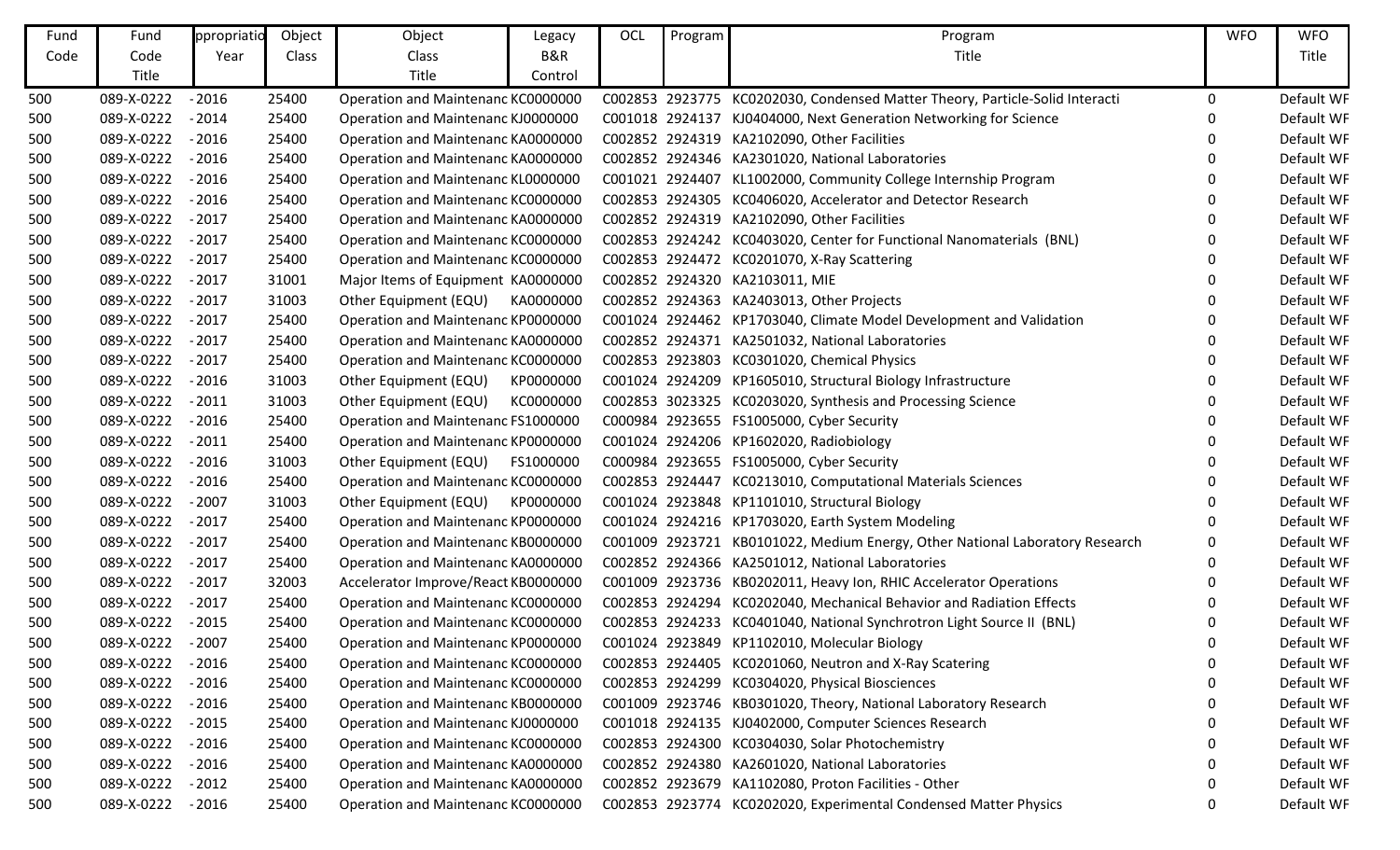| Fund | Fund       | ppropriatio | Object | Object                               | Legacy    | OCL | Program | Program                                                                      | <b>WFO</b> | <b>WFO</b> |
|------|------------|-------------|--------|--------------------------------------|-----------|-----|---------|------------------------------------------------------------------------------|------------|------------|
| Code | Code       | Year        | Class  | Class                                | B&R       |     |         | Title                                                                        |            | Title      |
|      | Title      |             |        | Title                                | Control   |     |         |                                                                              |            |            |
| 500  | 089-X-0222 | $-2016$     | 31003  | Other Equipment (EQU)                | KB0000000 |     |         | C001009 2923736 KB0202011, Heavy Ion, RHIC Accelerator Operations            | 0          | Default WF |
| 500  | 089-X-0222 | $-2016$     | 31003  | Other Equipment (EQU)                | KC0000000 |     |         | C002853 2924242 KC0403020, Center for Functional Nanomaterials (BNL)         | O          | Default WF |
| 500  | 089-X-0222 | $-2015$     | 25400  | Operation and Maintenanc KA0000000   |           |     |         | C002852 2924342 KA2203012, Line Item OPC                                     |            | Default WF |
| 500  | 089-X-0222 | $-2016$     | 25400  | Operation and Maintenanc FS1000000   |           |     |         | C000984 2923653 FS1002000, Security Systems                                  | 0          | Default WF |
| 500  | 089-X-0222 | $-2017$     | 25400  | Operation and Maintenanc KC0000000   |           |     |         | C002853 2923807 KC0302010, Chemical Energy                                   | O          | Default WF |
| 500  | 089-X-0222 | $-2017$     | 25400  | Operation and Maintenanc FS1000000   |           |     |         | C000984 2923654 FS1004000, Information Security                              |            | Default WF |
| 500  | 089-X-0222 | $-2017$     | 25400  | Operation and Maintenanc FS1000000   |           |     |         | C000984 2923657 FS1007000, Material Control and Accountability               |            | Default WF |
| 500  | 089-X-0222 | $-2017$     | 25400  | Operation and Maintenanc KC0000000   |           |     |         | C002853 2924305 KC0406020, Accelerator and Detector Research                 | 0          | Default WF |
| 500  | 089-X-0222 | $-2014$     | 25400  | Operation and Maintenanc KC0000000   |           |     |         | C002853 2924233 KC0401040, National Synchrotron Light Source II (BNL)        | O          | Default WF |
| 500  | 089-X-0222 | $-2017$     | 25400  | Operation and Maintenanc FS1000000   |           |     |         | C000984 2923653 FS1002000, Security Systems                                  | O          | Default WF |
| 500  | 089-X-0222 | $-2017$     | 25400  | Operation and Maintenanc KA0000000   |           |     |         | C002852 2924363 KA2403013, Other Projects                                    | 0          | Default WF |
| 500  | 089-X-0222 | $-2015$     | 25400  | Operation and Maintenanc KP0000000   |           |     |         | C001024 2924200 KP1601010, Foundational Genomics Research                    | 0          | Default WF |
| 500  | 089-X-0222 | $-2014$     | 25400  | Operation and Maintenanc KB0000000   |           |     |         | C001009 2923728 KB0181012, Nuclear Physics - BNL-Tandem                      |            | Default WF |
| 500  | 089-X-0222 | $-2015$     | 25400  | Operation and Maintenanc KC0000000   |           |     |         | C002853 2924232 KC0401030, National Synchrotron Light Source (BNL)           | 0          | Default WF |
| 500  | 089-X-0222 | $-2014$     | 31003  | Other Equipment (EQU)                | KC0000000 |     |         | C002853 2924232 KC0401030, National Synchrotron Light Source (BNL)           |            | Default WF |
| 500  | 089-X-0222 | $-2016$     | 25400  | Operation and Maintenanc KA0000000   |           |     |         | C002852 2924366 KA2501012, National Laboratories                             | 0          | Default WF |
| 500  | 089-X-0222 | $-2016$     | 25400  | Operation and Maintenanc FS1000000   |           |     |         | C000984 2923654 FS1004000, Information Security                              |            | Default WF |
| 500  | 089-X-0222 | $-2016$     | 25400  | Operation and Maintenanc KB0000000   |           |     |         | C001009 2923734 KB0201022, Heavy Ion, Other National Laboratory Research     | 0          | Default WF |
| 500  | 089-X-0222 | $-2016$     | 25400  | Operation and Maintenanc KJ0000000   |           |     |         | C001018 2924135 KJ0402000, Computer Sciences Research                        | O          | Default WF |
| 500  | 089-X-0222 | $-2014$     | 32001  | Construction Project (PRN) 39KC00000 |           |     |         | C000604 2924055 39KC02000PRN07SC06000, PED, National Synchrotron Light Sourc | 0          | Default WF |
| 500  | 089-X-0222 | $-2015$     | 25400  | Operation and Maintenanc KJ0000000   |           |     |         | C001018 2924137 KJ0404000, Next Generation Networking for Science            | 0          | Default WF |
| 500  | 089-X-0222 | $-2013$     | 31003  | Other Equipment (EQU)                | KA0000000 |     |         | C002852 2924363 KA2403013, Other Projects                                    | 0          | Default WF |
| 500  | 089-X-0222 | $-2015$     | 25400  | Operation and Maintenanc KP0000000   |           |     |         | C001024 2924216 KP1703020, Earth System Modeling                             | 0          | Default WF |
| 500  | 089-X-0222 | $-2012$     | 25400  | Operation and Maintenanc KA0000000   |           |     |         | C002852 2924034 KA1502021, Advanced Technology Research, Accelerator Develop | 0          | Default WF |
| 500  | 089-X-0222 | $-2014$     | 25400  | Operation and Maintenanc KP0000000   |           |     |         | C001024 2924200 KP1601010, Foundational Genomics Research                    | 0          | Default WF |
| 500  | 089-X-0222 | $-2013$     | 25400  | Operation and Maintenanc KJ0000000   |           |     |         | C001018 2924137 KJ0404000, Next Generation Networking for Science            |            | Default WF |
| 500  | 089-X-0222 | $-2014$     | 25400  | Operation and Maintenanc KC0000000   |           |     |         | C002853 2923794 KC0281013, BNL-NSLS                                          |            | Default WF |
| 500  | 089-X-0222 | $-2016$     | 31001  | Major Items of Equipment KA0000000   |           |     |         | C002852 2924320 KA2103011, MIE                                               | ∩          | Default WF |
| 500  | 089-X-0222 | $-2016$     | 25400  | Operation and Maintenanc KB0000000   |           |     |         | C001009 2923752 KB0301052, Theory, SciDAC, National Laboratory Research      | 0          | Default WF |
| 500  | 089-X-0222 | $-2016$     | 25400  | Operation and Maintenanc KC0000000   |           |     |         | C002853 2924233 KC0401040, National Synchrotron Light Source II (BNL)        | 0          | Default WF |
| 500  | 089-X-0222 | $-2017$     | 25400  | Operation and Maintenanc FS1000000   |           |     |         | C000984 2923655 FS1005000, Cyber Security                                    |            | Default WF |
| 500  | 089-X-0222 | $-2017$     | 25400  | Operation and Maintenanc KA0000000   |           |     |         | C002852 2924325 KA2201020, National Laboratories                             |            | Default WF |
| 500  | 089-X-0222 | $-2017$     | 25400  | Operation and Maintenanc KA0000000   |           |     |         | C002852 2924368 KA2501021, LHC Accelerator Research                          |            | Default WF |
| 500  | 089-X-0222 | $-2017$     | 25400  | Operation and Maintenanc KB0000000   |           |     |         | C001009 2923736 KB0202011, Heavy Ion, RHIC Accelerator Operations            |            | Default WF |
| 500  | 089-X-0222 | $-2017$     | 25400  | Operation and Maintenanc KB0000000   |           |     |         | C001009 2923755 KB0401022, Low Energy, Other National Laboratory Research    | 0          | Default WF |
| 500  | 089-X-0222 | $-2017$     | 25400  | Operation and Maintenanc KA0000000   |           |     |         | C002852 2924346 KA2301020, National Laboratories                             | 0          | Default WF |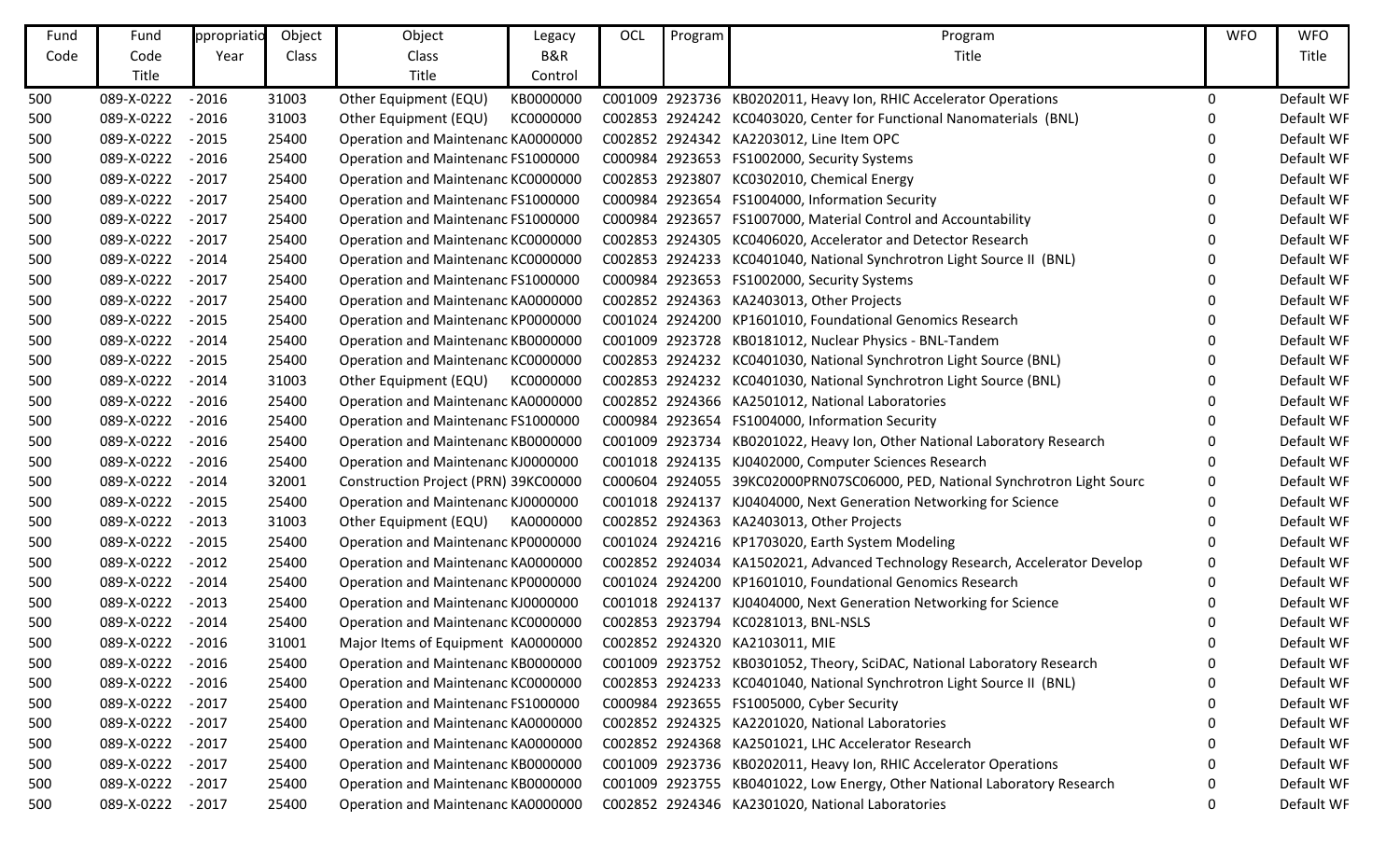| Fund | Fund       | ppropriatio | Object | Object                               | Legacy    | OCL | Program | Program                                                                      | <b>WFO</b> | <b>WFO</b> |
|------|------------|-------------|--------|--------------------------------------|-----------|-----|---------|------------------------------------------------------------------------------|------------|------------|
| Code | Code       | Year        | Class  | Class                                | B&R       |     |         | Title                                                                        |            | Title      |
|      | Title      |             |        | Title                                | Control   |     |         |                                                                              |            |            |
| 500  | 089-X-0222 | $-2017$     | 25400  | Operation and Maintenanc KC0000000   |           |     |         | C002853 2924295 KC0202050, Physical Behavior of Materials                    | 0          | Default WF |
| 500  | 089-X-0222 | $-2015$     | 25400  | Operation and Maintenanc KC0000000   |           |     |         | C002853 2923769 KC0201010, Structure Of Materials                            | O          | Default WF |
| 500  | 089-X-0222 | $-2017$     | 25400  | Operation and Maintenanc KP0000000   |           |     |         | C001024 2924209 KP1605010, Structural Biology Infrastructure                 |            | Default WF |
| 500  | 089-X-0222 | $-2016$     | 25400  | Operation and Maintenanc KB0000000   |           |     |         | C001009 2923755 KB0401022, Low Energy, Other National Laboratory Research    | $\Omega$   | Default WF |
| 500  | 089-X-0222 | $-2016$     | 25400  | Operation and Maintenanc KB0000000   |           |     |         | C001009 2924156 KB0201052, Heavy Ion Accelerator R&D Natl Lab Research       | 0          | Default WF |
| 500  | 089-X-0222 | $-2013$     | 25400  | Operation and Maintenanc KP0000000   |           |     |         | C001024 2924200 KP1601010, Foundational Genomics Research                    | 0          | Default WF |
| 500  | 089-X-0222 | $-2014$     | 25400  | Operation and Maintenanc KA0000000   |           |     |         | C002852 2923681 KA1102812, Proton Facilities - Chng in Inventories, Common U | 0          | Default WF |
| 500  | 089-X-0222 | $-2014$     | 25400  | Operation and Maintenanc KB0000000   |           |     |         | C001009 2923741 KB0281011, Nuclear Physics - RHIC                            | 0          | Default WF |
| 500  | 089-X-0222 | $-2016$     | 25400  | Operation and Maintenanc KC0000000   |           |     |         | C002853 2924460 KC0301050, Condensed Phase & Interfacial Molecular Science   | O          | Default WF |
| 500  | 089-X-0222 | $-2016$     | 25400  | Operation and Maintenanc KC0000000   |           |     |         | C002853 2923769 KC0201010, Structure Of Materials                            | O          | Default WF |
| 500  | 089-X-0222 | $-2015$     | 25400  | Operation and Maintenanc KP0000000   |           |     |         | C001024 2924417 KP1606000, Mesoscale to Molecules                            | 0          | Default WF |
| 500  | 089-X-0222 | $-2016$     | 25400  | Operation and Maintenanc FS1000000   |           |     |         | C000984 2923658 FS1009000, Program Management                                | 0          | Default WF |
| 500  | 089-X-0222 | $-2015$     | 25400  | Operation and Maintenanc KA0000000   |           |     |         | C002852 2924363 KA2403013, Other Projects                                    | 0          | Default WF |
| 500  | 089-X-0222 | $-2016$     | 25400  | Operation and Maintenanc KP0000000   |           |     |         | C001024 2924203 KP1601040, Computational Biosciences                         | 0          | Default WF |
| 500  | 089-X-0222 | $-2016$     | 31003  | Other Equipment (EQU)                | KB0000000 |     |         | C001009 2923737 KB0202012, Heavy Ion, RHIC Experimental Support              | 0          | Default WF |
| 500  | 089-X-0222 | $-2016$     | 25400  | Operation and Maintenanc KB0000000   |           |     |         | C001009 2923733 KB0201021, Heavy Ion, RHIC Research                          | 0          | Default WF |
| 500  | 089-X-0222 | $-2016$     | 25400  | Operation and Maintenanc KA0000000   |           |     |         | C002852 2924358 KA2401022, Scientific Computing                              | 0          | Default WF |
| 500  | 089-X-0222 | $-2017$     | 25400  | Operation and Maintenanc KB0000000   |           |     |         | C001009 2923737 KB0202012, Heavy Ion, RHIC Experimental Support              | 0          | Default WF |
| 500  | 089-X-0222 | $-2017$     | 25400  | Operation and Maintenanc KA0000000   |           |     |         | C002852 2924358 KA2401022, Scientific Computing                              | O          | Default WF |
| 500  | 089-X-0222 | $-2017$     | 25400  | Operation and Maintenanc KC0000000   |           |     |         | C002853 2923809 KC0302030, Heavy Element Chemistry                           | 0          | Default WF |
| 500  | 089-X-0222 | $-2017$     | 25400  | Operation and Maintenanc FS1000000   |           |     |         | C000984 2923652 FS1001000, Protective Forces                                 | O          | Default WF |
| 500  | 089-X-0222 | $-2017$     | 25400  | Operation and Maintenanc KB0000000   |           |     |         | C001009 2923749 KB0301042, Theory, Nuclear Data, National Laboratory Researc |            | Default WF |
| 500  | 089-X-0222 | $-2017$     | 25400  | Operation and Maintenanc FS1000000   |           |     |         | C000984 2923656 FS1006000, Personnel Security                                | 0          | Default WF |
| 500  | 089-X-0222 | $-2017$     | 25400  | Operation and Maintenanc KA0000000   |           |     |         | C002852 2924380 KA2601020, National Laboratories                             | O          | Default WF |
| 500  | 089-X-0222 | $-2017$     | 25400  | Operation and Maintenanc KA0000000   |           |     |         | C002852 2924328 KA2202010, Experimental Operations and Support               | 0          | Default WF |
| 500  | 089-X-0222 | $-2017$     | 25400  | Operation and Maintenanc KC0000000   |           |     |         | C002853 3023325 KC0203020, Synthesis and Processing Science                  | 0          | Default WF |
| 500  | 089-X-0222 | $-2017$     | 25400  | Operation and Maintenanc KC0000000   |           |     |         | C002853 2924233 KC0401040, National Synchrotron Light Source II (BNL)        |            | Default WF |
| 500  | 089-X-0222 | $-2017$     | 25400  | Operation and Maintenanc KP0000000   |           |     |         | C001024 2924203 KP1601040, Computational Biosciences                         | ∩          | Default WF |
| 500  | 089-X-0222 | $-2013$     | 32001  | Construction Project (PRN) 39KG00000 |           |     |         | C002739 2924227 39KG01000PRN10SC72000, Renovate Science Laboratories, Ph. I  | 0          | Default WF |
| 500  | 089-X-0222 | $-2016$     | 25400  | Operation and Maintenanc KA0000000   |           |     |         | C002852 2924313 KA2101020, National Laboratories                             | 0          | Default WF |
| 500  | 089-X-0222 | $-2016$     | 25400  | Operation and Maintenanc KA0000000   |           |     |         | C002852 2924369 KA2501022, Muon Accelerators                                 | 0          | Default WF |
| 500  | 089-X-0222 | $-2015$     | 25400  | Operation and Maintenanc KA0000000   |           |     |         | C002852 2924313 KA2101020, National Laboratories                             |            | Default WF |
| 500  | 089-X-0222 | $-2016$     | 25400  | Operation and Maintenanc KP0000000   |           |     |         | C001024 2924462 KP1703040, Climate Model Development and Validation          |            | Default WF |
| 500  | 089-X-0222 | $-2016$     | 25400  | Operation and Maintenanc KC0000000   |           |     |         | C002853 2924421 KC0406030, Long Term Surveillance and Maintenance            |            | Default WF |
| 500  | 089-X-0222 | $-2016$     | 32003  | Accelerator Improve/React KB0000000  |           |     |         | C001009 2923736 KB0202011, Heavy Ion, RHIC Accelerator Operations            | 0          | Default WF |
| 500  | 089-X-0222 | $-2015$     | 31003  | Other Equipment (EQU)                | KC0000000 |     |         | C002853 2923774 KC0202020, Experimental Condensed Matter Physics             | 0          | Default WF |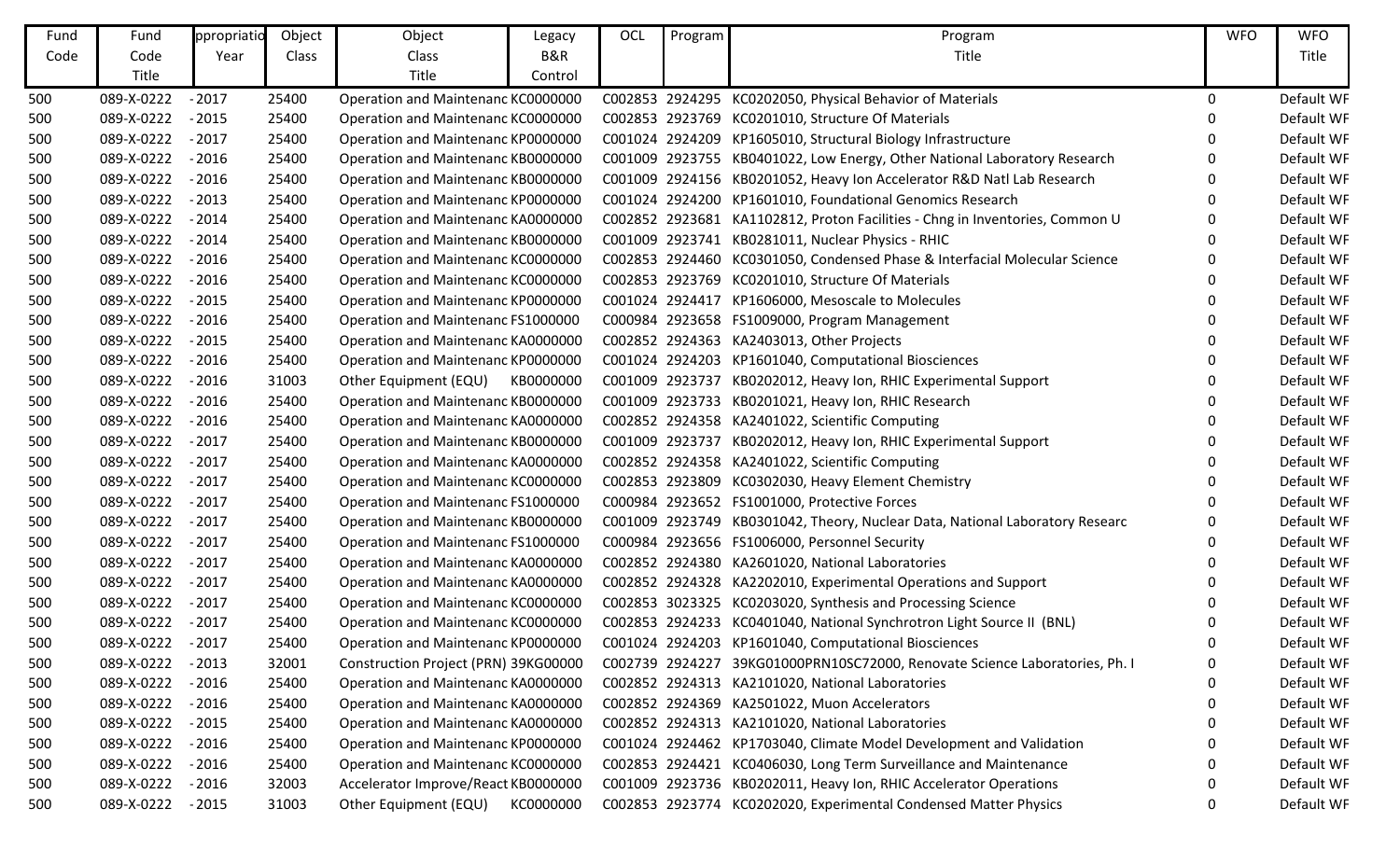| Fund | Fund       | ppropriatio | Object | Object                              | Legacy    | OCL | Program | Program                                                                    | <b>WFO</b>  | <b>WFO</b> |
|------|------------|-------------|--------|-------------------------------------|-----------|-----|---------|----------------------------------------------------------------------------|-------------|------------|
| Code | Code       | Year        | Class  | Class                               | B&R       |     |         | Title                                                                      |             | Title      |
|      | Title      |             |        | Title                               | Control   |     |         |                                                                            |             |            |
| 500  | 089-X-0222 | $-2016$     | 31003  | Other Equipment (EQU)               | KC0000000 |     |         | C002853 2924233 KC0401040, National Synchrotron Light Source II (BNL)      | $\mathbf 0$ | Default WF |
| 500  | 089-X-0222 | $-2015$     | 25400  | Operation and Maintenanc KP0000000  |           |     |         | C001024 2924209 KP1605010, Structural Biology Infrastructure               | $\Omega$    | Default WF |
| 500  | 089-X-0222 | $-2017$     | 25400  | Operation and Maintenanc KB0000000  |           |     |         | C001009 2923746 KB0301020, Theory, National Laboratory Research            |             | Default WF |
| 500  | 089-X-0222 | $-2017$     | 32003  | Accelerator Improve/React KA0000000 |           |     |         | C002852 2924382 KA2602010, Accelerator Operations and Support              | 0           | Default WF |
| 500  | 089-X-0222 | $-2017$     | 25400  | Operation and Maintenanc KC0000000  |           |     |         | C002853 2924299 KC0304020, Physical Biosciences                            |             | Default WF |
| 500  | 089-X-0222 | $-2017$     | 25400  | Operation and Maintenanc KP0000000  |           |     |         | C001024 2924211 KP1701000, Atmospheric System Research                     |             | Default WF |
| 500  | 089-X-0222 | $-2017$     | 25400  | Operation and Maintenanc KC0000000  |           |     |         | C002853 2923774 KC0202020, Experimental Condensed Matter Physics           |             | Default WF |
| 500  | 089-X-0222 | $-2017$     | 31003  | Other Equipment (EQU)               | KC0000000 |     |         | C002853 2924233 KC0401040, National Synchrotron Light Source II (BNL)      |             | Default WF |
| 500  | 089-X-0222 | $-2017$     | 25400  | Operation and Maintenanc FS1000000  |           |     |         | C000984 2923658 FS1009000, Program Management                              | $\Omega$    | Default WF |
| 500  | 089-X-0222 | $-2017$     | 25400  | Operation and Maintenanc KB0000000  |           |     |         | C001009 2923733 KB0201021, Heavy Ion, RHIC Research                        |             | Default WF |
| 500  | 089-X-0222 | $-2017$     | 25400  | Operation and Maintenanc KB0000000  |           |     |         | C001009 2923734 KB0201022, Heavy Ion, Other National Laboratory Research   | 0           | Default WF |
| 500  | 089-X-0222 | $-2017$     | 25400  | Operation and Maintenanc KA0000000  |           |     |         | C002852 2924369 KA2501022, Muon Accelerators                               |             | Default WF |
| 500  | 089-X-0222 | $-2017$     | 31003  | Other Equipment (EQU)               | KB0000000 |     |         | C001009 2923736 KB0202011, Heavy Ion, RHIC Accelerator Operations          |             | Default WF |
| 500  | 089-X-0222 | $-2017$     | 25400  | Operation and Maintenanc KJ0000000  |           |     |         | C001018 2924137 KJ0404000, Next Generation Networking for Science          | 0           | Default WF |
| 510  | 089-X-0222 | $-2017$     | 25400  | Operation and Maintenanc 456100000  |           |     |         | C003005 6600199 456165021, Cooperative Research And Development Agreements | 4861014     | CHAGR840   |
| 510  | 089-X-0222 | $-2014$     | 25400  | Operation and Maintenanc 456100000  |           |     |         | C003005 6600199 456165021, Cooperative Research And Development Agreements | 4860866     | CHAGR872   |
| 510  | 089-X-0222 | $-2015$     | 25400  | Operation and Maintenanc 456100000  |           |     |         | C003005 6600199 456165021, Cooperative Research And Development Agreements | 4860839     | CHAGR872   |
| 510  | 089-X-0222 | $-2016$     | 25400  | Operation and Maintenanc 456100000  |           |     |         | C003005 6600199 456165021, Cooperative Research And Development Agreements | 4860958     | CHAGR873   |
| 510  | 089-X-0222 | $-2016$     | 25400  | Operation and Maintenanc 456100000  |           |     |         | C003005 6600199 456165021, Cooperative Research And Development Agreements | 4860926     | CHAGR872   |
| 510  | 089-X-0222 | $-2016$     | 25400  | Operation and Maintenanc 456100000  |           |     |         | C003005 6600199 456165021, Cooperative Research And Development Agreements | 4860747     | CHAGR871   |
| 510  | 089-X-0222 | $-2016$     | 25400  | Operation and Maintenanc 456100000  |           |     |         | C003005 6600199 456165021, Cooperative Research And Development Agreements | 4860892     | CHAGR872   |
| 510  | 089-X-0222 | $-2017$     | 25400  | Operation and Maintenanc 456100000  |           |     |         | C003005 6600199 456165021, Cooperative Research And Development Agreements | 4860747     | CHAGR871   |
| 510  | 089-X-0222 | $-2015$     | 25400  | Operation and Maintenanc 456100000  |           |     |         | C003005 6600199 456165021, Cooperative Research And Development Agreements | 4860797     | CHAGR871   |
| 510  | 089-X-0222 | $-2016$     | 25400  | Operation and Maintenanc 456100000  |           |     |         | C003005 6600199 456165021, Cooperative Research And Development Agreements | 4861014     | CHAGR840   |
| 510  | 089-X-0222 | $-2016$     | 25400  | Operation and Maintenanc 456100000  |           |     |         | C003005 6600199 456165021, Cooperative Research And Development Agreements | 4860983     | CHAGR840   |
| 510  | 089-X-0222 | $-2016$     | 25400  | Operation and Maintenanc 456100000  |           |     |         | C003005 6600199 456165021, Cooperative Research And Development Agreements | 4860934     | CHAGR873   |
| 510  | 089-X-0222 | $-2017$     | 25400  | Operation and Maintenanc 456100000  |           |     |         | C003005 6600199 456165021, Cooperative Research And Development Agreements | 4861004     | CHAGR841   |
| 510  | 089-X-0222 | $-2017$     | 25400  | Operation and Maintenanc 456100000  |           |     |         | C003005 6600199 456165021, Cooperative Research And Development Agreements | 4860934     | CHAGR873   |
| 510  | 089-X-0222 | $-2017$     | 25400  | Operation and Maintenanc 456100000  |           |     |         | C003005 6600199 456165021, Cooperative Research And Development Agreements | 4861036     | CHAGR840   |
| 511  | 089-X-0222 | $-2016$     | 25400  | Operation and Maintenanc 456100000  |           |     |         | C003005 6600146 456160031, Industry - Domestic                             | 4860935     | CHAGR872   |
| 511  | 089-X-0222 | $-2016$     | 25400  | Operation and Maintenanc 456100000  |           |     |         | C003005 6600147 456160032, Industry - Foreign                              | 4860919     | CHAGR873   |
| 511  | 089-X-0222 | $-2016$     | 25400  | Operation and Maintenanc 456100000  |           |     |         | C003005 6600147 456160032, Industry - Foreign                              | 4860975     | CHAGR873   |
| 511  | 089-X-0222 | $-2016$     | 25400  | Operation and Maintenanc 456100000  |           |     |         | C003005 6600146 456160031, Industry - Domestic                             | 4860969     | CHAGR873   |
| 511  | 089-X-0222 | $-2016$     | 25400  | Operation and Maintenanc 456100000  |           |     |         | C003005 6600146 456160031, Industry - Domestic                             | 4860931     | CHAGR872   |
| 511  | 089-X-0222 | $-2016$     | 25400  | Operation and Maintenanc 456100000  |           |     |         | C003005 6600146 456160031, Industry - Domestic                             | 4860972     | CHAGR873   |
| 511  | 089-X-0222 | $-2016$     | 25400  | Operation and Maintenanc 456100000  |           |     |         | C003005 6600146 456160031, Industry - Domestic                             | 4860893     | CHAGR873   |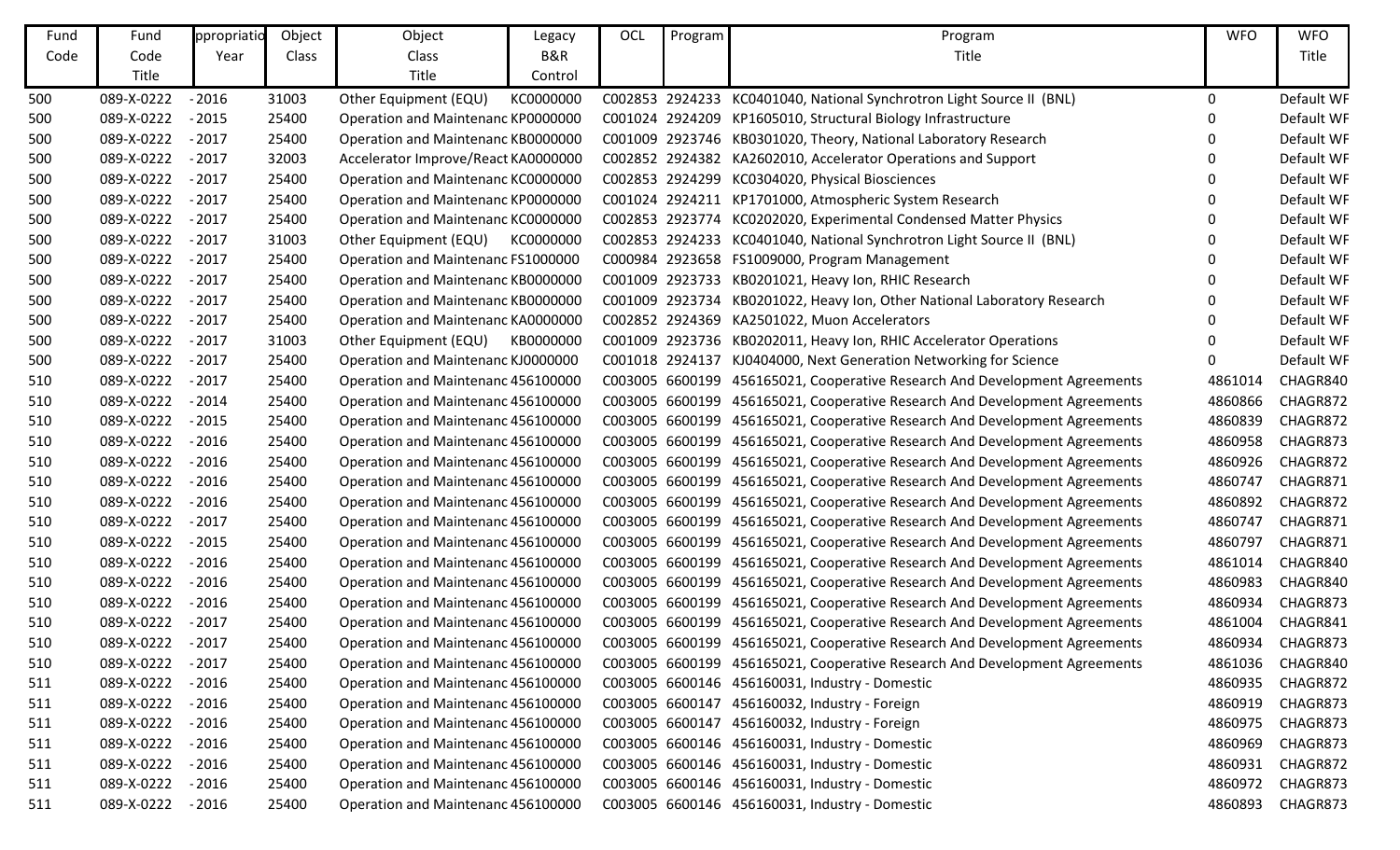| Fund | Fund       | ppropriatio | Object | Object                             | Legacy  | OCL | Program | Program                                        | <b>WFO</b> | <b>WFO</b> |
|------|------------|-------------|--------|------------------------------------|---------|-----|---------|------------------------------------------------|------------|------------|
| Code | Code       | Year        | Class  | Class                              | B&R     |     |         | Title                                          |            | Title      |
|      | Title      |             |        | Title                              | Control |     |         |                                                |            |            |
| 511  | 089-X-0222 | $-2016$     | 25400  | Operation and Maintenanc 456100000 |         |     |         | C003005 6600147 456160032, Industry - Foreign  | 4801577    | CH AGR878  |
| 511  | 089-X-0222 | $-2017$     | 25400  | Operation and Maintenanc 456100000 |         |     |         | C003005 6600146 456160031, Industry - Domestic | 4860977    | CHAGR873   |
| 511  | 089-X-0222 | $-2017$     | 25400  | Operation and Maintenanc 456100000 |         |     |         | C003005 6600147 456160032, Industry - Foreign  | 4861001    | CHAGR841   |
| 511  | 089-X-0222 | $-2017$     | 25400  | Operation and Maintenanc 456100000 |         |     |         | C003005 6600147 456160032, Industry - Foreign  | 4860975    | CHAGR873   |
| 511  | 089-X-0222 | $-2017$     | 25400  | Operation and Maintenanc 456100000 |         |     |         | C003005 6600146 456160031, Industry - Domestic | 4861018    | CHAGR840   |
| 511  | 089-X-0222 | $-2017$     | 25400  | Operation and Maintenanc 456100000 |         |     |         | C003005 6600146 456160031, Industry - Domestic | 4861026    | CHAGR840   |
| 511  | 089-X-0222 | $-2017$     | 25400  | Operation and Maintenanc 456100000 |         |     |         | C003005 6600146 456160031, Industry - Domestic | 4861043    | CHAGR841   |
| 511  | 089-X-0222 | $-2016$     | 25400  | Operation and Maintenanc 456100000 |         |     |         | C003005 6600146 456160031, Industry - Domestic | 4860999    | CHAGR841   |
| 511  | 089-X-0222 | $-2015$     | 25400  | Operation and Maintenanc 456100000 |         |     |         | C003005 6600146 456160031, Industry - Domestic | 4860868    | CHAGR872   |
| 511  | 089-X-0222 | $-2016$     | 25400  | Operation and Maintenanc 456100000 |         |     |         | C003005 6600146 456160031, Industry - Domestic | 4860748    | CHAGR871   |
| 511  | 089-X-0222 | $-2016$     | 25400  | Operation and Maintenanc 456100000 |         |     |         | C003005 6600146 456160031, Industry - Domestic | 4860868    | CHAGR872   |
| 511  | 089-X-0222 | $-2016$     | 25400  | Operation and Maintenanc 456100000 |         |     |         | C003005 6600147 456160032, Industry - Foreign  | 4861000    | CHAGR840   |
| 511  | 089-X-0222 | $-2014$     | 25400  | Operation and Maintenanc 456100000 |         |     |         | C003005 6600146 456160031, Industry - Domestic | 4860871    | CHAGR872   |
| 511  | 089-X-0222 | $-2017$     | 25400  | Operation and Maintenanc 456100000 |         |     |         | C003005 6600146 456160031, Industry - Domestic | 4861022    | CHAGR841   |
| 511  | 089-X-0222 | $-2017$     | 25400  | Operation and Maintenanc 456100000 |         |     |         | C003005 6600146 456160031, Industry - Domestic | 4861009    | CHAGR841   |
| 511  | 089-X-0222 | $-2017$     | 25400  | Operation and Maintenanc 456100000 |         |     |         | C003005 6600146 456160031, Industry - Domestic | 4860946    | CHAGR873   |
| 511  | 089-X-0222 | $-2017$     | 25400  | Operation and Maintenanc 456100000 |         |     |         | C003005 6600147 456160032, Industry - Foreign  | 4860984    | CHAGR840   |
| 511  | 089-X-0222 | $-2017$     | 25400  | Operation and Maintenanc 456100000 |         |     |         | C003005 6600146 456160031, Industry - Domestic | 4861027    | CHAGR840   |
| 511  | 089-X-0222 | $-2017$     | 25400  | Operation and Maintenanc 456100000 |         |     |         | C003005 6600146 456160031, Industry - Domestic | 4860748    | CHAGR871   |
| 511  | 089-X-0222 | $-2017$     | 25400  | Operation and Maintenanc 456100000 |         |     |         | C003005 6600146 456160031, Industry - Domestic | 4860943    | CHAGR873   |
| 511  | 089-X-0222 | $-2017$     | 25400  | Operation and Maintenanc 456100000 |         |     |         | C003005 6600146 456160031, Industry - Domestic | 4861029    | CHAGR840   |
| 511  | 089-X-0222 | $-2017$     | 25400  | Operation and Maintenanc 456100000 |         |     |         | C003005 6600146 456160031, Industry - Domestic | 4860949    | CHAGR873   |
| 511  | 089-X-0222 | $-2016$     | 25400  | Operation and Maintenanc 456100000 |         |     |         | C003005 6600146 456160031, Industry - Domestic | 4860686    | CHAGR878   |
| 511  | 089-X-0222 | $-2016$     | 25400  | Operation and Maintenanc 456100000 |         |     |         | C003005 6600146 456160031, Industry - Domestic | 4860880    | CHAGR872   |
| 511  | 089-X-0222 | $-2016$     | 25400  | Operation and Maintenanc 456100000 |         |     |         | C003005 6600147 456160032, Industry - Foreign  | 4860813    | CHAGR872   |
| 511  | 089-X-0222 | $-2016$     | 25400  | Operation and Maintenanc 456100000 |         |     |         | C003005 6600146 456160031, Industry - Domestic | 4860985    | CHAGR840   |
| 511  | 089-X-0222 | $-2016$     | 25400  | Operation and Maintenanc 456100000 |         |     |         | C003005 6600146 456160031, Industry - Domestic | 4860986    | CHAGR840   |
| 511  | 089-X-0222 | $-2017$     | 25400  | Operation and Maintenanc 456100000 |         |     |         | C003005 6600146 456160031, Industry - Domestic | 4861016    | CHAGR840   |
| 511  | 089-X-0222 | $-2017$     | 25400  | Operation and Maintenanc 456100000 |         |     |         | C003005 6600146 456160031, Industry - Domestic | 4861003    | CHAGR840   |
| 511  | 089-X-0222 | $-2017$     | 25400  | Operation and Maintenanc 456100000 |         |     |         | C003005 6600147 456160032, Industry - Foreign  | 4860800    | CHAGR871   |
| 511  | 089-X-0222 | $-2017$     | 25400  | Operation and Maintenanc 456100000 |         |     |         | C003005 6600146 456160031, Industry - Domestic | 4860971    | CHAGR873   |
| 511  | 089-X-0222 | $-2017$     | 25400  | Operation and Maintenanc 456100000 |         |     |         | C003005 6600146 456160031, Industry - Domestic | 4860989    | CHAGR840   |
| 511  | 089-X-0222 | $-2014$     | 25400  | Operation and Maintenanc 456100000 |         |     |         | C003005 6600146 456160031, Industry - Domestic | 4860840    | CHAGR872   |
| 511  | 089-X-0222 | $-2016$     | 25400  | Operation and Maintenanc 456100000 |         |     |         | C003005 6600146 456160031, Industry - Domestic | 4860854    | CHAGR872   |
| 511  | 089-X-0222 | $-2016$     | 25400  | Operation and Maintenanc 456100000 |         |     |         | C003005 6600147 456160032, Industry - Foreign  | 4860988    | CHAGR840   |
| 511  | 089-X-0222 | $-2016$     | 25400  | Operation and Maintenanc 456100000 |         |     |         | C003005 6600146 456160031, Industry - Domestic | 4860871    | CHAGR872   |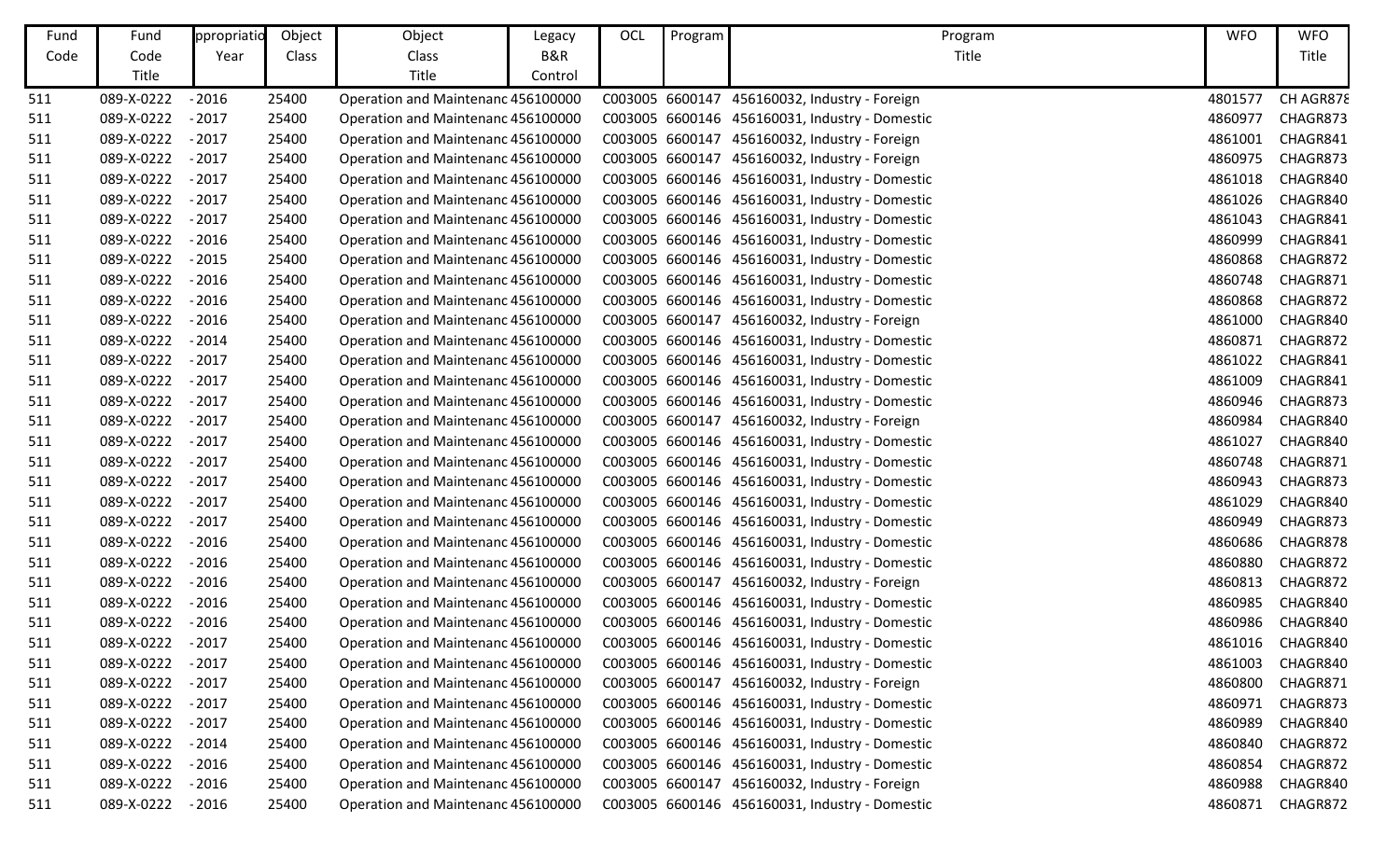| Fund | Fund       | ppropriatio | Object | Object                             | Legacy  | OCL | Program | Program                                        | <b>WFO</b> | <b>WFO</b> |
|------|------------|-------------|--------|------------------------------------|---------|-----|---------|------------------------------------------------|------------|------------|
| Code | Code       | Year        | Class  | Class                              | B&R     |     |         | Title                                          |            | Title      |
|      | Title      |             |        | Title                              | Control |     |         |                                                |            |            |
| 511  | 089-X-0222 | $-2016$     | 25400  | Operation and Maintenanc 456100000 |         |     |         | C003005 6600146 456160031, Industry - Domestic | 4861003    | CHAGR840   |
| 511  | 089-X-0222 | $-2016$     | 25400  | Operation and Maintenanc 456100000 |         |     |         | C003005 6600146 456160031, Industry - Domestic | 4860943    | CHAGR873   |
| 511  | 089-X-0222 | $-2017$     | 25400  | Operation and Maintenanc 456100000 |         |     |         | C003005 6600146 456160031, Industry - Domestic | 4861019    | CHAGR840   |
| 511  | 089-X-0222 | $-2017$     | 25400  | Operation and Maintenanc 456100000 |         |     |         | C003005 6600147 456160032, Industry - Foreign  | 4860978    | CHAGR873   |
| 511  | 089-X-0222 | $-2017$     | 25400  | Operation and Maintenanc 456100000 |         |     |         | C003005 6600147 456160032, Industry - Foreign  | 4861040    | CHAGR841   |
| 511  | 089-X-0222 | $-2016$     | 25400  | Operation and Maintenanc 456100000 |         |     |         | C003005 6600146 456160031, Industry - Domestic | 4860949    | CHAGR873   |
| 511  | 089-X-0222 | $-2016$     | 25400  | Operation and Maintenanc 456100000 |         |     |         | C003005 6600146 456160031, Industry - Domestic | 4860976    | CHAGR873   |
| 511  | 089-X-0222 | $-2016$     | 25400  | Operation and Maintenanc 456100000 |         |     |         | C003005 6600146 456160031, Industry - Domestic | 4860944    | CHAGR873   |
| 511  | 089-X-0222 | $-2016$     | 25400  | Operation and Maintenanc 456100000 |         |     |         | C003005 6600146 456160031, Industry - Domestic | 4860928    | CHAGR873   |
| 511  | 089-X-0222 | $-2016$     | 25400  | Operation and Maintenanc 456100000 |         |     |         | C003005 6600146 456160031, Industry - Domestic | 4860963    | CHAGR873   |
| 511  | 089-X-0222 | $-2016$     | 25400  | Operation and Maintenanc 456100000 |         |     |         | C003005 6600146 456160031, Industry - Domestic | 4860987    | CHAGR840   |
| 511  | 089-X-0222 | $-2016$     | 25400  | Operation and Maintenanc 456100000 |         |     |         | C003005 6600147 456160032, Industry - Foreign  | 4860956    | CHAGR873   |
| 511  | 089-X-0222 | $-2017$     | 25400  | Operation and Maintenanc 456100000 |         |     |         | C003005 6600146 456160031, Industry - Domestic | 4861020    | CHAGR840   |
| 511  | 089-X-0222 | $-2017$     | 25400  | Operation and Maintenanc 456100000 |         |     |         | C003005 6600146 456160031, Industry - Domestic | 4860982    | CHAGR840   |
| 511  | 089-X-0222 | $-2016$     | 25400  | Operation and Maintenanc 456100000 |         |     |         | C003005 6600146 456160031, Industry - Domestic | 4860811    | CHAGR872   |
| 511  | 089-X-0222 | $-2016$     | 25400  | Operation and Maintenanc 456100000 |         |     |         | C003005 6600146 456160031, Industry - Domestic | 4860831    | CHAGR872   |
| 511  | 089-X-0222 | $-2016$     | 25400  | Operation and Maintenanc 456100000 |         |     |         | C003005 6600146 456160031, Industry - Domestic | 4860998    | CHAGR840   |
| 511  | 089-X-0222 | $-2016$     | 25400  | Operation and Maintenanc 456100000 |         |     |         | C003005 6600147 456160032, Industry - Foreign  | 4861001    | CHAGR841   |
| 511  | 089-X-0222 | $-2015$     | 25400  | Operation and Maintenanc 456100000 |         |     |         | C003005 6600146 456160031, Industry - Domestic | 4860880    | CHAGR872   |
| 511  | 089-X-0222 | $-2016$     | 25400  | Operation and Maintenanc 456100000 |         |     |         | C003005 6600146 456160031, Industry - Domestic | 4860577    | CHAGR870   |
| 511  | 089-X-0222 | $-2016$     | 25400  | Operation and Maintenanc 456100000 |         |     |         | C003005 6600147 456160032, Industry - Foreign  | 4860874    | CHAGR872   |
| 511  | 089-X-0222 | $-2016$     | 25400  | Operation and Maintenanc 456100000 |         |     |         | C003005 6600146 456160031, Industry - Domestic | 4860916    | CHAGR872   |
| 511  | 089-X-0222 | $-2016$     | 25400  | Operation and Maintenanc 456100000 |         |     |         | C003005 6600146 456160031, Industry - Domestic | 4860990    | CHAGR840   |
| 511  | 089-X-0222 | $-2017$     | 25400  | Operation and Maintenanc 456100000 |         |     |         | C003005 6600146 456160031, Industry - Domestic | 4861023    | CHAGR840   |
| 511  | 089-X-0222 | $-2017$     | 25400  | Operation and Maintenanc 456100000 |         |     |         | C003005 6600146 456160031, Industry - Domestic | 4860969    | CHAGR873   |
| 511  | 089-X-0222 | $-2017$     | 25400  | Operation and Maintenanc 456100000 |         |     |         | C003005 6600146 456160031, Industry - Domestic | 4860986    | CHAGR840   |
| 511  | 089-X-0222 | $-2017$     | 25400  | Operation and Maintenanc 456100000 |         |     |         | C003005 6600147 456160032, Industry - Foreign  | 4801577    | CH AGR878  |
| 511  | 089-X-0222 | $-2017$     | 25400  | Operation and Maintenanc 456100000 |         |     |         | C003005 6600146 456160031, Industry - Domestic | 4861028    | CHAGR841   |
| 511  | 089-X-0222 | $-2017$     | 25400  | Operation and Maintenanc 456100000 |         |     |         | C003005 6600146 456160031, Industry - Domestic | 4860916    | CHAGR872   |
| 511  | 089-X-0222 | $-2017$     | 25400  | Operation and Maintenanc 456100000 |         |     |         | C003005 6600146 456160031, Industry - Domestic | 4861034    | CHAGR840   |
| 511  | 089-X-0222 | $-2017$     | 25400  | Operation and Maintenanc 456100000 |         |     |         | C003005 6600146 456160031, Industry - Domestic | 4861033    | CHAGR840   |
| 511  | 089-X-0222 | $-2017$     | 25400  | Operation and Maintenanc 456100000 |         |     |         | C003005 6600146 456160031, Industry - Domestic | 4861044    | CHAGR841   |
| 511  | 089-X-0222 | $-2015$     | 25400  | Operation and Maintenanc 456100000 |         |     |         | C003005 6600146 456160031, Industry - Domestic | 4860883    | CHAGR872   |
| 511  | 089-X-0222 | $-2016$     | 25400  | Operation and Maintenanc 456100000 |         |     |         | C003005 6600146 456160031, Industry - Domestic | 4860977    | CHAGR873   |
| 511  | 089-X-0222 | $-2016$     | 25400  | Operation and Maintenanc 456100000 |         |     |         | C003005 6600147 456160032, Industry - Foreign  | 4860800    | CHAGR871   |
| 511  | 089-X-0222 | $-2016$     | 25400  | Operation and Maintenanc 456100000 |         |     |         | C003005 6600146 456160031, Industry - Domestic | 4860922    | CHAGR872   |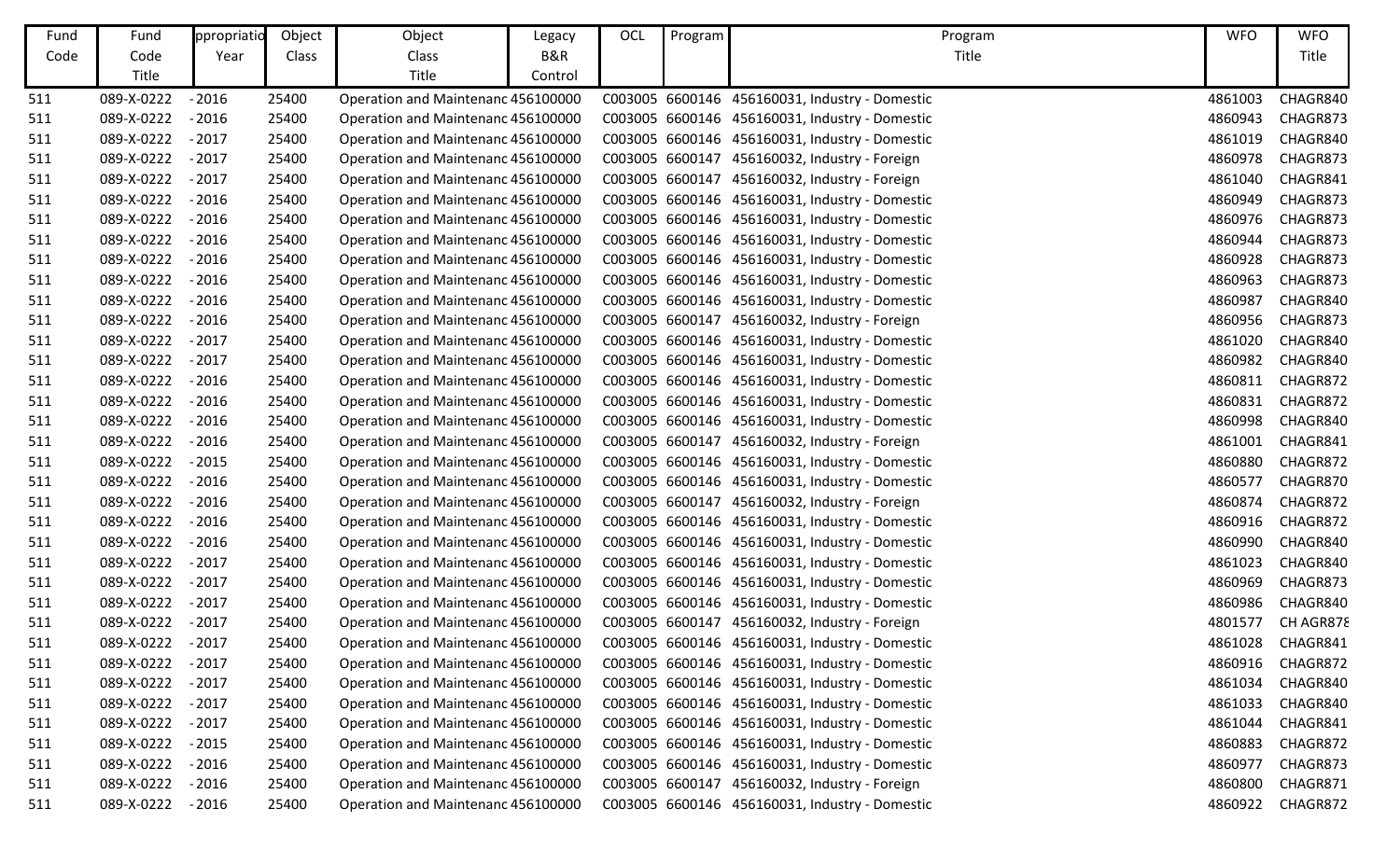| Fund | Fund               | ppropriatio | Object | Object                             | Legacy  | OCL | Program | Program                                                                      | <b>WFO</b> | <b>WFO</b> |
|------|--------------------|-------------|--------|------------------------------------|---------|-----|---------|------------------------------------------------------------------------------|------------|------------|
| Code | Code               | Year        | Class  | Class                              | B&R     |     |         | Title                                                                        |            | Title      |
|      | Title              |             |        | Title                              | Control |     |         |                                                                              |            |            |
| 511  | 089-X-0222         | $-2016$     | 25400  | Operation and Maintenanc 456100000 |         |     |         | C003005 6600146 456160031, Industry - Domestic                               | 4860883    | CHAGR872   |
| 511  | 089-X-0222         | $-2016$     | 25400  | Operation and Maintenanc 456100000 |         |     |         | C003005 6600146 456160031, Industry - Domestic                               | 4860936    | CHAGR872   |
| 511  | 089-X-0222         | $-2016$     | 25400  | Operation and Maintenanc 456100000 |         |     |         | C003005 6600146 456160031, Industry - Domestic                               | 4860946    | CHAGR873   |
| 511  | 089-X-0222         | $-2016$     | 25400  | Operation and Maintenanc 456100000 |         |     |         | C003005 6600147 456160032, Industry - Foreign                                | 4860978    | CHAGR873   |
| 511  | 089-X-0222         | $-2016$     | 25400  | Operation and Maintenanc 456100000 |         |     |         | C003005 6600147 456160032, Industry - Foreign                                | 4860908    | CHAGR872   |
| 511  | 089-X-0222         | $-2016$     | 25400  | Operation and Maintenanc 456100000 |         |     |         | C003005 6600147 456160032, Industry - Foreign                                | 4860924    | CHAGR874   |
| 511  | 089-X-0222         | $-2017$     | 25400  | Operation and Maintenanc 456100000 |         |     |         | C003005 6600147 456160032, Industry - Foreign                                | 4861032    | CHAGR841   |
| 511  | 089-X-0222         | $-2017$     | 25400  | Operation and Maintenanc 456100000 |         |     |         | C003005 6600146 456160031, Industry - Domestic                               | 4861021    | CHAGR840   |
| 511  | 089-X-0222         | $-2017$     | 25400  | Operation and Maintenanc 456100000 |         |     |         | C003005 6600146 456160031, Industry - Domestic                               | 4861017    | CHAGR841   |
| 511  | 089-X-0222         | $-2017$     | 25400  | Operation and Maintenanc 456100000 |         |     |         | C003005 6600147 456160032, Industry - Foreign                                | 4860874    | CHAGR872   |
| 511  | 089-X-0222         | $-2017$     | 25400  | Operation and Maintenanc 456100000 |         |     |         | C003005 6600146 456160031, Industry - Domestic                               | 4861042    | CHAGR840   |
| 511  | 089-X-0222         | $-2016$     | 25400  | Operation and Maintenanc 456100000 |         |     |         | C003005 6600146 456160031, Industry - Domestic                               | 4860929    | CHAGR872   |
| 511  | 089-X-0222         | $-2016$     | 25400  | Operation and Maintenanc 456100000 |         |     |         | C003005 6600146 456160031, Industry - Domestic                               | 4860731    | CHAGR873   |
| 511  | 089-X-0222         | $-2016$     | 25400  | Operation and Maintenanc 456100000 |         |     |         | C003005 6600146 456160031, Industry - Domestic                               | 4860878    | CHAGR872   |
| 511  | 089-X-0222         | $-2015$     | 25400  | Operation and Maintenanc 456100000 |         |     |         | C003005 6600146 456160031, Industry - Domestic                               | 4860857    | CHAGR872   |
| 511  | 089-X-0222         | $-2016$     | 25400  | Operation and Maintenanc 456100000 |         |     |         | C003005 6600146 456160031, Industry - Domestic                               | 4860981    | CHAGR873   |
| 511  | 089-X-0222         | $-2016$     | 25400  | Operation and Maintenanc 456100000 |         |     |         | C003005 6600146 456160031, Industry - Domestic                               | 4860971    | CHAGR873   |
| 511  | 089-X-0222         | $-2016$     | 25400  | Operation and Maintenanc 456100000 |         |     |         | C003005 6600147 456160032, Industry - Foreign                                | 4860984    | CHAGR840   |
| 511  | 089-X-0222         | $-2017$     | 25400  | Operation and Maintenanc 456100000 |         |     |         | C003005 6600146 456160031, Industry - Domestic                               | 4861030    | CHAGR840   |
| 511  | 089-X-0222         | $-2017$     | 25400  | Operation and Maintenanc 456100000 |         |     |         | C003005 6600147 456160032, Industry - Foreign                                | 4860813    | CHAGR872   |
| 511  | 089-X-0222         | $-2017$     | 25400  | Operation and Maintenanc 456100000 |         |     |         | C003005 6600147 456160032, Industry - Foreign                                | 4861015    | CHAGR840   |
| 511  | 089-X-0222         | $-2017$     | 25400  | Operation and Maintenanc 456100000 |         |     |         | C003005 6600146 456160031, Industry - Domestic                               | 4860928    | CHAGR873   |
| 511  | 089-X-0222         | $-2017$     | 25400  | Operation and Maintenanc 456100000 |         |     |         | C003005 6600146 456160031, Industry - Domestic                               | 4860936    | CHAGR872   |
| 511  | 089-X-0222         | $-2017$     | 25400  | Operation and Maintenanc 456100000 |         |     |         | C003005 6600146 456160031, Industry - Domestic                               | 4861045    | CHAGR840   |
| 517  | 089-X-0222         | $-2016$     | 25400  | Operation and Maintenanc 456100000 |         |     |         | C003005 6600207 456167SC0, Office of Science (SC)                            | 4860826    | CHAGR872   |
| 517  | 089-X-0222         | $-2017$     | 25400  | Operation and Maintenanc 456100000 |         |     |         | C003005 6600207 456167SC0, Office of Science (SC)                            | 4860834    | CHAGR872   |
| 517  | 089-X-0222         | $-2015$     | 25400  | Operation and Maintenanc 456100000 |         |     |         | C003005 6600207 456167SC0, Office of Science (SC)                            | 4860823    | CHAGR872   |
| 517  | 089-X-0222         | $-2017$     | 25400  | Operation and Maintenanc 456100000 |         |     |         | C003005 6600207 456167SC0, Office of Science (SC)                            | 4861010    | CHAGR873   |
| 517  | 089-X-0222 - 2016  |             | 25400  | Operation and Maintenanc 456100000 |         |     |         | C003005 6600207 456167SC0, Office of Science (SC)                            | 4860834    | CHAGR872   |
| 679  | 089-15/16-022 2015 |             | 25400  | Operation and Maintenanc WA2200000 |         |     |         | C001104 2822390 WA2230100, Other Related Expenses - Contractual Services     | 0          | Default WF |
| 681  | 089-14/15-022 2014 |             | 25400  | Operation and Maintenanc WA2200000 |         |     |         | C001104 2822390 WA2230100, Other Related Expenses - Contractual Services     | 0          | Default WF |
| 692  | 089-14/15-022 2014 |             | 25400  | Operation and Maintenanc WN0000000 |         |     |         | C001118 1721222 WN0219060, State and Local Governments and Non-Profit Organi | 4860825    | CHAGR872   |
| 900  | 089-X-0240 - 2014  |             | 25400  | Operation and Maintenanc DP1204000 |         |     |         | C000912 2220743 DP1204010, Secondary Assessment Technologies                 | 0          | Default WF |
| 900  | 089-X-0240         | $-2015$     | 25400  | Operation and Maintenanc DP8000000 |         |     |         | C002982 2222989 DP8000000, Counterterrorism and Counterproliferation Program | 0          | Default WF |
| 900  | 089-X-0240         | $-2015$     | 25400  | Operation and Maintenanc DP4000000 |         |     |         | C000925 2221791 DP4015042 - Direct Response Program                          | 0          | Default WF |
| 900  | 089-X-0240         | $-2015$     | 25400  | Operation and Maintenanc DP4000000 |         |     |         | C000925 2221792 DP4015043 - Exercise Program                                 | 0          | Default WF |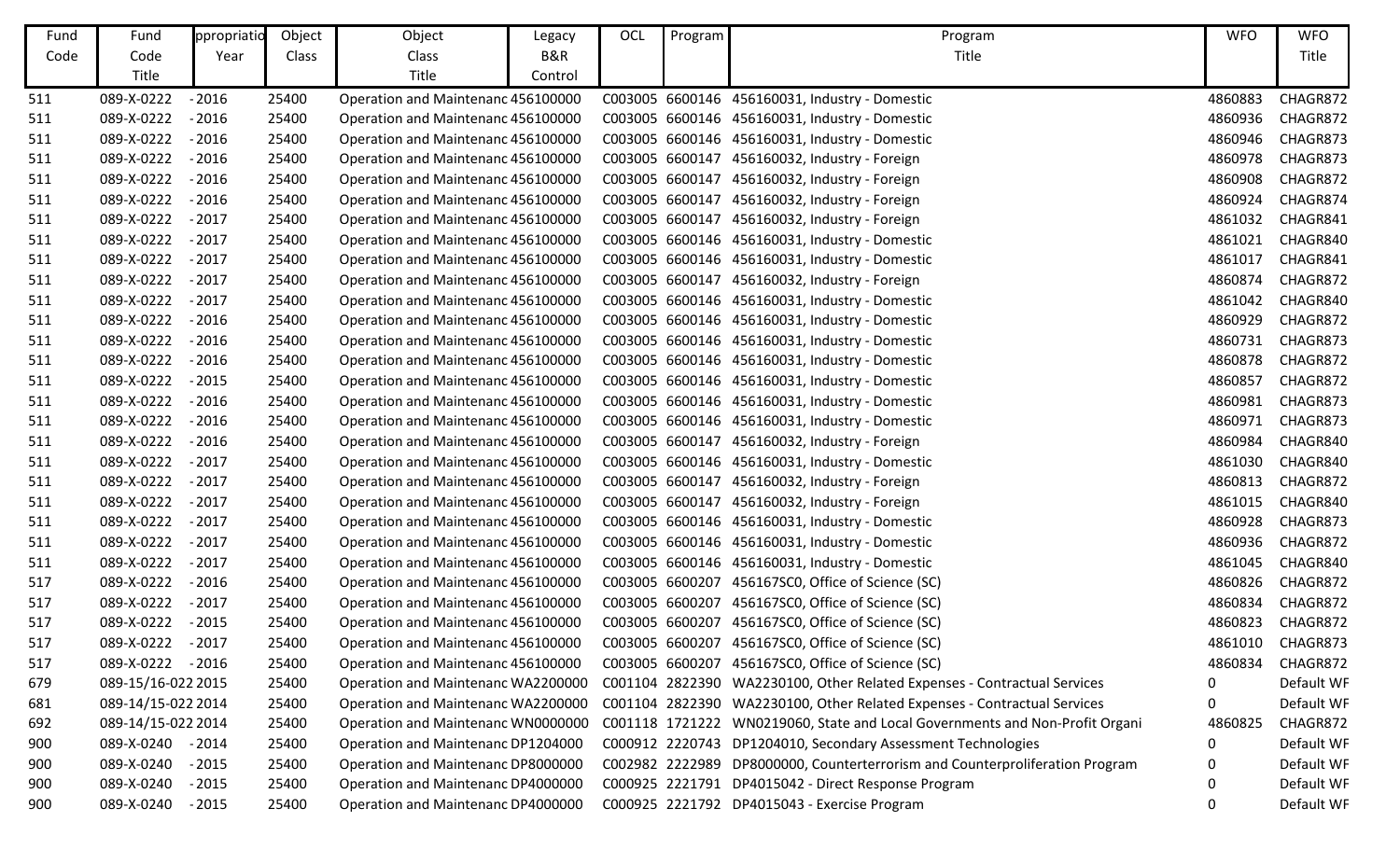| Fund | Fund               | ppropriatio | Object | Object                             | Legacy  | OCL | Program | Program                                                                      | <b>WFO</b> | <b>WFO</b> |
|------|--------------------|-------------|--------|------------------------------------|---------|-----|---------|------------------------------------------------------------------------------|------------|------------|
| Code | Code               | Year        | Class  | Class                              | B&R     |     |         | Title                                                                        |            | Title      |
|      | Title              |             |        | Title                              | Control |     |         |                                                                              |            |            |
| 900  | 089-X-0240         | $-2017$     | 25400  | Operation and Maintenanc DP0909000 |         |     |         | C002955 2223112 DP0909010, Nuclear Criticality Safety Program                | 0          | Default WF |
| 900  | 089-X-0240         | $-2016$     | 25400  | Operation and Maintenanc DP0909000 |         |     |         | C002955 2223112 DP0909010, Nuclear Criticality Safety Program                | 0          | Default WF |
| 900  | 089-X-0240         | $-2014$     | 25400  | Operation and Maintenanc DP4000000 |         |     |         | C000925 2222480 DP4011093, Nuclear Counterterrorism                          | 0          | Default WF |
| 900  | 089-X-0240         | $-2015$     | 25400  | Operation and Maintenanc DP4000000 |         |     |         | C000925 2221775 DP4015011 - Radiological Assistance Program                  | 0          | Default WF |
| 1050 | 089-X-0243         | $-2017$     | 25400  | Operation and Maintenanc HQ0000000 |         |     |         | C002425 3184701 HQ1001000, Worker Advocacy                                   | 0          | Default WF |
| 1050 | 089-X-0243         | $-2015$     | 25400  | Operation and Maintenanc HQ0000000 |         |     |         | C002425 3184701 HQ1001000, Worker Advocacy                                   | 0          | Default WF |
| 1060 | 089-X-0243         | $-2016$     | 25400  | Operation and Maintenanc GD6000000 |         |     |         | C002970 3203779 GD6050100, CYBER & OPERATIONS                                | O          | Default WF |
| 1060 | 089-X-0243         | $-2016$     | 25400  | Operation and Maintenanc GD6000000 |         |     |         | C002970 3203769 GD6020900, Office of The SCIO                                | O          | Default WF |
| 1060 | 089-X-0243         | $-2017$     | 25400  | Operation and Maintenanc GD6000000 |         |     |         | C002970 3203763 GD6020300, Investigations                                    | 0          | Default WF |
| 1060 | 089-X-0243         | $-2017$     | 25400  | Operation and Maintenanc GD6000000 |         |     |         | C002970 3203769 GD6020900, Office of The SCIO                                | O          | Default WF |
| 1060 | 089-X-0243         | $-2017$     | 25400  | Operation and Maintenanc GD6000000 |         |     |         | C002970 3203764 GD6020400, CI Training                                       | 0          | Default WF |
| 1060 | 089-X-0243         | $-2016$     | 25400  | Operation and Maintenanc GD6000000 |         |     |         | C002970 3203761 GD6020100, Analysis                                          | 0          | Default WF |
| 1060 | 089-X-0243         | $-2016$     | 25400  | Operation and Maintenanc GD6000000 |         |     |         | C002970 3203763 GD6020300, Investigations                                    | 0          | Default WF |
| 1060 | 089-X-0243         | $-2015$     | 25400  | Operation and Maintenanc GD2500000 |         |     |         | C002546 3203755 GD2540250, CI Training                                       | O          | Default WF |
| 1060 | 089-X-0243         | $-2017$     | 25400  | Operation and Maintenanc GD6000000 |         |     |         | C002970 3203761 GD6020100, Analysis                                          |            | Default WF |
| 1060 | 089-X-0243         | $-2017$     | 25400  | Operation and Maintenanc GD6000000 |         |     |         | C002970 3203779 GD6050100, CYBER & OPERATIONS                                | 0          | Default WF |
| 1060 | 089-X-0243         | $-2016$     | 25400  | Operation and Maintenanc GD6000000 |         |     |         | C002970 3203764 GD6020400, CI Training                                       | 0          | Default WF |
| 1060 | 089-X-0243         | $-2017$     | 25400  | Operation and Maintenanc GD6000000 |         |     |         | C002970 3203780 GD6050200, Technical Services                                |            | Default WF |
| 1079 | 089-16/17-024 2016 |             | 25400  | Operation and Maintenanc CS0000000 |         |     |         | C000892 1713352 CS7000000, Integrated Joint Cybersecurity Coordination Cente | $\Omega$   | Default WF |
| 1551 | 089-X-0309         | $-2016$     | 25400  | Operation and Maintenanc CT0000000 |         |     |         | C003007 2223025 CT8405010, Technology Integration (TI)                       | 0          | Default WF |
| 1551 | 089-X-0309         | $-2016$     | 25400  | Operation and Maintenanc DN4000000 |         |     |         | C003042 2223103 DN4004010, Global Regimes                                    | 0          | Default WF |
| 1551 | 089-X-0309         | $-2015$     | 25400  | Operation and Maintenanc NN4000000 |         |     |         | C001056 2222718 NN4009020, DO NOT USE!!! Safeguards Engagement               | 0          | Default WF |
| 1551 | 089-X-0309         | $-2014$     | 25400  | Operation and Maintenanc NN9300000 |         |     |         | C002936 2222890 NN9301000, Domestic Nuclear and Radiological Material Protec | 0          | Default WF |
| 1551 | 089-X-0309         | $-2015$     | 25400  | Operation and Maintenanc NN5000000 |         |     |         | C001058 2222878 NN5070010, U.S. Costs for Russia/Newly Independent States Pr | 0          | Default WF |
| 1551 | 089-X-0309         | $-2014$     | 25400  | Operation and Maintenanc NN5000000 |         |     |         | C001058 2221240 NN5004010, U.S. Costs for Russia/Newly Independent States Pr | 0          | Default WF |
| 1551 | 089-X-0309         | $-2016$     | 25400  | Operation and Maintenanc DN4000000 |         |     |         | C003042 2223105 DN4004030, Multilateral Supplier Policy                      | 0          | Default WF |
| 1551 | 089-X-0309         | $-2015$     | 25400  | Operation and Maintenanc NN4000000 |         |     |         | C001056 2222730 NN4012010, Global Regimes                                    |            | Default WF |
| 1551 | 089-X-0309         | $-2013$     | 25400  | Operation and Maintenanc NN4000000 |         |     |         | C001056 2222721 NN4010010, International Nonproliferation Export Control     | 0          | Default WF |
| 1551 | 089-X-0309         | $-2016$     | 25400  | Operation and Maintenanc DN4000000 |         |     |         | C003042 2223101 DN4003010, Warhead Dismantlement and Fissile Material Transp | 0          | Default WF |
| 1551 | 089-X-0309         | $-2014$     | 25400  | Operation and Maintenanc NN4000000 |         |     |         | C001056 2222722 NN4010021, US Costs for Russia/Newly Independent States      | 0          | Default WF |
| 1551 | 089-X-0309         | $-2017$     | 25400  | Operation and Maintenanc DN1001000 |         |     |         | C003034 2223049 DN1001011, U.S. Costs for Russia/Newly Independent State Pro |            | Default WF |
| 1551 | 089-X-0309         | $-2017$     | 25400  | Operation and Maintenanc DN4000000 |         |     |         | C003042 2223094 DN4001010, Safeguards Policy                                 | 0          | Default WF |
| 1551 | 089-X-0309         | $-2015$     | 25400  | Operation and Maintenanc NN4000000 |         |     |         | C001056 2222717 NN4009010, Safeguards Policy and Human Resources             | $\Omega$   | Default WF |
| 1551 | 089-X-0309         | $-2013$     | 25400  | Operation and Maintenanc NN5000000 |         |     |         | C001058 2221234 NN5002010, U.S. Costs for Russia/Newly Independent States Pr | 0          | Default WF |
| 1551 | 089-X-0309         | $-2014$     | 25400  | Operation and Maintenanc NN5000000 |         |     |         | C001058 2222881 NN5070040, US Costs for Non Russia/Non-Newly Independent Sta | 0          | Default WF |
| 1551 | 089-X-0309         | $-2016$     | 25400  | Operation and Maintenanc DN4000000 |         |     |         | C003042 2223095 DN4001020, Safeguards Engagement (INSEP)                     | 0          | Default WF |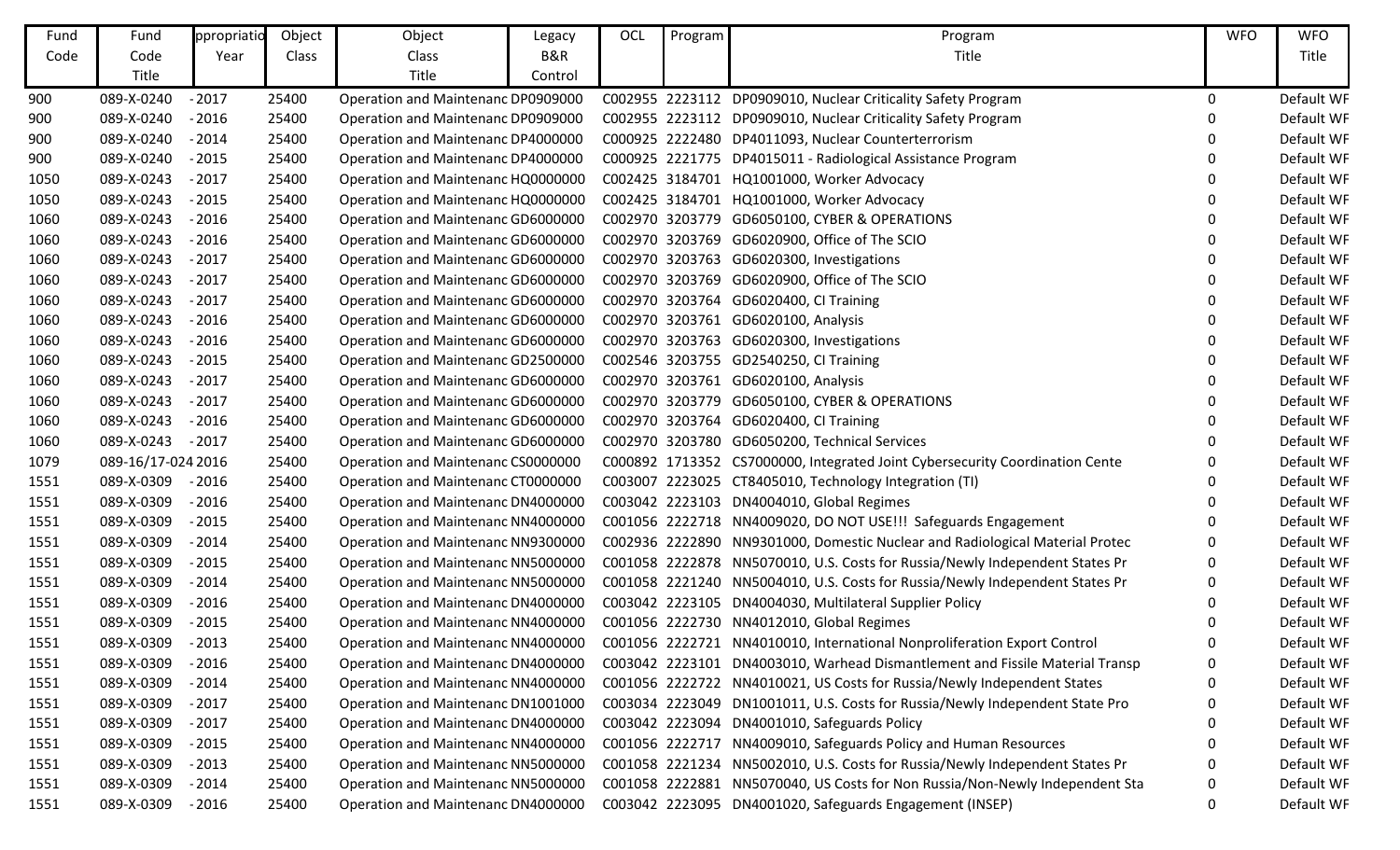| Fund | Fund       | ppropriatio | Object | Object                             | Legacy  | OCL | Program | Program                                                                      | <b>WFO</b> | <b>WFO</b> |
|------|------------|-------------|--------|------------------------------------|---------|-----|---------|------------------------------------------------------------------------------|------------|------------|
| Code | Code       | Year        | Class  | Class                              | B&R     |     |         | Title                                                                        |            | Title      |
|      | Title      |             |        | Title                              | Control |     |         |                                                                              |            |            |
| 1551 | 089-X-0309 | $-2016$     | 25400  | Operation and Maintenanc DN1001000 |         |     |         | C003034 2223053 DN1001021, U.S. Costs for Russia/Newly Independent State Pro | 0          | Default WF |
| 1551 | 089-X-0309 | $-2017$     | 25400  | Operation and Maintenanc CT0000000 |         |     |         | C003007 2223025 CT8405010, Technology Integration (TI)                       | O          | Default WF |
| 1551 | 089-X-0309 | $-2017$     | 25400  | Operation and Maintenanc DN4000000 |         |     |         | C003042 2223095 DN4001020, Safeguards Engagement (INSEP)                     |            | Default WF |
| 1551 | 089-X-0309 | $-2016$     | 25400  | Operation and Maintenanc DN3001000 |         |     |         | C003039 2223079 DN3001010, Highly Enriched Uranium (HEU) Reactor Conversion  | 0          | Default WF |
| 1551 | 089-X-0309 | $-2015$     | 25400  | Operation and Maintenanc NN4000000 |         |     |         | C001056 2222727 NN4011010, Warhead Dismantlement and Fissile Material Transp | 0          | Default WF |
| 1551 | 089-X-0309 | $-2015$     | 25400  | Operation and Maintenanc NN4000000 |         |     |         | C001056 2222732 NN4012030, Multilateral Supplier Policy                      | 0          | Default WF |
| 1551 | 089-X-0309 | $-2015$     | 25400  | Operation and Maintenanc NN5000000 |         |     |         | C001058 2221240 NN5004010, U.S. Costs for Russia/Newly Independent States Pr | 0          | Default WF |
| 1551 | 089-X-0309 | $-2014$     | 25400  | Operation and Maintenanc NN5000000 |         |     |         | C001058 2221249 NN5006010, U.S. Costs for Russia/Newly Independent States Pr | 0          | Default WF |
| 1551 | 089-X-0309 | $-2016$     | 25400  | Operation and Maintenanc CT0000000 |         |     |         | C003007 2223023 CT8404010, Evaluation, Exercise, Readiness, and Response Sup | 0          | Default WF |
| 1551 | 089-X-0309 | $-2017$     | 25400  | Operation and Maintenanc DN4000000 |         |     |         | C003042 2223103 DN4004010, Global Regimes                                    | O          | Default WF |
| 1551 | 089-X-0309 | $-2017$     | 25400  | Operation and Maintenanc DN1005000 |         |     |         | C003088 2223152 DN1005010, Domestic Radiological Security                    | 0          | Default WF |
| 1551 | 089-X-0309 | $-2016$     | 25400  | Operation and Maintenanc DN4000000 |         |     |         | C003042 2223094 DN4001010, Safeguards Policy                                 |            | Default WF |
| 1551 | 089-X-0309 | $-2016$     | 25400  | Operation and Maintenanc DN1003000 |         |     |         | C003036 2223063 DN1003011, U.S. Costs for Russia/Newly Independent State Pro |            | Default WF |
| 1551 | 089-X-0309 | $-2015$     | 25400  | Operation and Maintenanc NN5000000 |         |     |         | C001058 2221235 NN5002020, In-Country Costs for Russia/Newly Independent Sta | 0          | Default WF |
| 1551 | 089-X-0309 | $-2015$     | 25400  | Operation and Maintenanc NN4000000 |         |     |         | C001056 2222733 NN4012040, Policy Studies and Support                        | 0          | Default WF |
| 1551 | 089-X-0309 | $-2017$     | 25400  | Operation and Maintenanc DN4000000 |         |     |         | C003042 2223106 DN4004040, Policy Studies and Support                        | 0          | Default WF |
| 1551 | 089-X-0309 | $-2014$     | 25400  | Operation and Maintenanc NN5000000 |         |     |         | C001058 2222878 NN5070010, U.S. Costs for Russia/Newly Independent States Pr | O          | Default WF |
| 1551 | 089-X-0309 | $-2016$     | 25400  | Operation and Maintenanc DN4000000 |         |     |         | C003042 2223102 DN4003020, Nuclear Noncompliance Verification                | 0          | Default WF |
| 1551 | 089-X-0309 | $-2015$     | 25400  | Operation and Maintenanc NN5000000 |         |     |         | C001058 2221241 NN5004020, In-Country Costs for Russia/Newly Independent Sta | 0          | Default WF |
| 1551 | 089-X-0309 | $-2017$     | 25400  | Operation and Maintenanc DN4000000 |         |     |         | C003042 2223102 DN4003020, Nuclear Noncompliance Verification                | 0          | Default WF |
| 1551 | 089-X-0309 | $-2017$     | 25400  | Operation and Maintenanc CT0000000 |         |     |         | C003007 2223014 CT8101000, Nuclear Incident Policy and Cooperation           | O          | Default WF |
| 1551 | 089-X-0309 | $-2016$     | 25400  | Operation and Maintenanc DN2000000 |         |     |         | C003038 2223076 DN2001000, Proliferation Detection                           | O          | Default WF |
| 1551 | 089-X-0309 | $-2015$     | 25400  | Operation and Maintenanc NN2000000 |         |     |         | C001052 2221132 NN2001000, Nonproliferation Detection                        | 0          | Default WF |
| 1551 | 089-X-0309 | $-2015$     | 25400  | Operation and Maintenanc NN9100000 |         |     |         | C002938 2222883 NN9100000, Highly Enriched Uranium (HEU) Reactor Conversion  | 0          | Default WF |
| 1551 | 089-X-0309 | $-2015$     | 25400  | Operation and Maintenanc NN4000000 |         |     |         | C001056 2222728 NN4011020, Nuclear Noncompliance Verification                | 0          | Default WF |
| 1551 | 089-X-0309 | $-2015$     | 25400  | Operation and Maintenanc NN5000000 |         |     |         | C001058 2222881 NN5070040, US Costs for Non Russia/Non-Newly Independent Sta | 0          | Default WF |
| 1551 | 089-X-0309 | $-2016$     | 25400  | Operation and Maintenanc DN1001000 |         |     |         | C003034 2223049 DN1001011, U.S. Costs for Russia/Newly Independent State Pro | 0          | Default WF |
| 1551 | 089-X-0309 | $-2015$     | 25400  | Operation and Maintenanc NN5000000 |         |     |         | C001058 2222810 NN5002040, US Costs for Non Russia/Non-Newly Independent Sta | 0          | Default WF |
| 1551 | 089-X-0309 | $-2017$     | 25400  | Operation and Maintenanc DN1002000 |         |     |         | C003035 2223059 DN1002020, Domestic Material Protection                      | 0          | Default WF |
| 1551 | 089-X-0309 | $-2017$     | 25400  | Operation and Maintenanc DN3001000 |         |     |         | C003039 2223079 DN3001010, Highly Enriched Uranium (HEU) Reactor Conversion  | 0          | Default WF |
| 1551 | 089-X-0309 | $-2015$     | 25400  | Operation and Maintenanc NN4000000 |         |     |         | C001056 2222719 NN4009030, Safeguards Technology Development                 | 0          | Default WF |
| 1551 | 089-X-0309 | $-2013$     | 25400  | Operation and Maintenanc NN5000000 |         |     |         | C001058 2222811 NN5003040, US Costs for Non Russia/Non-Newly Independent Sta | 0          | Default WF |
| 1551 | 089-X-0309 | $-2015$     | 25400  | Operation and Maintenanc NN5000000 |         |     |         | C001058 2221243 NN5005011, U.S. Costs for Russia/Newly Independent States Pr | 0          | Default WF |
| 1551 | 089-X-0309 | $-2014$     | 25400  | Operation and Maintenanc NN5000000 |         |     |         | C001058 2221231 NN5001010, U.S. Costs for Russia/Newly Independent States Pr | 0          | Default WF |
| 1551 | 089-X-0309 | $-2016$     | 25400  | Operation and Maintenanc CT0000000 |         |     |         | C003007 2223020 CT8401000, Radiological Assistance Program (RAP)             | 0          | Default WF |
| 1551 | 089-X-0309 | $-2017$     | 25400  | Operation and Maintenanc CT0000000 |         |     |         | C003007 2223020 CT8401000, Radiological Assistance Program (RAP)             | 0          | Default WF |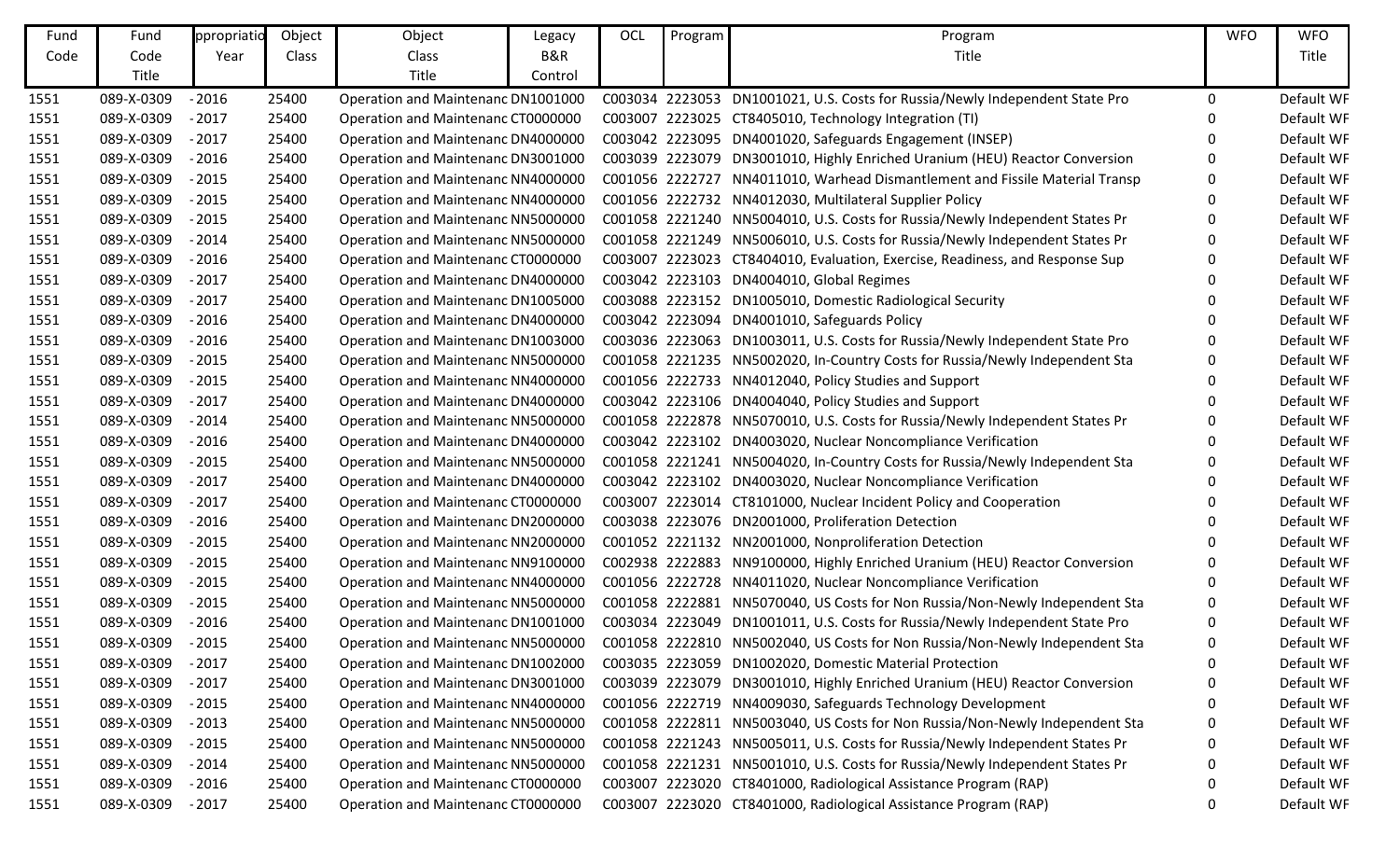| Fund | Fund               | ppropriatio | Object | Object                              | Legacy  | OCL | Program | Program                                                                      | <b>WFO</b> | <b>WFO</b> |
|------|--------------------|-------------|--------|-------------------------------------|---------|-----|---------|------------------------------------------------------------------------------|------------|------------|
| Code | Code               | Year        | Class  | Class                               | B&R     |     |         | Title                                                                        |            | Title      |
|      | Title              |             |        | Title                               | Control |     |         |                                                                              |            |            |
| 1551 | 089-X-0309         | $-2017$     | 25400  | Operation and Maintenanc DN3001000  |         |     |         | C003039 2223080 DN3001020, Molybdenum-99 (Mo-99)                             | 0          | Default WF |
| 1551 | 089-X-0309         | $-2017$     | 25400  | Operation and Maintenanc DN2000000  |         |     |         | C003038 2223076 DN2001000, Proliferation Detection                           | ∩          | Default WF |
| 1551 | 089-X-0309         | $-2015$     | 25400  | Operation and Maintenanc NN9300000  |         |     |         | C002936 2222890 NN9301000, Domestic Nuclear and Radiological Material Protec |            | Default WF |
| 1551 | 089-X-0309         | $-2014$     | 25400  | Operation and Maintenanc NN5000000  |         |     |         | C001058 2221241 NN5004020, In-Country Costs for Russia/Newly Independent Sta | 0          | Default WF |
| 1551 | 089-X-0309         | $-2014$     | 25400  | Operation and Maintenanc NN5000000  |         |     |         | C001058 2720208 NN500W000, M&O Contractor Employee Costs (at Headquarters)   | 0          | Default WF |
| 1551 | 089-X-0309         | $-2016$     | 25400  | Operation and Maintenanc CT0000000  |         |     |         | C003007 2223014 CT8101000, Nuclear Incident Policy and Cooperation           | 0          | Default WF |
| 1551 | 089-X-0309         | $-2016$     | 25400  | Operation and Maintenanc DN4000000  |         |     |         | C003042 2223096 DN4001030, Safeguards Technology Development                 | 0          | Default WF |
| 1551 | 089-X-0309         | $-2015$     | 25400  | Operation and Maintenanc NN5000000  |         |     |         | C001058 2221234 NN5002010, U.S. Costs for Russia/Newly Independent States Pr |            | Default WF |
| 1551 | 089-X-0309         | $-2013$     | 25400  | Operation and Maintenanc NN5000000  |         |     |         | C001058 2221240 NN5004010, U.S. Costs for Russia/Newly Independent States Pr | 0          | Default WF |
| 1551 | 089-X-0309         | $-2014$     | 25400  | Operation and Maintenanc NN5000000  |         |     |         | C001058 2221235 NN5002020, In-Country Costs for Russia/Newly Independent Sta | 0          | Default WF |
| 1551 | 089-X-0309         | $-2017$     | 25400  | Operation and Maintenanc DN4000000  |         |     |         | C003042 2223096 DN4001030, Safeguards Technology Development                 | 0          | Default WF |
| 1551 | 089-X-0309         | $-2017$     | 25400  | Operation and Maintenanc CT0000000  |         |     |         | C003007 2223023 CT8404010, Evaluation, Exercise, Readiness, and Response Sup | 0          | Default WF |
| 1551 | 089-X-0309         | $-2017$     | 25400  | Operation and Maintenanc DN1003000  |         |     |         | C003036 2223063 DN1003011, U.S. Costs for Russia/Newly Independent State Pro | 0          | Default WF |
| 1551 | 089-X-0309         | $-2017$     | 25400  | Operation and Maintenanc DN2000000  |         |     |         | C003038 2223154 DN2006000, USHPRR                                            | O          | Default WF |
| 1557 | 089-X-0309         | $-2012$     | 25400  | Operation and Maintenanc NN5000000  |         |     |         | C001058 2222290 NN5010000, International Contributions UK                    |            | Default WF |
| 1650 | 089-X-0313         | $-2010$     | 25400  | Operation and Maintenanc PS0000000  |         |     |         | C001075 2221514 PS0202132, Advisory and Assistance, Diversity Programs       | 0          | Default WF |
| 1689 | 089-14/15-031 2014 |             | 25400  | Operation and Maintenanc PS0000000  |         |     |         | C001075 2222565 PS0202200, A&A, Counterterrorism                             | O          | Default WF |
| 1751 | 089-X-0315         | $-2013$     | 25400  | Operation and Maintenanc EZ5000000  |         |     |         | C002226 1110981 EZ5012300 - BRNL-0030 Soil and Water Remediation - Brookhave | 0          | Default WF |
| 1751 | 089-X-0315         | $-2015$     | 25400  | Operation and Maintenanc EZ5000000  |         |     |         | C002226 1110981 EZ5012300 - BRNL-0030 Soil and Water Remediation - Brookhave | 0          | Default WF |
| 2300 | 089-X-4180         | $-2015$     | 32003  | Accelerator Improve/React ST0000000 |         |     |         | C001087 2924281 ST6001034, Facility Upgrades                                 | 0          | Default WF |
| 2300 | 089-X-4180         | $-2017$     | 25400  | Operation and Maintenanc ST0000000  |         |     |         | C001087 2924280 ST6001032, Hot Cell and Other National Lab Facilities        | O          | Default WF |
| 2300 | 089-X-4180         | $-2016$     | 25400  | Operation and Maintenanc ST0000000  |         |     |         | C001087 2720716 ST5002000, University Research                               |            | Default WF |
| 2300 | 089-X-4180         | $-2016$     | 25400  | Operation and Maintenanc ST0000000  |         |     |         | C001087 2720715 ST5001030, Other National Lab Research                       | 0          | Default WF |
| 2300 | 089-X-4180         | $-2016$     | 25400  | Operation and Maintenanc ST0000000  |         |     |         | C001087 2924306 ST6001031, Production                                        |            | Default WF |
| 2300 | 089-X-4180         | $-2015$     | 25400  | Operation and Maintenanc ST0000000  |         |     |         | C001087 2924281 ST6001034, Facility Upgrades                                 |            | Default WF |
| 2300 | 089-X-4180         | $-2015$     | 25400  | Operation and Maintenanc ST0000000  |         |     |         | C001087 2720715 ST5001030, Other National Lab Research                       | 0          | Default WF |
| 2300 | 089-X-4180         | $-2015$     | 25400  | Operation and Maintenanc ST0000000  |         |     |         | C001087 2924306 ST6001031, Production                                        |            | Default WF |
| 2300 | 089-X-4180         | $-2014$     | 25400  | Operation and Maintenanc ST0000000  |         |     |         | C001087 2924424 ST5001040, Actinium-225 Technology Research and Integration  | O          | Default WF |
| 2300 | 089-X-4180         | $-2014$     | 32003  | Accelerator Improve/React ST0000000 |         |     |         | C001087 2924281 ST6001034, Facility Upgrades                                 | 0          | Default WF |
| 2300 | 089-X-4180         | $-2017$     | 25400  | Operation and Maintenanc ST0000000  |         |     |         | C001087 2924306 ST6001031, Production                                        | 0          | Default WF |
| 2300 | 089-X-4180         | $-2016$     | 25400  | Operation and Maintenanc ST0000000  |         |     |         | C001087 2924424 ST5001040, Actinium-225 Technology Research and Integration  |            | Default WF |
| 2300 | 089-X-4180         | $-2017$     | 25400  | Operation and Maintenanc ST0000000  |         |     |         | C001087 2720718 ST6001020, Brookhaven Linear Isotope Producer (BLIP)         |            | Default WF |
| 2300 | 089-X-4180         | $-2014$     | 25400  | Operation and Maintenanc ST0000000  |         |     |         | C001087 2924306 ST6001031, Production                                        |            | Default WF |
| 2300 | 089-X-4180         | $-2016$     | 25400  | Operation and Maintenanc ST0000000  |         |     |         | C001087 2924280 ST6001032, Hot Cell and Other National Lab Facilities        |            | Default WF |
| 2300 | 089-X-4180         | $-2016$     | 25400  | Operation and Maintenanc ST0000000  |         |     |         | C001087 2924282 ST6001036, Technical Services                                | 0          | Default WF |
| 2300 | 089-X-4180         | $-2016$     | 25400  | Operation and Maintenanc ST0000000  |         |     |         | C001087 2720718 ST6001020, Brookhaven Linear Isotope Producer (BLIP)         | 0          | Default WF |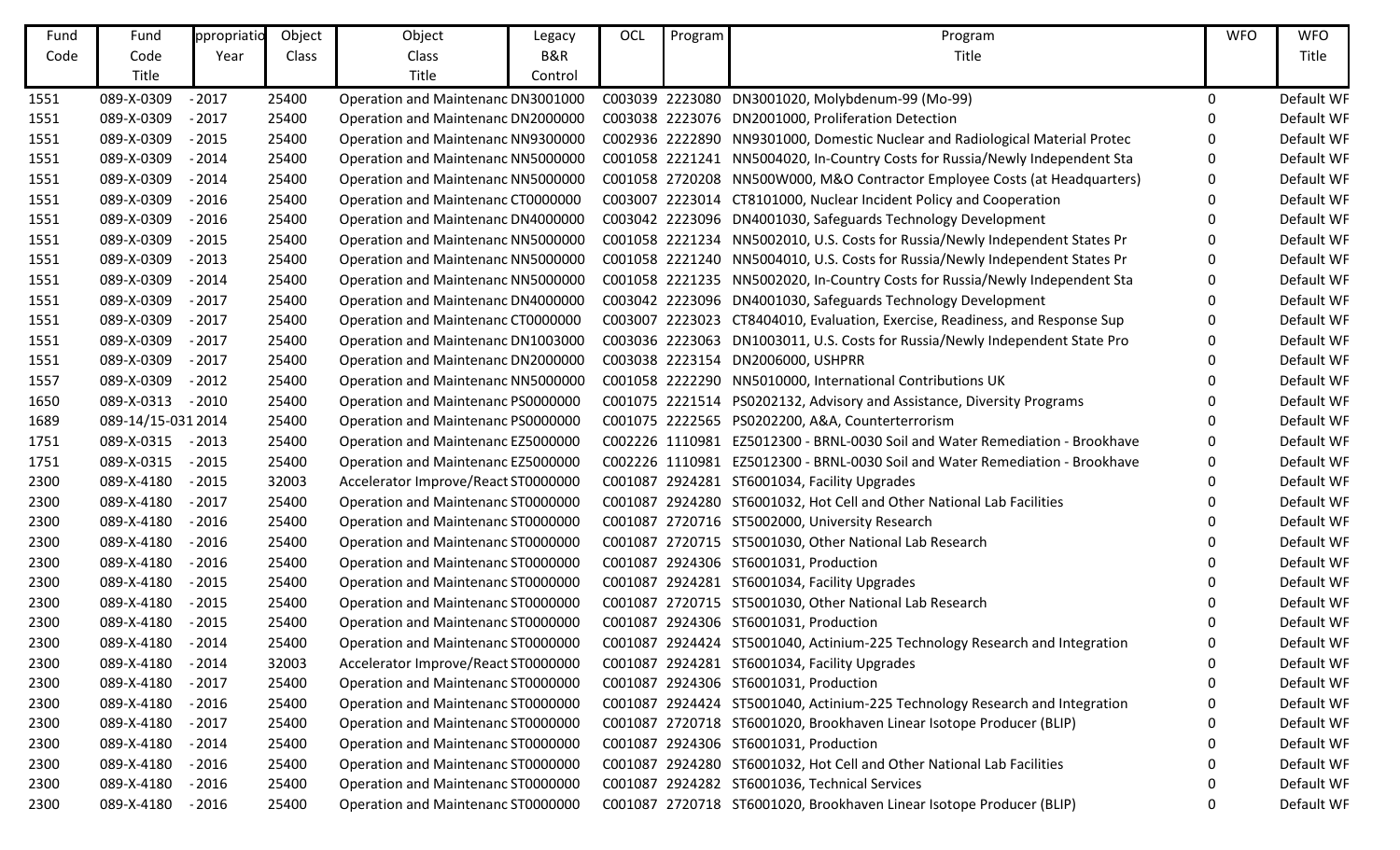| Fund | Fund       | ppropriatio | Object | Object                             | Legacy  | OCL | Program | Program                                                                      | <b>WFO</b> | <b>WFO</b> |
|------|------------|-------------|--------|------------------------------------|---------|-----|---------|------------------------------------------------------------------------------|------------|------------|
| Code | Code       | Year        | Class  | Class                              | B&R     |     |         | Title                                                                        |            | Title      |
|      | Title      |             |        | Title                              | Control |     |         |                                                                              |            |            |
| 2300 | 089-X-4180 | $-2017$     | 25400  | Operation and Maintenanc ST0000000 |         |     |         | C001087 2720715 ST5001030, Other National Lab Research                       | 0          | Default WF |
| 2300 | 089-X-4180 | $-2014$     | 25400  | Operation and Maintenanc ST0000000 |         |     |         | C001087 2720714 ST5001020, Brookhaven Linear Isotope Producer (BLIP)         | 0          | Default WF |
| 5300 | 089-X-0318 | $-2015$     | 25400  | Operation and Maintenanc TE1200000 |         |     |         | C002799 3123792 TE1201000, Smart Grid                                        |            | Default WF |
| 5300 | 089-X-0318 | $-2015$     | 25400  | Operation and Maintenanc TE1100000 |         |     |         | C002798 3123785 TE1103000, Advanced Modeling Grid Research                   | 0          | Default WF |
| 5300 | 089-X-0318 | $-2016$     | 25400  | Operation and Maintenanc TE1100000 |         |     |         | C002798 3123789 TE1101000, Transmission Reliability & Renewables Integration |            | Default WF |
| 5300 | 089-X-0318 | $-2014$     | 25400  | Operation and Maintenanc TE1100000 |         |     |         | C002798 3123785 TE1103000, Advanced Modeling Grid Research                   |            | Default WF |
| 5300 | 089-X-0318 | $-2017$     | 25400  | Operation and Maintenanc TE1400000 |         |     |         | C002801 3123795 TE1400000, Energy Storage                                    | 0          | Default WF |
| 5300 | 089-X-0318 | $-2015$     | 25400  | Operation and Maintenanc TE1400000 |         |     |         | C002801 3123795 TE1400000, Energy Storage                                    | 0          | Default WF |
| 5300 | 089-X-0318 | $-2016$     | 25400  | Operation and Maintenanc TE1200000 |         |     |         | C002799 3123811 TE1205000, Resilient Electric Distribution Grid R&D          | 0          | Default WF |
| 5300 | 089-X-0318 | $-2016$     | 25400  | Operation and Maintenanc TE1300000 |         |     |         | C002800 3123815 TE1305000, Virtual Energy Sector Forensics Analysis Platform |            | Default WF |
| 5300 | 089-X-0318 | $-2016$     | 25400  | Operation and Maintenanc TE1100000 |         |     |         | C002798 3123802 TE1104000, Energy Systems Predictive Capability              | 0          | Default WF |
| 5300 | 089-X-0318 | $-2014$     | 25400  | Operation and Maintenanc TE1200000 |         |     |         | C002799 3123792 TE1201000, Smart Grid                                        | 0          | Default WF |
| 5300 | 089-X-0318 | $-2016$     | 25400  | Operation and Maintenanc TE1200000 |         |     |         | C002799 3123792 TE1201000, Smart Grid                                        |            | Default WF |
| 5300 | 089-X-0318 | $-2016$     | 25400  | Operation and Maintenanc TE1300000 |         |     |         | C002800 3123803 TE1301000, Cyber for Energy Security R&D                     | 0          | Default WF |
| 5300 | 089-X-0318 | $-2017$     | 25400  | Operation and Maintenanc TE1300000 |         |     |         | C002800 3123803 TE1301000, Cyber for Energy Security R&D                     | 0          | Default WF |
| 5300 | 089-X-0318 | $-2016$     | 25400  | Operation and Maintenanc TE1400000 |         |     |         | C002801 3123795 TE1400000, Energy Storage                                    | 0          | Default WF |
| 5300 | 089-X-0318 | $-2016$     | 25400  | Operation and Maintenanc TF0000000 |         |     |         | C002802 3123796 TF0000000, National Electricity Delivery                     | O          | Default WF |
| 5300 | 089-X-0318 | $-2016$     | 25400  | Operation and Maintenanc TE1200000 |         |     |         | C002799 3123809 TE1203000, Advance Distribution Management System            | 0          | Default WF |
| 5300 | 089-X-0318 | $-2016$     | 25400  | Operation and Maintenanc TE1100000 |         |     |         | C002798 3123785 TE1103000, Advanced Modeling Grid Research                   | 0          | Default WF |
| 5300 | 089-X-0318 | $-2017$     | 25400  | Operation and Maintenanc TE1100000 |         |     |         | C002798 3123785 TE1103000, Advanced Modeling Grid Research                   |            | Default WF |
| 5300 | 089-X-0318 | $-2015$     | 25400  | Operation and Maintenanc TG0000000 |         |     |         | C002803 3123806 TG0100000, Infrastructure Security and Energy Restoration    | 0          | Default WF |
| 5300 | 089-X-0318 | $-2016$     | 25400  | Operation and Maintenanc TE1300000 |         |     |         | C002800 3123804 TE1302000, Cyber for Energy Security OPS                     | O          | Default WF |
| 5300 | 089-X-0318 | $-2016$     | 25400  | Operation and Maintenanc TE1200000 |         |     |         | C002799 3123810 TE1204000, Market-Based Control Signal                       | 0          | Default WF |
| 5300 | 089-X-0318 | $-2016$     | 25400  | Operation and Maintenanc TE1200000 |         |     |         | C002799 3123812 TE1206000, Advanced Secure Low-cost Sensors                  | 0          | Default WF |
| 5300 | 089-X-0318 | $-2017$     | 25400  | Operation and Maintenanc TE1100000 |         |     |         | C002798 3123816 TE1104010, Monitoring and Real-Time Analysis                 |            | Default WF |
| 5350 | 089-X-0319 | $-2016$     | 25400  | Operation and Maintenanc AF0400000 |         |     |         | C002768 2720880 AF0440000, Program Support                                   | 0          | Default WF |
| 5350 | 089-X-0319 | $-2017$     | 25400  | Operation and Maintenanc RC0400000 |         |     |         | C002775 2720918 RC0424000, ARC International Collaborations                  |            | Default WF |
| 5350 | 089-X-0319 | $-2014$     | 25400  | Operation and Maintenanc AF5800000 |         |     |         | C000822 2720875 AF5832030, Program Assessment & Coordination                 | 0          | Default WF |
| 5350 | 089-X-0319 | $-2016$     | 25400  | Operation and Maintenanc AF5800000 |         |     |         | C000822 2720625 AF5855000, Fuel Resources R&D                                | 0          | Default WF |
| 5350 | 089-X-0319 | $-2017$     | 25400  | Operation and Maintenanc AF5800000 |         |     |         | C000822 2720875 AF5832030, Program Assessment & Coordination                 | 0          | Default WF |
| 5350 | 089-X-0319 | $-2016$     | 25400  | Operation and Maintenanc AF5800000 |         |     |         | C000822 2720667 AF5810000, Advanced Fuels Research, Development and Testing  | 0          | Default WF |
| 5350 | 089-X-0319 | $-2016$     | 25400  | Operation and Maintenanc AF5800000 |         |     |         | C000822 2720875 AF5832030, Program Assessment & Coordination                 |            | Default WF |
| 5350 | 089-X-0319 | $-2017$     | 25400  | Operation and Maintenanc AF5800000 |         |     |         | C000822 2720667 AF5810000, Advanced Fuels Research, Development and Testing  | 0          | Default WF |
| 5350 | 089-X-0319 | $-2016$     | 25400  | Operation and Maintenanc AF5800000 |         |     |         | C000822 2720874 AF5832020, Systems Analysis                                  | 0          | Default WF |
| 5350 | 089-X-0319 | $-2017$     | 25400  | Operation and Maintenanc AF5800000 |         |     |         | C000822 2720965 AF5861010, Spent Fuel and Waste Disposition Program Manageme | 0          | Default WF |
| 5350 | 089-X-0319 | $-2013$     | 25400  | Operation and Maintenanc NT0100000 |         |     |         | C002769 2720775 NT0104000, Reactor Materials                                 | 0          | Default WF |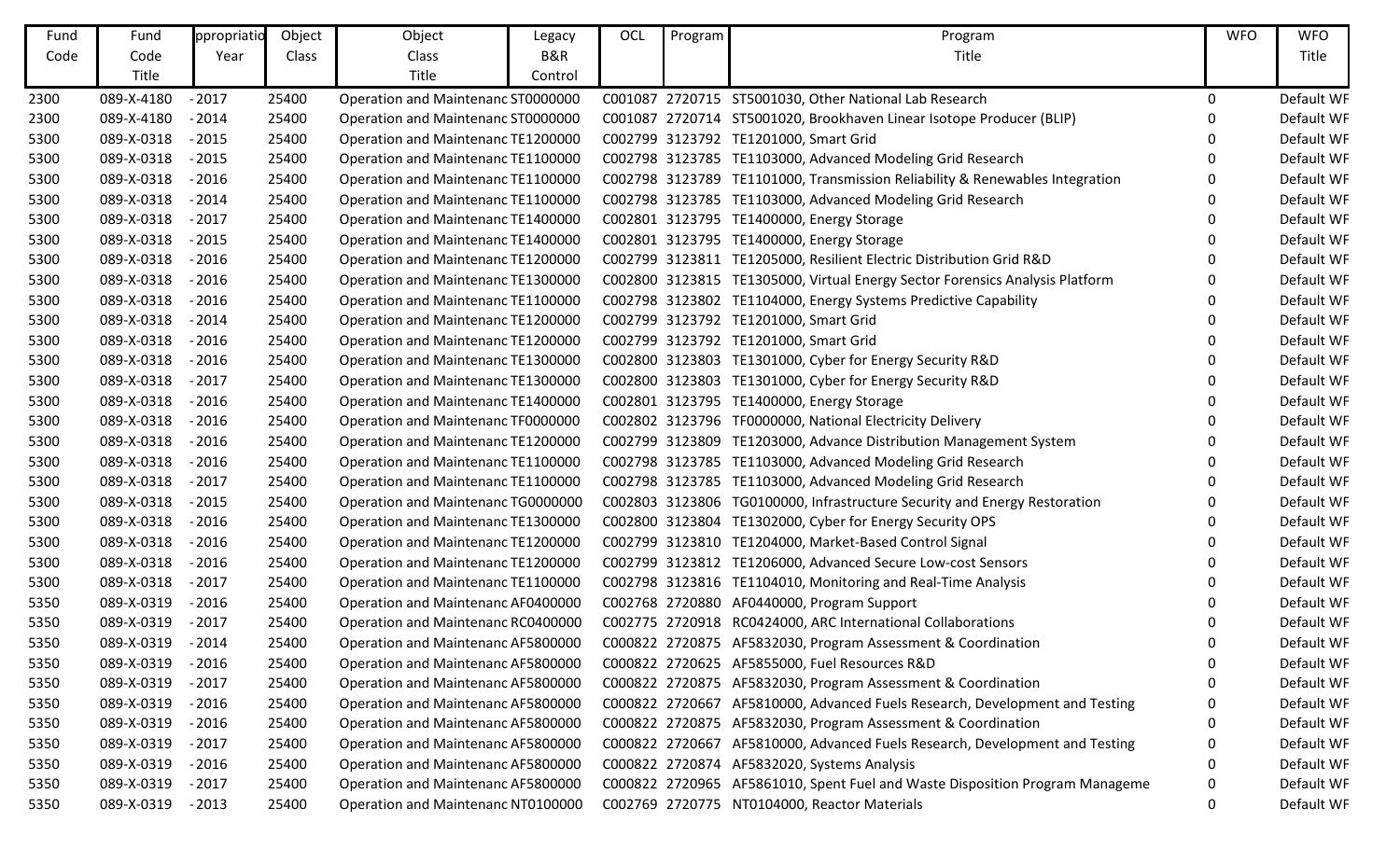| Fund | Fund               | ppropriatio | Object | Object                             | Legacy  | OCL | Program | Program                                                                      | <b>WFO</b>     | <b>WFO</b> |
|------|--------------------|-------------|--------|------------------------------------|---------|-----|---------|------------------------------------------------------------------------------|----------------|------------|
| Code | Code               | Year        | Class  | Class                              | B&R     |     |         | Title                                                                        |                | Title      |
|      | Title              |             |        | Title                              | Control |     |         |                                                                              |                |            |
| 5350 | 089-X-0319         | $-2017$     | 25400  | Operation and Maintenanc AF5800000 |         |     |         | C000822 2720874 AF5832020, Systems Analysis                                  | $\mathbf 0$    | Default WF |
| 5350 | 089-X-0319         | $-2016$     | 25400  | Operation and Maintenanc RC0400000 |         |     |         | C002775 2720918 RC0424000, ARC International Collaborations                  | $\Omega$       | Default WF |
| 5350 | 089-X-0319         | $-2017$     | 25400  | Operation and Maintenanc AF5800000 |         |     |         | C000822 2720625 AF5855000, Fuel Resources R&D                                | 0              | Default WF |
| 5350 | 089-X-0319         | $-2017$     | 25400  | Operation and Maintenanc AF0400000 |         |     |         | C002768 2720877 AF0410000, Bilateral Cooperation                             | 0              | Default WF |
| 5450 | 089-X-0321         | $-2017$     | 25400  | Operation and Maintenanc VT0000000 |         |     |         | C001096 1005556 VT1301000, Vehicle and System Simulation and Testing - Vehic | 0              | Default WF |
| 5450 | 089-X-0321         | $-2014$     | 25400  | Operation and Maintenanc BM0100000 |         |     |         | C000846 1009218 BM0107000, Biopower                                          | $\Omega$       | Default WF |
| 5450 | 089-X-0321         | $-2017$     | 25400  | Operation and Maintenanc HT0000000 |         |     |         | C002796 1009190 HT0100000, Fuel Cell Systems R&D                             | $\overline{0}$ | Default WF |
| 5450 | 089-X-0321         | $-2016$     | 25400  | Operation and Maintenanc GT0000000 |         |     |         | C002910 1005613 GT0300000, Hydrothermal                                      | $\Omega$       | Default WF |
| 5450 | 089-X-0321         | $-2016$     | 25400  | Operation and Maintenanc HT0000000 |         |     |         | C002796 1009190 HT0100000, Fuel Cell Systems R&D                             | $\Omega$       | Default WF |
| 5450 | 089-X-0321         | $-2016$     | 25400  | Operation and Maintenanc HT0000000 |         |     |         | C002796 1009190 HT0100000, Fuel Cell Systems R&D                             | $\Omega$       | Default WF |
| 5450 | 089-X-0321         | $-2015$     | 25400  | Operation and Maintenanc VT0000000 |         |     |         | C001096 1005556 VT1301000, Vehicle and System Simulation and Testing - Vehic | $\mathbf{0}$   | Default WF |
| 5450 | 089-X-0321         | $-2015$     | 25400  | Operation and Maintenanc SL0000000 |         |     |         | C002911 1005616 SL0300000, Systems Integration (Balance of Systems and Power | $\mathbf 0$    | Default WF |
| 5450 | 089-X-0321         | $-2016$     | 25400  | Operation and Maintenanc VT0000000 |         |     |         | C001096 1005554 VT1201000, Batteries & Electric Drive Technology - Energy St | 0              | Default WF |
| 5450 | 089-X-0321         | $-2017$     | 25400  | Operation and Maintenanc VT0000000 |         |     |         | C001096 1005554 VT1201000, Batteries & Electric Drive Technology - Energy St | 0              | Default WF |
| 5450 | 089-X-0321         | $-2015$     | 25400  | Operation and Maintenanc ED0000000 |         |     |         | C000949 1009209 ED2701000, Next Generation Manufacturing                     | $\Omega$       | Default WF |
| 5450 | 089-X-0321         | $-2014$     | 25400  | Operation and Maintenanc VT0000000 |         |     |         | C001096 1004893 VT0204000, Vehicle Technologies Deployment                   | $\Omega$       | Default WF |
| 5450 | 089-X-0321         | $-2016$     | 25400  | Operation and Maintenanc PG0000000 |         |     |         | C002840 1005604 PG0400000, Innovation & Deployment                           | $\Omega$       | Default WF |
| 5450 | 089-X-0321         | $-2016$     | 25400  | Operation and Maintenanc HT0000000 |         |     |         | C002796 1009198 HT0800000, Technology Validation                             | $\Omega$       | Default WF |
| 5450 | 089-X-0321         | $-2016$     | 25400  | Operation and Maintenanc ED0000000 |         |     |         | C000949 1009209 ED2701000, Next Generation Manufacturing                     | 0              | Default WF |
| 5450 | 089-X-0321         | $-2015$     | 25400  | Operation and Maintenanc HT0000000 |         |     |         | C002796 1009190 HT0100000, Fuel Cell Systems R&D                             | $\overline{0}$ | Default WF |
| 5450 | 089-X-0321         | $-2014$     | 25400  | Operation and Maintenanc GT0000000 |         |     |         | C002910 1005612 GT0100000, Enhanced Geothermal Systems                       | 0              | Default WF |
| 5450 | 089-X-0321         | $-2013$     | 25400  | Operation and Maintenanc EL1700000 |         |     |         | C000955 1005091 EL1708000, DOE Specific Investments                          | $\Omega$       | Default WF |
| 5450 | 089-X-0321         | $-2016$     | 25400  | Operation and Maintenanc VT0000000 |         |     |         | C001096 1005556 VT1301000, Vehicle and System Simulation and Testing - Vehic | $\mathbf{0}$   | Default WF |
| 5450 | 089-X-0321         | $-2016$     | 25400  | Operation and Maintenanc SL0000000 |         |     |         | C002911 1005616 SL0300000, Systems Integration (Balance of Systems and Power | 0              | Default WF |
| 5450 | 089-X-0321         | $-2017$     | 25400  | Operation and Maintenanc GT0000000 |         |     |         | C002910 1005613 GT0300000, Hydrothermal                                      | $\mathbf 0$    | Default WF |
| 5489 | 089-16/17-032 2016 |             | 25400  | Operation and Maintenanc 456100000 |         |     |         | C003005 6600073 456140358, Other Federal Agencies                            | 4861011        | CHAGRGX0   |
| 5498 | 089-X-0321         | $-2015$     | 25400  | Operation and Maintenanc 456100000 |         |     |         | C003005 6600146 456160031, Industry - Domestic                               | 4860966        | CHAGR873   |
| 5498 | 089-X-0321         | $-2016$     | 25400  | Operation and Maintenanc 456100000 |         |     |         | C003005 6600146 456160031, Industry - Domestic                               | 4860966        | CHAGR873   |
| 6600 | 089X0337           | $-2014$     | 25400  | Operation and Maintenanc CJ0100000 |         |     |         | C002599 3166012 CJ0100000, ARPA-E Projects                                   | $\Omega$       | Default WF |
| 6600 | 089X0337           | $-2014$     | 25400  | Operation and Maintenanc CJ0100000 |         |     |         | C002599 3166012 CJ0100000, ARPA-E Projects                                   | 0              | Default WF |
| 6600 | 089X0337           | $-2016$     | 25400  | Operation and Maintenanc CJ0100000 |         |     |         | C002599 3166012 CJ0100000, ARPA-E Projects                                   | $\Omega$       | Default WF |
| 6600 | 089X0337           | $-2014$     | 25400  | Operation and Maintenanc CJ0100000 |         |     |         | C002599 3166012 CJ0100000, ARPA-E Projects                                   | $\Omega$       | Default WF |
|      |                    |             |        |                                    |         |     |         |                                                                              |                |            |

**Non-Appropriated Total DOE Appropriated Total**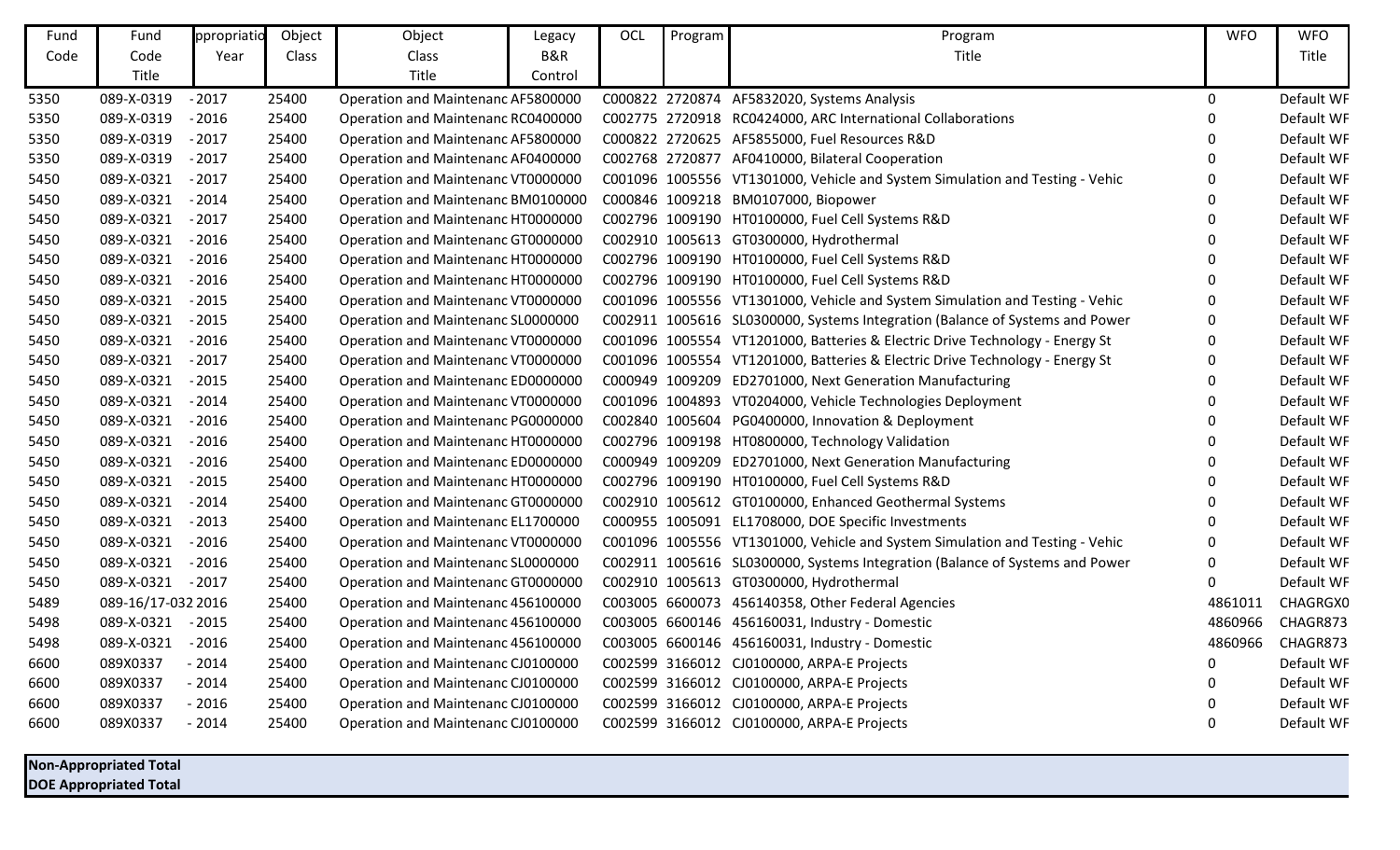| Fund               | Fund  | ppropriatio | Object | Object | Legacy  | OCL | Program | Program | <b>WFO</b> | <b>WFO</b> |
|--------------------|-------|-------------|--------|--------|---------|-----|---------|---------|------------|------------|
| Code               | Code  | Year        | Class  | Class  | B&R     |     |         | Title   |            | Title      |
|                    | Title |             |        | Title  | Control |     |         |         |            |            |
| <b>SF-30 Total</b> |       |             |        |        |         |     |         |         |            |            |

| <b>FPDS-NG Total [Action Obligation]</b><br><b>FPDS-NG Total [Base And Exercised Options Value]</b><br><b>FPDS-NG Total [Base And All Options Value]</b> |                  |  |
|----------------------------------------------------------------------------------------------------------------------------------------------------------|------------------|--|
| Work for Others Funds Associated with Federal Agencies:                                                                                                  | 4,318,899.98     |  |
| Total DOE Funds:                                                                                                                                         | 44, 103, 397. 16 |  |
| Total Non-Appropriated Funds:                                                                                                                            | 1,231,405.55     |  |
| Grand Total:                                                                                                                                             | 49,653,702.69    |  |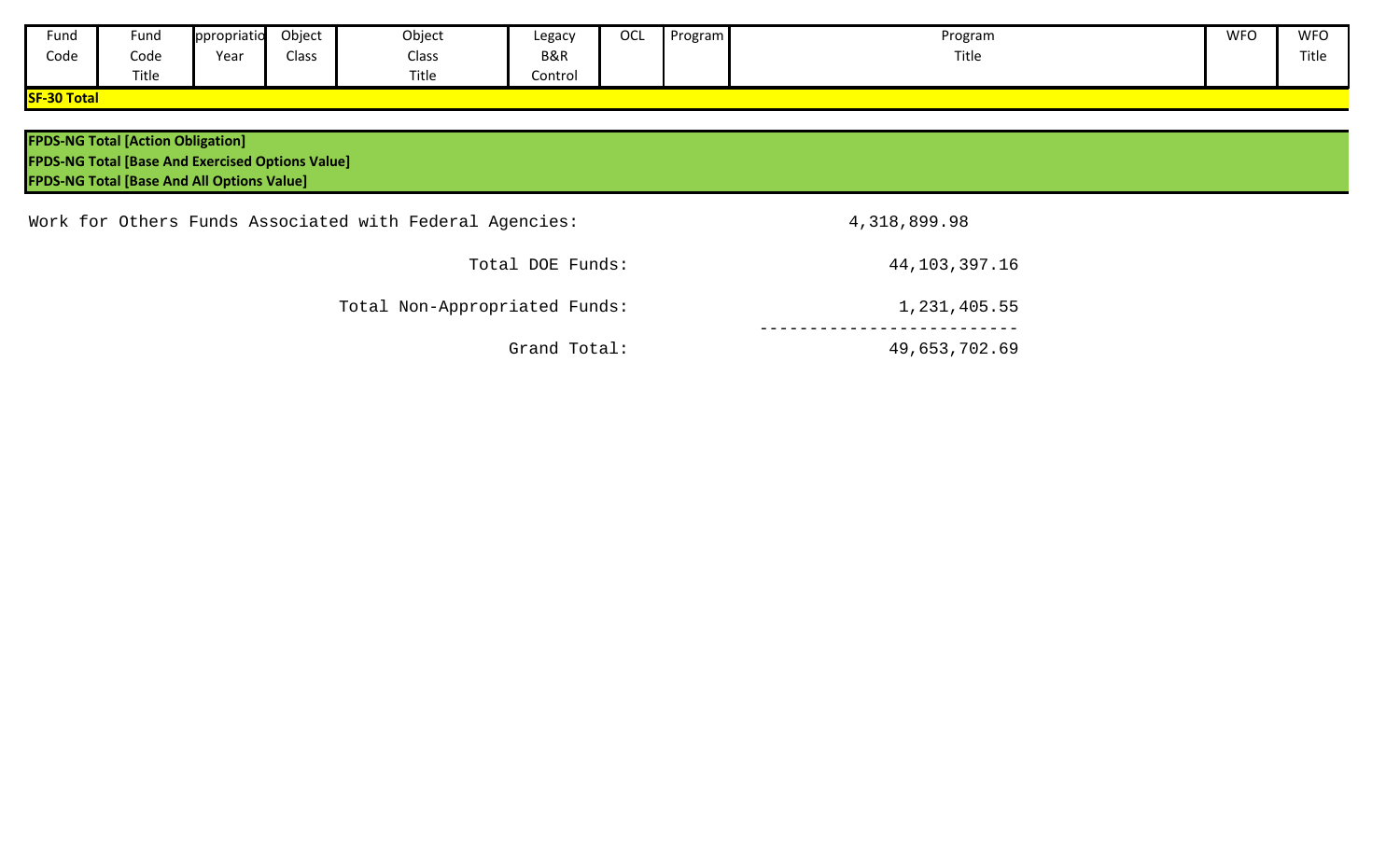| Local<br>Use     | Local<br>Use<br>Code | Beginning<br>Uncosted<br>Obligations | <b>Budget</b><br>Authority<br>Previous | <b>Budget</b><br>Authority<br>Change | <b>Budget</b><br>Authority<br>Revised | Total<br>Available |
|------------------|----------------------|--------------------------------------|----------------------------------------|--------------------------------------|---------------------------------------|--------------------|
| 485395           | <b>CHAIP</b>         | \$338,106.61                         | \$0.00                                 | \$0.00                               | \$0.00                                | \$338,106.61       |
| $\boldsymbol{0}$ |                      | Default L \$872,897.65               | \$0.00                                 | \$0.00                               | \$0.00                                | \$872,897.65       |
| $\boldsymbol{0}$ |                      | Default L \$597,568.28               | \$0.00                                 | \$0.00                               | \$0.00                                | \$597,568.28       |
| $\boldsymbol{0}$ |                      | Default L \$9,468,950.42             | \$0.00                                 | \$0.00                               | \$0.00                                | \$9,468,950.42     |
| $\boldsymbol{0}$ |                      | Default L \$332,163.64               | \$0.00                                 | \$0.00                               | \$0.00                                | \$332,163.64       |
| $\mathbf 0$      |                      | Default L \$383,021.77               | \$0.00                                 | \$0.00                               | \$0.00                                | \$383,021.77       |
| $\boldsymbol{0}$ |                      | Default L \$385,000.00               | \$0.00                                 | \$0.00                               | \$0.00                                | \$385,000.00       |
| 485396           |                      | CHEQU \$52,139.75                    | \$0.00                                 | \$0.00                               | \$0.00                                | \$52,139.75        |
| $\pmb{0}$        |                      | Default L \$79,184.60                | \$0.00                                 | \$0.00                               | \$0.00                                | \$79,184.60        |
| $\pmb{0}$        |                      | Default L \$471,000.00               | \$0.00                                 | \$0.00                               | \$0.00                                | \$471,000.00       |
| $\boldsymbol{0}$ |                      | Default L \$242,500.00               | \$0.00                                 | \$0.00                               | \$0.00                                | \$242,500.00       |
| $\boldsymbol{0}$ |                      | Default L \$7,853,607.86             | \$0.00                                 | \$0.00                               | \$0.00                                | \$7,853,607.86     |
| 0                |                      | Default L \$2,180.42                 | \$0.00                                 | \$0.00                               | \$0.00                                | \$2,180.42         |
| $\boldsymbol{0}$ |                      | Default L \$5,608,896.89             | \$0.00                                 | \$0.00                               | \$0.00                                | \$5,608,896.89     |
| $\boldsymbol{0}$ |                      | Default L \$435,882.54               | \$0.00                                 | \$0.00                               | \$0.00                                | \$435,882.54       |
| 0                |                      | Default L \$325,922.19               | \$0.00                                 | \$0.00                               | \$0.00                                | \$325,922.19       |
| 4809008          |                      | CHEQUN \$3,100,354.96                | \$0.00                                 | \$0.00                               | \$0.00                                | \$3,100,354.96     |
| 0                |                      | Default L \$3,865.54                 | $-$3,865.54$                           | \$0.00                               | $-53,865.54$                          | \$0.00             |
| 485469           |                      | CHEQUM \$7,453,205.72                | \$0.00                                 | \$0.00                               | \$0.00                                | \$7,453,205.72     |
| 0                |                      | Default L \$1,141,759.68             | \$0.00                                 | \$0.00                               | \$0.00                                | \$1,141,759.68     |
| 485493           |                      | CHOPEM \$8,877.94                    | \$0.00                                 | \$0.00                               | \$0.00                                | \$8,877.94         |
| 0                | Default L \$0.00     |                                      | \$2,478,000.00                         | \$201,000.00                         | \$2,679,000.00                        | \$2,679,000.00     |
| 0                | Default L \$0.00     |                                      | \$1,005,000.00                         | \$122,000.00                         | \$1,127,000.00                        | \$1,127,000.00     |
| $\mathbf 0$      | Default L \$0.00     |                                      | \$150,000.00                           | \$0.00                               | \$150,000.00                          | \$150,000.00       |
| 485396           | CHEQU \$0.00         |                                      | \$1,781,700.00                         | \$213,900.00                         | \$1,995,600.00                        | \$1,995,600.00     |
| $\boldsymbol{0}$ | Default L \$0.00     |                                      | \$1,164.17                             | \$0.00                               | \$1,164.17                            | \$1,164.17         |
| $\boldsymbol{0}$ | Default L \$0.00     |                                      | \$4,054,000.00                         | \$491,000.00                         | \$4,545,000.00                        | \$4,545,000.00     |
| 0                | Default L \$0.00     |                                      | \$15,707,000.00                        | \$1,273,000.00                       | \$16,980,000.00                       | \$16,980,000.00    |
| 0                |                      | Default L \$171,563.78               | \$0.00                                 | \$0.00                               | \$0.00                                | \$171,563.78       |
| 0                |                      | Default L \$1,044,141.64             | \$0.00                                 | \$0.00                               | \$0.00                                | \$1,044,141.64     |
| $\boldsymbol{0}$ |                      | Default L \$3,286,893.63             | \$0.00                                 | \$0.00                               | \$0.00                                | \$3,286,893.63     |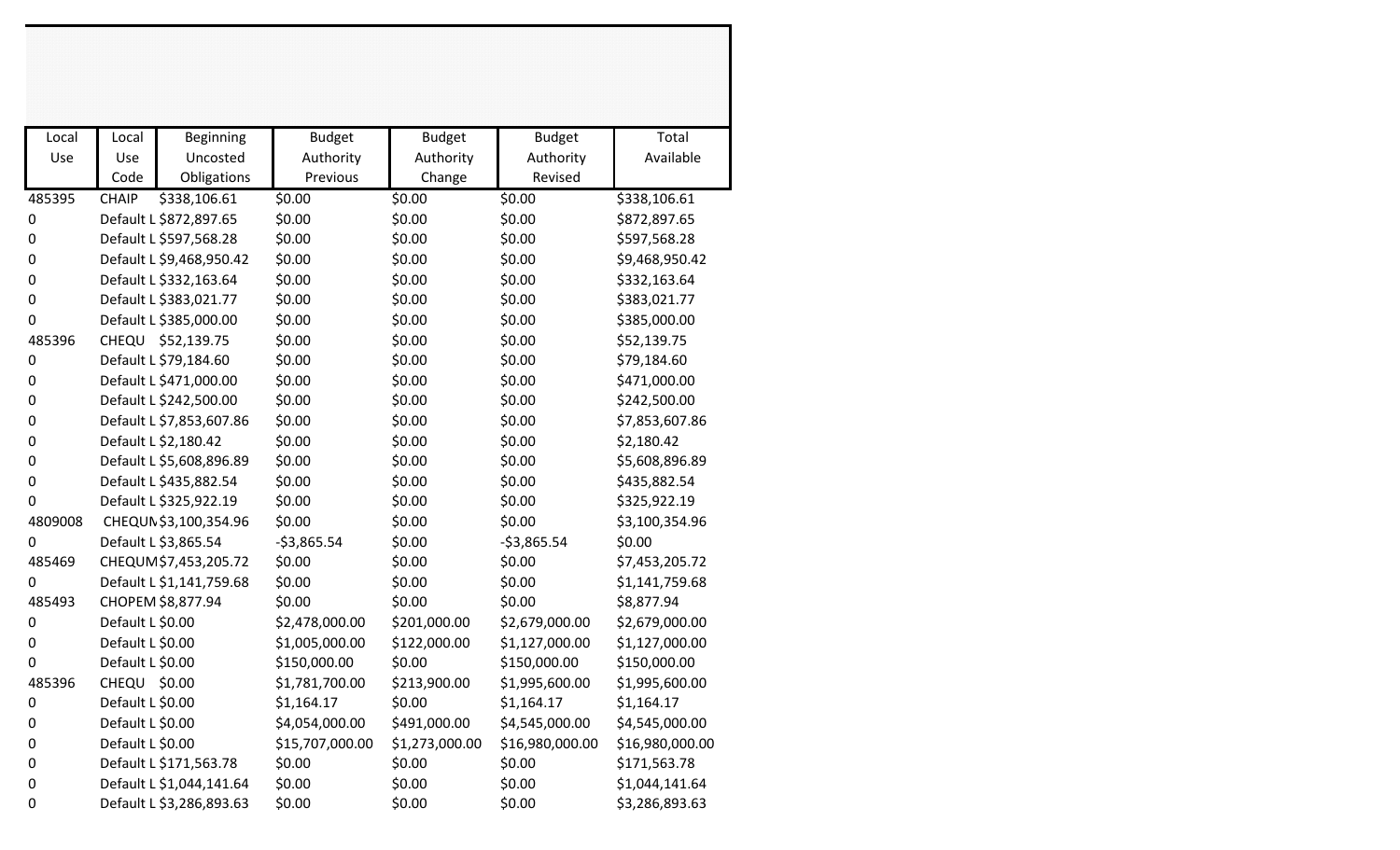| Local     | Local             | <b>Beginning</b>         | <b>Budget</b>    | <b>Budget</b>  | <b>Budget</b>    | Total          |
|-----------|-------------------|--------------------------|------------------|----------------|------------------|----------------|
| Use       | Use               | Uncosted                 | Authority        | Authority      | Authority        | Available      |
|           | Code              | Obligations              | Previous         | Change         | Revised          |                |
| $\pmb{0}$ |                   | Default L \$25,126.18    | \$0.00           | \$0.00         | \$0.00           | \$25,126.18    |
| 0         |                   | Default L \$708,710.29   | \$0.00           | $-5708,710.29$ | $-5708,710.29$   | \$0.00         |
| 0         |                   | Default L \$2,500,000.00 | $-$1,582,426.00$ | \$0.00         | $-51,582,426.00$ | \$917,574.00   |
| 0         |                   | Default L \$1,781,003.95 | \$0.00           | \$0.00         | \$0.00           | \$1,781,003.95 |
| 0         |                   | Default L \$2,784,013.23 | \$0.00           | \$0.00         | \$0.00           | \$2,784,013.23 |
| 0         |                   | Default L \$268,939.89   | \$0.00           | \$0.00         | \$0.00           | \$268,939.89   |
| 0         |                   | Default L \$284,282.14   | \$0.00           | \$0.00         | \$0.00           | \$284,282.14   |
| 0         |                   | Default L \$439,869.04   | \$0.00           | \$0.00         | \$0.00           | \$439,869.04   |
| 0         |                   | Default L \$330,284.74   | \$0.00           | \$0.00         | \$0.00           | \$330,284.74   |
| 0         |                   | Default L \$719,579.18   | \$0.00           | \$0.00         | \$0.00           | \$719,579.18   |
| 0         |                   | Default L \$3,890,030.59 | \$0.00           | \$0.00         | \$0.00           | \$3,890,030.59 |
| 0         |                   | Default L \$52,821.41    | \$0.00           | \$0.00         | \$0.00           | \$52,821.41    |
| 0         |                   | Default L \$324,477.63   | \$0.00           | \$0.00         | \$0.00           | \$324,477.63   |
| 485493    | CHOPEM \$0.00     |                          | \$2,377,000.00   | \$192,000.00   | \$2,569,000.00   | \$2,569,000.00 |
| 0         | Default L \$0.00  |                          | \$265,000.00     | \$22,000.00    | \$287,000.00     | \$287,000.00   |
| 0         | Default L \$0.00  |                          | \$3,408,000.00   | \$276,000.00   | \$3,684,000.00   | \$3,684,000.00 |
| 0         | Default L \$0.00  |                          | \$1,190,000.00   | \$0.00         | \$1,190,000.00   | \$1,190,000.00 |
| 0         | Default L \$0.00  |                          | \$716,000.00     | \$102,000.00   | \$818,000.00     | \$818,000.00   |
| 0         | Default L \$0.00  |                          | \$450,000.00     | \$0.00         | \$450,000.00     | \$450,000.00   |
| 0         | Default L \$0.00  |                          | \$2,488,000.00   | \$201,000.00   | \$2,689,000.00   | \$2,689,000.00 |
| 0         | Default L \$0.00  |                          | \$1,586,000.00   | \$193,000.00   | \$1,779,000.00   | \$1,779,000.00 |
| 0         | Default L \$0.00  |                          | \$5,450,000.00   | \$900,000.00   | \$6,350,000.00   | \$6,350,000.00 |
| 0         | Default L \$0.00  |                          | \$1,947,000.00   | \$1,336,000.00 | \$3,283,000.00   | \$3,283,000.00 |
| 4809008   | CHEQUN \$0.00     |                          | \$3,000,000.00   | \$0.00         | \$3,000,000.00   | \$3,000,000.00 |
| 0         | Default L \$0.00  |                          | \$4,877,000.00   | \$0.00         | \$4,877,000.00   | \$4,877,000.00 |
| 0         | Default L \$0.00  |                          | \$120,000.00     | \$0.00         | \$120,000.00     | \$120,000.00   |
| 0         |                   | Default L \$250,572.30   | $-$266.57$       | \$0.00         | $-5266.57$       | \$250,305.73   |
| 0         |                   | Default L \$205,594.31   | \$0.00           | \$0.00         | \$0.00           | \$205,594.31   |
| 0         |                   | Default L \$1,492,685.68 | \$0.00           | \$0.00         | \$0.00           | \$1,492,685.68 |
| 0         |                   | Default L \$325,428.91   | \$0.00           | \$0.00         | \$0.00           | \$325,428.91   |
| 0         |                   | Default L \$40,000.00    | \$0.00           | \$0.00         | \$0.00           | \$40,000.00    |
| 0         |                   | Default L \$31,958.69    | $-531,958.69$    | \$0.00         | $-$31,958.69$    | \$0.00         |
| 0         | Default L \$66.09 |                          | $-566.09$        | \$0.00         | $-566.09$        | \$0.00         |
| 485396    |                   | CHEQU \$1,164.17         | $-$1,164.17$     | \$0.00         | $-51,164.17$     | \$0.00         |
| 0         |                   | Default L \$657,357.42   | \$0.00           | \$0.00         | \$0.00           | \$657,357.42   |
| 0         |                   | Default L \$20,444.56    | \$0.00           | \$0.00         | \$0.00           | \$20,444.56    |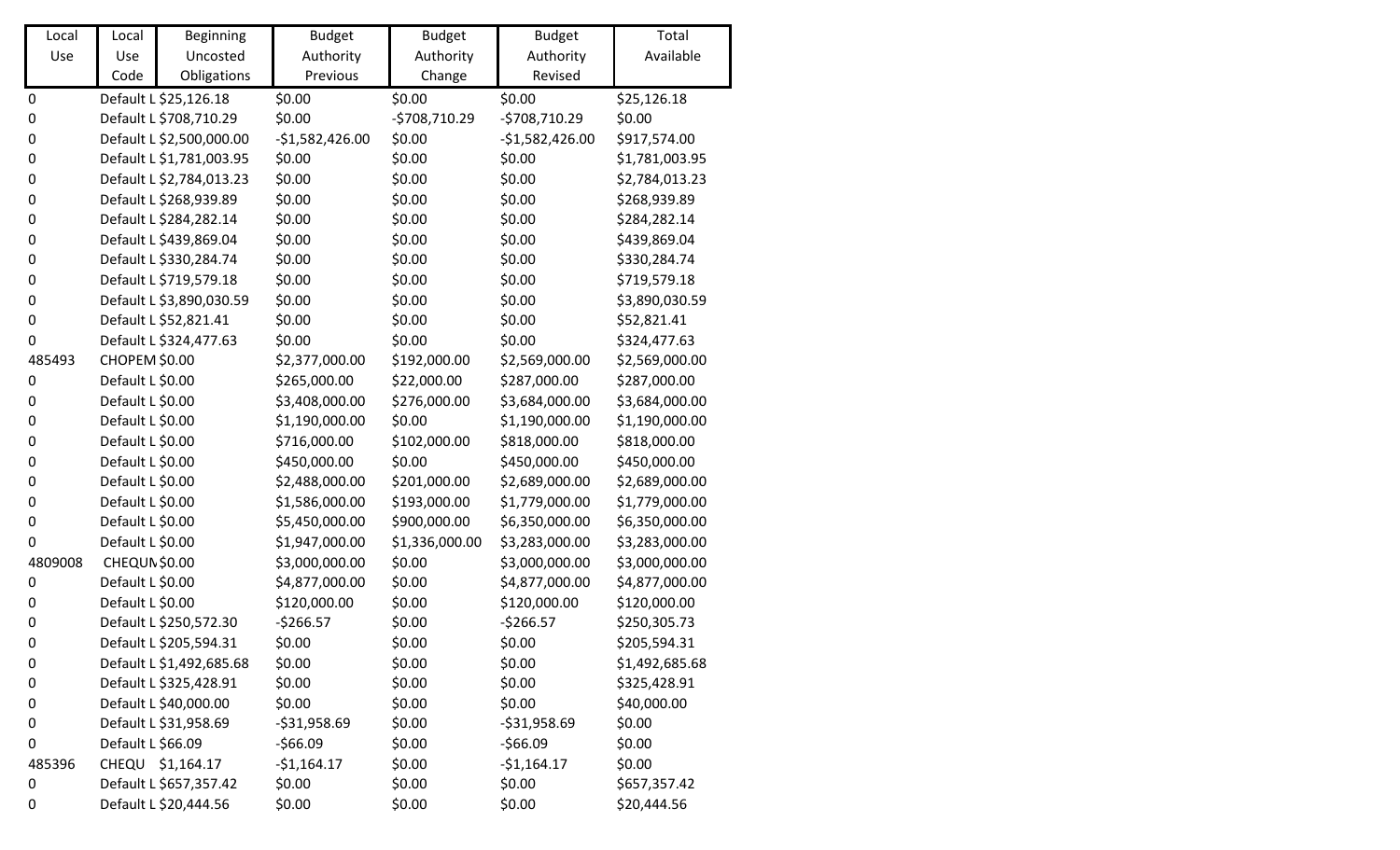| Local            | Local            | Beginning                | <b>Budget</b>   | <b>Budget</b>  | <b>Budget</b>   | Total           |
|------------------|------------------|--------------------------|-----------------|----------------|-----------------|-----------------|
| Use              | Use              | Uncosted                 | Authority       | Authority      | Authority       | Available       |
|                  | Code             | Obligations              | Previous        | Change         | Revised         |                 |
| $\pmb{0}$        |                  | Default L \$240,339.63   | \$0.00          | \$0.00         | \$0.00          | \$240,339.63    |
| $\boldsymbol{0}$ |                  | Default L \$6,172.14     | \$0.00          | \$0.00         | \$0.00          | \$6,172.14      |
| 0                |                  | Default L \$167,707.69   | $-$21,673.92$   | \$0.00         | $-$21,673.92$   | \$146,033.77    |
| $\pmb{0}$        |                  | Default L \$515,439.32   | \$0.00          | \$0.00         | \$0.00          | \$515,439.32    |
| $\pmb{0}$        |                  | Default L \$139,000.95   | \$0.00          | \$0.00         | \$0.00          | \$139,000.95    |
| 0                |                  | Default L \$514,401.99   | \$0.00          | \$0.00         | \$0.00          | \$514,401.99    |
| $\boldsymbol{0}$ | Default L \$0.00 |                          | \$165,000.00    | \$0.00         | \$165,000.00    | \$165,000.00    |
| $\pmb{0}$        | Default L \$0.00 |                          | \$14,322,000.00 | \$1,740,000.00 | \$16,062,000.00 | \$16,062,000.00 |
| 0                | Default L \$0.00 |                          | \$878,000.00    | \$106,000.00   | \$984,000.00    | \$984,000.00    |
| 485486           | CHEQUM\$0.00     |                          | \$5,852,000.00  | \$475,000.00   | \$6,327,000.00  | \$6,327,000.00  |
| 485396           | CHEQU \$0.00     |                          | \$750,000.00    | \$0.00         | \$750,000.00    | \$750,000.00    |
| $\pmb{0}$        | Default L \$0.00 |                          | \$942,000.00    | \$107,000.00   | \$1,049,000.00  | \$1,049,000.00  |
| 0                | Default L \$0.00 |                          | \$757,000.00    | \$62,000.00    | \$819,000.00    | \$819,000.00    |
| 0                | Default L \$0.00 |                          | \$1,048,000.00  | \$127,000.00   | \$1,175,000.00  | \$1,175,000.00  |
| 485396           | CHEQU            | \$0.00                   | \$1,582,426.00  | \$0.00         | \$1,582,426.00  | \$1,582,426.00  |
| 485396           | CHEQU            | \$2,515.98               | \$0.00          | \$0.00         | \$0.00          | \$2,515.98      |
| $\pmb{0}$        |                  | Default L \$718,695.99   | \$0.00          | \$0.00         | \$0.00          | \$718,695.99    |
| 0                |                  | Default L \$133,299.29   | $-5423.11$      | \$0.00         | $-5423.11$      | \$132,876.18    |
| 485396           |                  | CHEQU \$720,000.00       | \$0.00          | \$0.00         | \$0.00          | \$720,000.00    |
| $\pmb{0}$        |                  | Default L \$2,875,000.00 | \$0.00          | \$0.00         | \$0.00          | \$2,875,000.00  |
| 485396           | CHEQU            | \$39,292.45              | \$0.00          | \$0.00         | \$0.00          | \$39,292.45     |
| 0                | Default L \$0.00 |                          | \$472,000.00    | \$19,000.00    | \$491,000.00    | \$491,000.00    |
| 0                | Default L \$0.00 |                          | \$1,510,200.00  | \$191,900.00   | \$1,702,100.00  | \$1,702,100.00  |
| 0                | Default L \$0.00 |                          | \$125,000.00    | \$0.00         | \$125,000.00    | \$125,000.00    |
| 485395           | <b>CHAIP</b>     | \$0.00                   | \$1,563,800.00  | \$198,400.00   | \$1,762,200.00  | \$1,762,200.00  |
| $\pmb{0}$        | Default L \$0.00 |                          | \$135,000.00    | \$16,000.00    | \$151,000.00    | \$151,000.00    |
| 0                | Default L \$0.00 |                          | \$0.00          | \$41,574.49    | \$41,574.49     | \$41,574.49     |
| 0                |                  | Default L \$1,581.19     | \$0.00          | \$0.00         | \$0.00          | \$1,581.19      |
| 0                |                  | Default L \$974,600.96   | \$0.00          | \$0.00         | \$0.00          | \$974,600.96    |
| $\boldsymbol{0}$ |                  | Default L \$1,357,113.79 | \$0.00          | \$0.00         | \$0.00          | \$1,357,113.79  |
| 0                |                  | Default L \$1,702,019.19 | \$0.00          | \$0.00         | \$0.00          | \$1,702,019.19  |
| 0                |                  | Default L \$177,483.60   | \$0.00          | \$0.00         | \$0.00          | \$177,483.60    |
| 0                |                  | Default L \$2,017,288.63 | \$0.00          | \$0.00         | \$0.00          | \$2,017,288.63  |
| $\boldsymbol{0}$ |                  | Default L \$97,745.06    | \$0.00          | \$0.00         | \$0.00          | \$97,745.06     |
| 0                |                  | Default L \$22,965.75    | $-$1,048.67$    | \$0.00         | $-$1,048.67$    | \$21,917.08     |
| 0                |                  | Default L \$188,786.71   | \$0.00          | \$0.00         | \$0.00          | \$188,786.71    |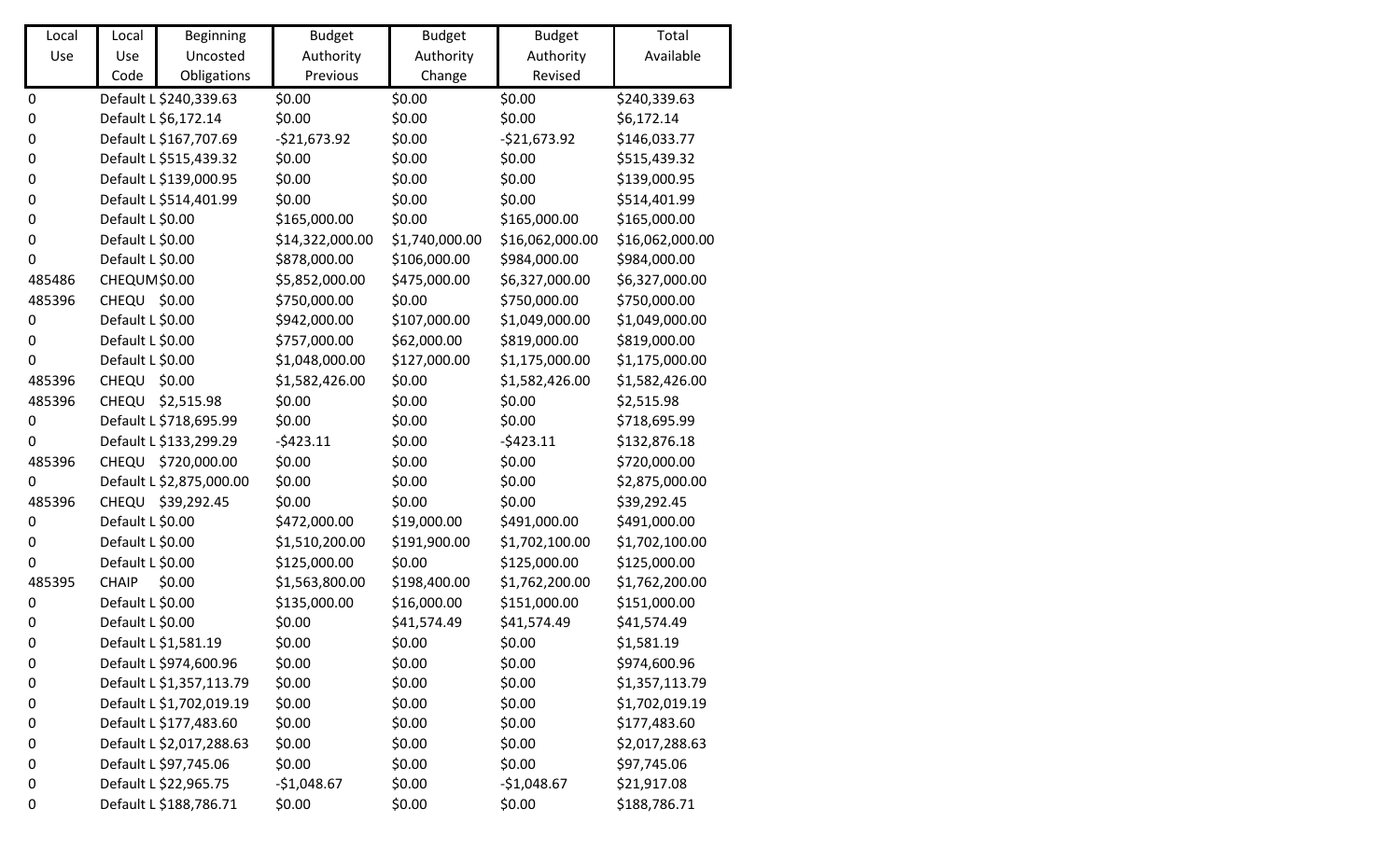| Local            | Local            | <b>Beginning</b>          | <b>Budget</b>    | <b>Budget</b>   | <b>Budget</b>    | Total           |
|------------------|------------------|---------------------------|------------------|-----------------|------------------|-----------------|
| Use              | Use              | Uncosted                  | Authority        | Authority       | Authority        | Available       |
|                  | Code             | Obligations               | Previous         | Change          | Revised          |                 |
| 485396           | CHEQU            | \$1,594,000.00            | \$0.00           | \$0.00          | \$0.00           | \$1,594,000.00  |
| 485396           | CHEQU            | \$2,135,454.47            | \$0.00           | \$0.00          | \$0.00           | \$2,135,454.47  |
| $\pmb{0}$        |                  | Default L \$119,515.33    | \$0.00           | \$0.00          | \$0.00           | \$119,515.33    |
| $\boldsymbol{0}$ |                  | Default L \$631,209.37    | \$0.00           | \$0.00          | \$0.00           | \$631,209.37    |
| $\boldsymbol{0}$ | Default L \$0.00 |                           | \$2,434,000.00   | \$296,000.00    | \$2,730,000.00   | \$2,730,000.00  |
| $\boldsymbol{0}$ | Default L \$0.00 |                           | \$345,000.00     | \$42,000.00     | \$387,000.00     | \$387,000.00    |
| $\boldsymbol{0}$ | Default L \$0.00 |                           | \$479,000.00     | \$58,000.00     | \$537,000.00     | \$537,000.00    |
| $\boldsymbol{0}$ | Default L \$0.00 |                           | \$350,000.00     | \$42,000.00     | \$392,000.00     | \$392,000.00    |
| $\boldsymbol{0}$ | Default L \$0.00 |                           | \$0.35           | \$708,710.29    | \$708,710.64     | \$708,710.64    |
| $\boldsymbol{0}$ | Default L \$0.00 |                           | \$606,000.00     | \$74,000.00     | \$680,000.00     | \$680,000.00    |
| $\boldsymbol{0}$ | Default L \$0.00 |                           | \$262,000.00     | \$21,000.00     | \$283,000.00     | \$283,000.00    |
| $\boldsymbol{0}$ |                  | Default L \$180,000.00    | \$0.00           | \$0.00          | \$0.00           | \$180,000.00    |
| $\boldsymbol{0}$ |                  | Default L \$34,228.17     | \$0.00           | \$0.00          | \$0.00           | \$34,228.17     |
| $\mathbf 0$      |                  | Default L \$90,348.79     | \$0.00           | $-$41,574.49$   | $-$41,574.49$    | \$48,774.30     |
| 485396           | CHEQU \$0.35     |                           | $-50.35$         | \$0.00          | $-50.35$         | \$0.00          |
| $\boldsymbol{0}$ |                  | Default L \$119,962.39    | \$0.00           | \$0.00          | \$0.00           | \$119,962.39    |
| $\boldsymbol{0}$ |                  | Default L \$219,425.15    | \$0.00           | \$0.00          | \$0.00           | \$219,425.15    |
| $\boldsymbol{0}$ |                  | Default L \$3,451.68      | $-5291.86$       | \$0.00          | $-5291.86$       | \$3,159.82      |
| $\boldsymbol{0}$ |                  | Default L \$500,000.00    | \$0.00           | \$0.00          | \$0.00           | \$500,000.00    |
| $\pmb{0}$        |                  | Default L \$2,399.33      | $-52,399.33$     | \$0.00          | $-$2,399.33$     | \$0.00          |
| $\boldsymbol{0}$ |                  | Default L \$220,490.65    | $-52,864.15$     | \$0.00          | $-52,864.15$     | \$217,626.50    |
| 485396           |                  | CHEQU \$13,302.54         | $-$13,302.54$    | \$0.00          | $-$13,302.54$    | \$0.00          |
| $\pmb{0}$        |                  | Default L \$42,767.36     | \$0.00           | \$0.00          | \$0.00           | \$42,767.36     |
| $\boldsymbol{0}$ |                  | Default L \$3,459.35      | \$0.00           | \$0.00          | \$0.00           | \$3,459.35      |
| $\boldsymbol{0}$ |                  | Default L \$180,000.00    | \$0.00           | \$0.00          | \$0.00           | \$180,000.00    |
| $\boldsymbol{0}$ |                  | Default L \$88,613.67     | \$0.00           | \$0.00          | \$0.00           | \$88,613.67     |
| $\mathbf 0$      |                  | Default L \$165,193.55    | \$0.00           | \$0.00          | \$0.00           | \$165,193.55    |
| 485486           |                  | CHEQUM \$9,394,807.12     | \$0.00           | \$0.00          | \$0.00           | \$9,394,807.12  |
| 0                |                  | Default L \$214,542.85    | \$0.00           | \$0.00          | \$0.00           | \$214,542.85    |
| 0                |                  | Default L \$25,785,995.15 | $-55,600,000.00$ | \$0.00          | $-55,600,000.00$ | \$20,185,995.15 |
| 0                | Default L \$0.00 |                           | \$1,419,000.00   | \$173,000.00    | \$1,592,000.00   | \$1,592,000.00  |
| 0                | Default L \$0.00 |                           | \$2,974,000.00   | \$241,000.00    | \$3,215,000.00   | \$3,215,000.00  |
| 0                | Default L \$0.00 |                           | \$3,343,000.00   | \$1,157,000.00  | \$4,500,000.00   | \$4,500,000.00  |
| 0                | Default L \$0.00 |                           | \$86,774,000.00  | \$11,258,400.00 | \$98,032,400.00  | \$98,032,400.00 |
| 0                | Default L \$0.00 |                           | \$461,300.00     | \$58,600.00     | \$519,900.00     | \$519,900.00    |
| $\boldsymbol{0}$ | Default L \$0.00 |                           | \$895,000.00     | \$73,000.00     | \$968,000.00     | \$968,000.00    |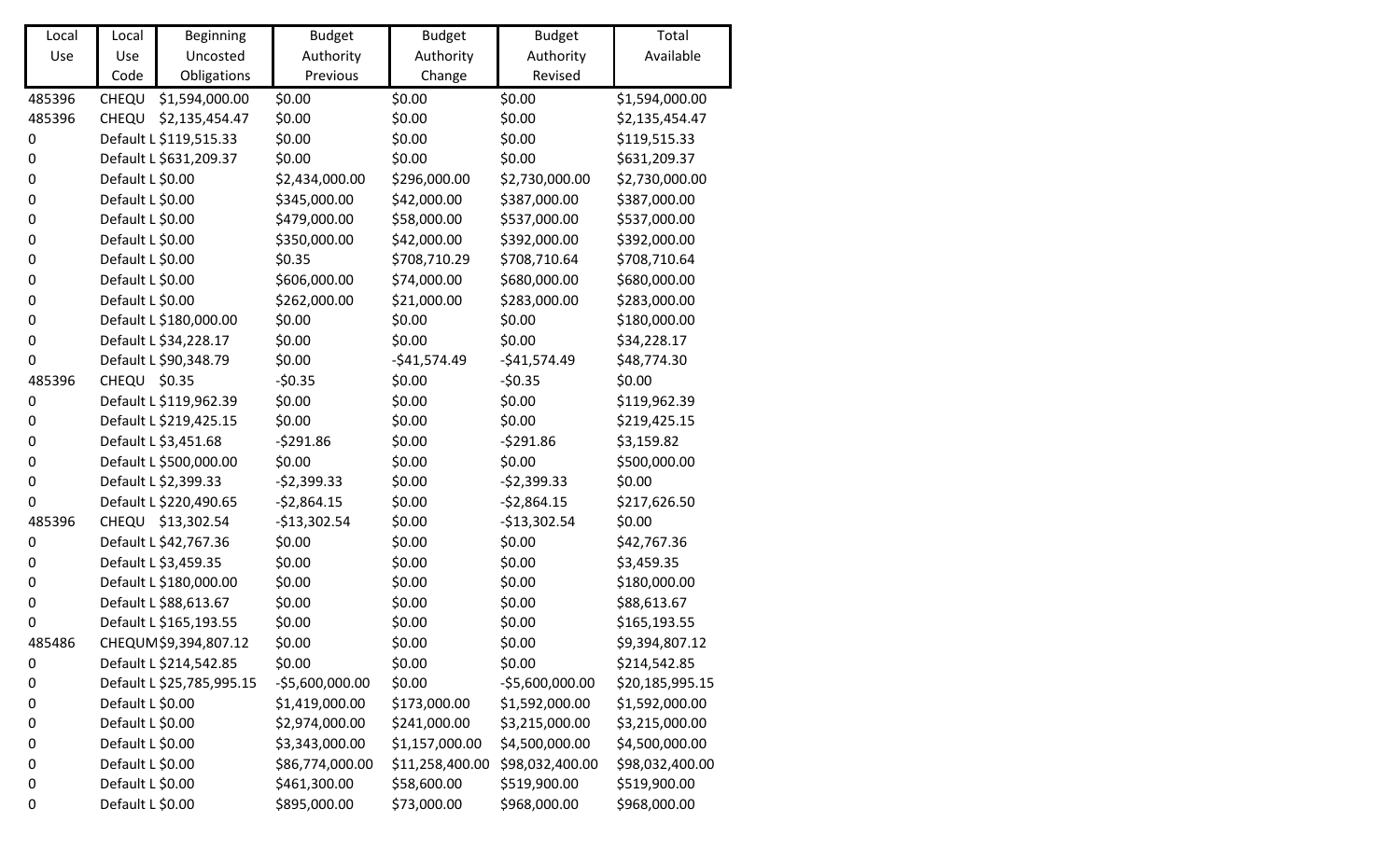| Local            | Local            | <b>Beginning</b>         | <b>Budget</b>   | <b>Budget</b>  | <b>Budget</b>   | Total           |
|------------------|------------------|--------------------------|-----------------|----------------|-----------------|-----------------|
| Use              | Use              | Uncosted                 | Authority       | Authority      | Authority       | Available       |
|                  | Code             | Obligations              | Previous        | Change         | Revised         |                 |
| $\boldsymbol{0}$ | Default L \$0.00 |                          | \$398,000.00    | \$57,000.00    | \$455,000.00    | \$455,000.00    |
| $\pmb{0}$        | Default L \$0.00 |                          | \$3,393.61      | \$0.00         | \$3,393.61      | \$3,393.61      |
| 0                | Default L \$0.00 |                          | \$1,696,000.00  | \$203,000.00   | \$1,899,000.00  | \$1,899,000.00  |
| 0                |                  | Default L \$72,507.28    | \$0.00          | \$0.00         | \$0.00          | \$72,507.28     |
| $\pmb{0}$        |                  | Default L \$473,078.72   | \$0.00          | \$0.00         | \$0.00          | \$473,078.72    |
| $\pmb{0}$        |                  | Default L \$108,136.82   | \$0.00          | \$0.00         | \$0.00          | \$108,136.82    |
| $\pmb{0}$        |                  | Default L \$212,904.79   | \$0.00          | \$0.00         | \$0.00          | \$212,904.79    |
| 0                |                  | Default L \$440,766.74   | \$0.00          | \$0.00         | \$0.00          | \$440,766.74    |
| $\pmb{0}$        |                  | Default L \$63,125.86    | \$0.00          | \$0.00         | \$0.00          | \$63,125.86     |
| $\pmb{0}$        |                  | Default L \$1,977,142.14 | \$0.00          | \$0.00         | \$0.00          | \$1,977,142.14  |
| 0                |                  | Default L \$800,505.82   | \$0.00          | \$0.00         | \$0.00          | \$800,505.82    |
| $\pmb{0}$        |                  | Default L \$502,270.24   | \$0.00          | \$0.00         | \$0.00          | \$502,270.24    |
| $\pmb{0}$        |                  | Default L \$9,984.80     | \$0.00          | \$0.00         | \$0.00          | \$9,984.80      |
| 0                |                  | Default L \$1,700,697.29 | \$0.00          | \$0.00         | \$0.00          | \$1,700,697.29  |
| 485396           |                  | CHEQU \$1,086,299.63     | \$0.00          | \$0.00         | \$0.00          | \$1,086,299.63  |
| 0                |                  | Default L \$1,156,414.54 | \$0.00          | \$0.00         | \$0.00          | \$1,156,414.54  |
| $\pmb{0}$        |                  | Default L \$31,794.97    | \$0.00          | \$0.00         | \$0.00          | \$31,794.97     |
| 0                | Default L \$0.00 |                          | \$23,299,600.00 | \$3,118,900.00 | \$26,418,500.00 | \$26,418,500.00 |
| $\pmb{0}$        | Default L \$0.00 |                          | \$105,000.00    | \$208,000.00   | \$313,000.00    | \$313,000.00    |
| 0                | Default L \$0.00 |                          | \$143,000.00    | \$17,000.00    | \$160,000.00    | \$160,000.00    |
| 0                | Default L \$0.00 |                          | \$4,587,000.00  | \$559,000.00   | \$5,146,000.00  | \$5,146,000.00  |
| 0                | Default L \$0.00 |                          | \$2,667,700.00  | \$325,800.00   | \$2,993,500.00  | \$2,993,500.00  |
| 0                | Default L \$0.00 |                          | \$398,000.00    | \$48,000.00    | \$446,000.00    | \$446,000.00    |
| $\pmb{0}$        | Default L \$0.00 |                          | \$579,000.00    | \$7,000.00     | \$586,000.00    | \$586,000.00    |
| $\pmb{0}$        | Default L \$0.00 |                          | \$671,000.00    | \$55,000.00    | \$726,000.00    | \$726,000.00    |
| $\pmb{0}$        | Default L \$0.00 |                          | \$1,580,000.00  | \$200,000.00   | \$1,780,000.00  | \$1,780,000.00  |
| $\pmb{0}$        | Default L \$0.00 |                          | \$77,375,000.00 | \$8,720,000.00 | \$86,095,000.00 | \$86,095,000.00 |
| 0                | Default L \$0.00 |                          | \$432,000.00    | \$0.00         | \$432,000.00    | \$432,000.00    |
| 0                |                  | Default L \$13,328.21    | \$0.00          | \$0.00         | \$0.00          | \$13,328.21     |
| 0                |                  | Default L \$1,606,137.72 | \$0.00          | \$0.00         | \$0.00          | \$1,606,137.72  |
| 0                |                  | Default L \$624,552.42   | \$0.00          | \$0.00         | \$0.00          | \$624,552.42    |
| 485474           |                  | CHOPEM \$620,981.62      | \$0.00          | \$0.00         | \$0.00          | \$620,981.62    |
| 0                |                  | Default L \$1,338,617.23 | \$0.00          | \$0.00         | \$0.00          | \$1,338,617.23  |
| 0                |                  | Default L \$688,593.25   | \$0.00          | \$0.00         | \$0.00          | \$688,593.25    |
| 485395           | <b>CHAIP</b>     | \$3,384,154.12           | \$0.00          | \$0.00         | \$0.00          | \$3,384,154.12  |
| 485396           | CHEQU            | \$3,393.61               | $-53,393.61$    | \$0.00         | $-53,393.61$    | \$0.00          |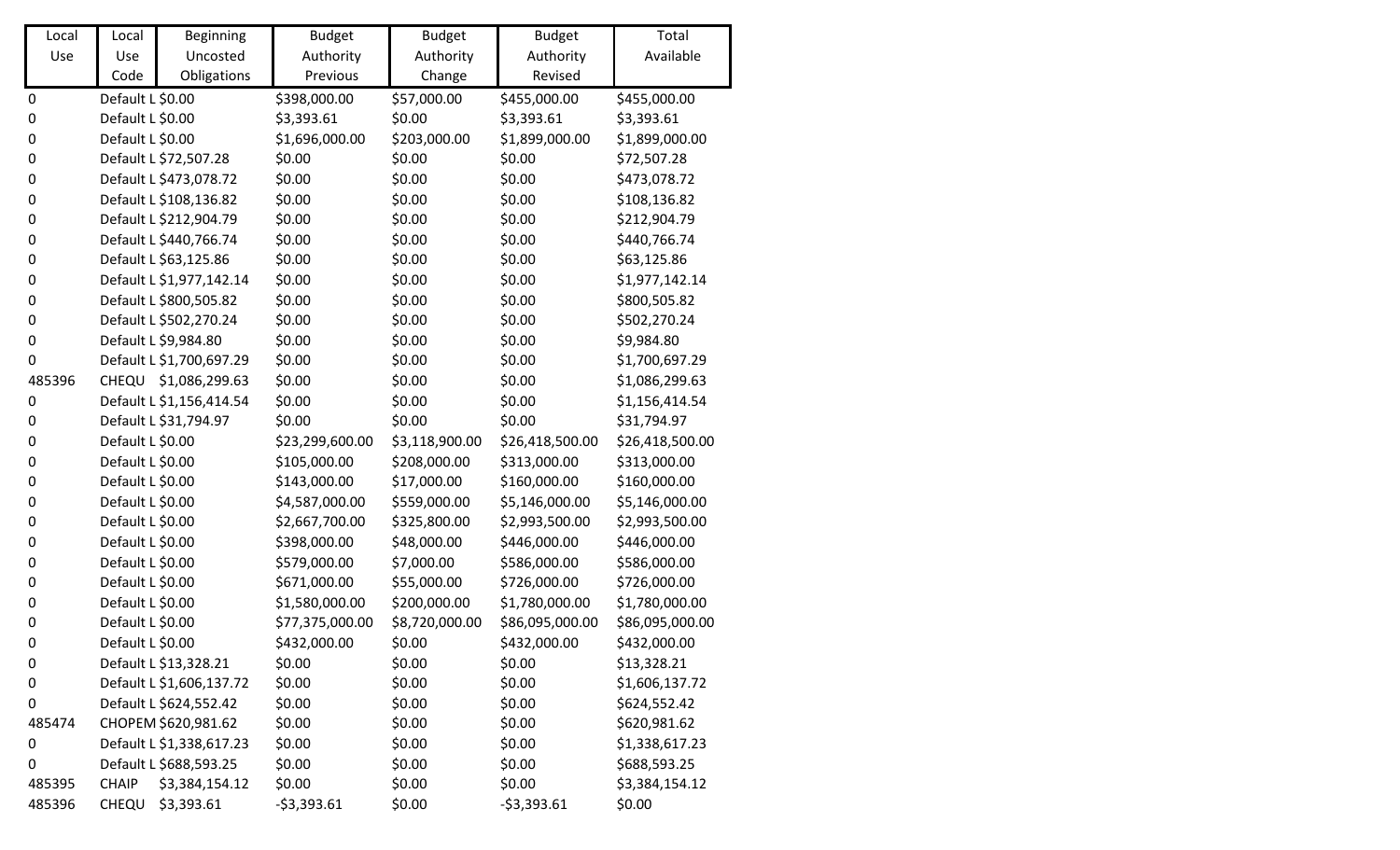| Local            | Local              | <b>Beginning</b>         | <b>Budget</b>  | <b>Budget</b> | <b>Budget</b>  | Total           |
|------------------|--------------------|--------------------------|----------------|---------------|----------------|-----------------|
| Use              | Use                | Uncosted                 | Authority      | Authority     | Authority      | Available       |
|                  | Code               | Obligations              | Previous       | Change        | Revised        |                 |
| 485396           | CHEQU              | \$6,757,308.93           | \$5,600,000.00 | \$0.00        | \$5,600,000.00 | \$12,357,308.93 |
| 0                |                    | Default L \$2,286,067.89 | \$0.00         | \$0.00        | \$0.00         | \$2,286,067.89  |
| $\pmb{0}$        | Default L \$0.00   |                          | \$2,696,500.00 | \$352,000.00  | \$3,048,500.00 | \$3,048,500.00  |
| 485395           | <b>CHAIP</b>       | \$0.00                   | \$801,000.00   | \$65,000.00   | \$866,000.00   | \$866,000.00    |
| $\boldsymbol{0}$ | Default L \$0.00   |                          | \$2,181,000.00 | \$265,000.00  | \$2,446,000.00 | \$2,446,000.00  |
| $\pmb{0}$        | Default L \$0.00   |                          | \$3,311,000.00 | \$367,000.00  | \$3,678,000.00 | \$3,678,000.00  |
| 0                | Default L \$0.00   |                          | \$1,275,000.00 | \$246,000.00  | \$1,521,000.00 | \$1,521,000.00  |
| 485396           | CHEQU \$0.00       |                          | \$5,200,000.00 | \$0.00        | \$5,200,000.00 | \$5,200,000.00  |
| $\pmb{0}$        | Default L \$0.00   |                          | \$531,000.00   | \$65,000.00   | \$596,000.00   | \$596,000.00    |
| $\boldsymbol{0}$ | Default L \$0.00   |                          | \$4,331,300.00 | \$673,300.00  | \$5,004,600.00 | \$5,004,600.00  |
| $\boldsymbol{0}$ | Default L \$0.00   |                          | \$25,000.00    | \$0.00        | \$25,000.00    | \$25,000.00     |
| 0                | Default L \$0.00   |                          | \$172,000.00   | \$14,000.00   | \$186,000.00   | \$186,000.00    |
| 485396           | <b>CHEQU</b>       | \$0.00                   | \$710,900.00   | \$94,400.00   | \$805,300.00   | \$805,300.00    |
| $\boldsymbol{0}$ | Default L \$0.00   |                          | \$730,000.00   | \$0.00        | \$730,000.00   | \$730,000.00    |
| $\pmb{0}$        | Default L \$0.00   |                          | \$3,388.50     | \$0.00        | \$3,388.50     | \$3,388.50      |
| $\boldsymbol{0}$ |                    | Default L \$7,384.70     | $-57,384.70$   | \$0.00        | $-57,384.70$   | \$0.00          |
| $\boldsymbol{0}$ | Default L \$223.96 |                          | $-5222.26$     | \$0.00        | $-5222.26$     | \$1.70          |
| $\boldsymbol{0}$ | Default L \$0.08   |                          | $-50.08$       | \$0.00        | $-50.08$       | \$0.00          |
| $\boldsymbol{0}$ |                    | Default L \$34,951.46    | \$0.00         | \$0.00        | \$0.00         | \$34,951.46     |
| $\boldsymbol{0}$ |                    | Default L \$90,913.13    | \$0.00         | \$0.00        | \$0.00         | \$90,913.13     |
| $\boldsymbol{0}$ |                    | Default L \$127,652.31   | $-5173.18$     | \$0.00        | $-5173.18$     | \$127,479.13    |
| $\boldsymbol{0}$ | Default L \$0.00   |                          | \$287,940.79   | \$0.00        | \$287,940.79   | \$287,940.79    |
| $\pmb{0}$        |                    | Default L \$6,782.16     | $-$397.65$     | \$0.00        | $-5397.65$     | \$6,384.51      |
| $\boldsymbol{0}$ |                    | Default L \$75,000.00    | \$0.00         | \$0.00        | \$0.00         | \$75,000.00     |
| $\boldsymbol{0}$ |                    | Default L \$7,979.17     | $-$146.16$     | \$0.00        | $-5146.16$     | \$7,833.01      |
| $\boldsymbol{0}$ |                    | Default L \$211,230.10   | \$0.00         | \$0.00        | \$0.00         | \$211,230.10    |
| $\boldsymbol{0}$ | Default L \$0.00   |                          | \$92,233.01    | \$0.00        | \$92,233.01    | \$92,233.01     |
| 0                | Default L \$0.00   |                          | \$20,000.00    | \$0.00        | \$20,000.00    | \$20,000.00     |
| 0                | Default L \$0.00   |                          | \$97,087.38    | \$0.00        | \$97,087.38    | \$97,087.38     |
| 0                | Default L \$0.04   |                          | $-50.04$       | \$0.00        | $-50.04$       | \$0.00          |
| 0                |                    | Default L \$35,369.90    | $-514.52$      | \$0.00        | $-514.52$      | \$35,355.38     |
| 0                |                    | Default L \$40,638.41    | \$0.00         | \$0.00        | \$0.00         | \$40,638.41     |
| 0                |                    | Default L \$42,584.48    | \$0.00         | \$0.00        | \$0.00         | \$42,584.48     |
| 0                |                    | Default L \$2,111.25     | \$0.00         | \$0.00        | \$0.00         | \$2,111.25      |
| 0                |                    | Default L \$20,444.14    | $-$14,769.43$  | \$0.00        | $-$14,769.43$  | \$5,674.71      |
| $\boldsymbol{0}$ |                    | Default L \$7,832.17     | $-51,533.21$   | \$0.00        | $-51,533.21$   | \$6,298.96      |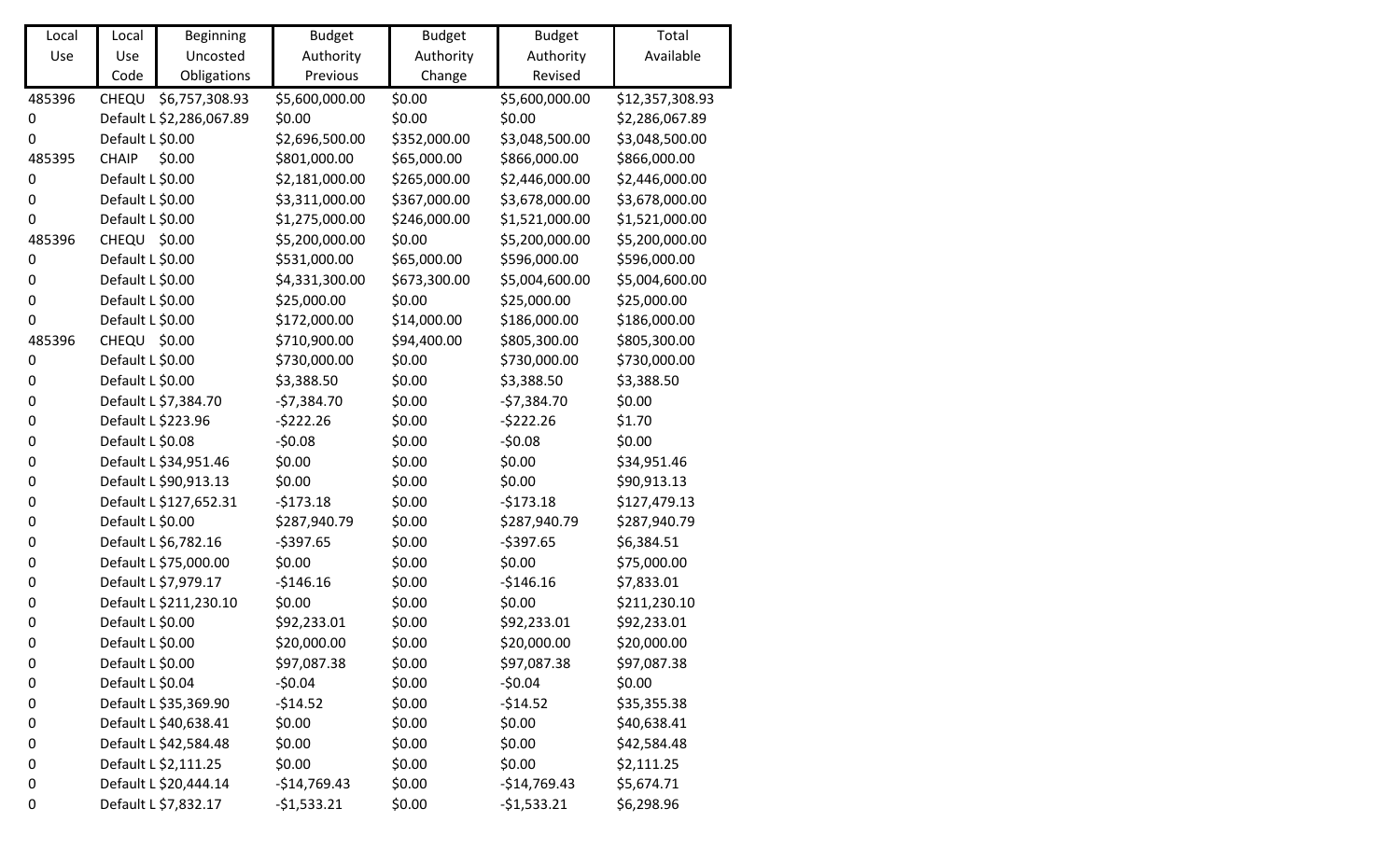| Local            | Local              | <b>Beginning</b>       | <b>Budget</b>  | <b>Budget</b> | <b>Budget</b>  | Total          |
|------------------|--------------------|------------------------|----------------|---------------|----------------|----------------|
| Use              | Use                | Uncosted               | Authority      | Authority     | Authority      | Available      |
|                  | Code               | Obligations            | Previous       | Change        | Revised        |                |
| $\pmb{0}$        |                    | Default L \$1,904.38   | \$0.00         | \$0.00        | \$0.00         | \$1,904.38     |
| $\pmb{0}$        | Default L \$0.00   |                        | \$84,104.86    | \$42,718.45   | \$126,823.31   | \$126,823.31   |
| $\pmb{0}$        | Default L \$0.00   |                        | \$31,491.26    | \$0.00        | \$31,491.26    | \$31,491.26    |
| $\boldsymbol{0}$ | Default L \$0.00   |                        | \$32,885.24    | \$0.00        | \$32,885.24    | \$32,885.24    |
| $\boldsymbol{0}$ | Default L \$0.00   |                        | \$14,321.38    | \$0.00        | \$14,321.38    | \$14,321.38    |
| 0                | Default L \$0.00   |                        | \$60,000.00    | \$0.00        | \$60,000.00    | \$60,000.00    |
| 0                | Default L \$0.00   |                        | \$0.00         | \$110,437.28  | \$110,437.28   | \$110,437.28   |
| $\pmb{0}$        |                    | Default L \$39,948.28  | \$0.00         | \$0.00        | \$0.00         | \$39,948.28    |
| $\boldsymbol{0}$ |                    | Default L \$14,199.38  | \$0.00         | $-$14,199.37$ | $-$14,199.37$  | \$0.01         |
| $\pmb{0}$        |                    | Default L \$60,105.55  | \$0.00         | \$0.00        | \$0.00         | \$60,105.55    |
| $\boldsymbol{0}$ |                    | Default L \$3,753.21   | \$0.00         | $-53,753.21$  | $-53,753.21$   | \$0.00         |
| 0                |                    | Default L \$2,475.82   | $-514.01$      | \$0.00        | $-514.01$      | \$2,461.81     |
| $\pmb{0}$        |                    | Default L \$238,428.09 | \$0.00         | \$0.00        | \$0.00         | \$238,428.09   |
| $\pmb{0}$        | Default L \$0.00   |                        | \$3,642,782.82 | \$871,952.35  | \$4,514,735.17 | \$4,514,735.17 |
| $\pmb{0}$        | Default L \$0.00   |                        | \$13,508.03    | \$0.00        | \$13,508.03    | \$13,508.03    |
| $\boldsymbol{0}$ | Default L \$0.00   |                        | \$101,049.14   | \$0.00        | \$101,049.14   | \$101,049.14   |
| $\boldsymbol{0}$ | Default L \$0.00   |                        | \$74,314.20    | \$0.00        | \$74,314.20    | \$74,314.20    |
| $\boldsymbol{0}$ | Default L \$0.00   |                        | \$22,087.45    | \$0.00        | \$22,087.45    | \$22,087.45    |
| $\boldsymbol{0}$ | Default L \$0.00   |                        | \$34,468.16    | \$0.00        | \$34,468.16    | \$34,468.16    |
| $\pmb{0}$        | Default L \$0.00   |                        | \$35,000.00    | \$0.00        | \$35,000.00    | \$35,000.00    |
| 0                | Default L \$0.00   |                        | \$23,500.00    | \$8,000.00    | \$31,500.00    | \$31,500.00    |
| $\pmb{0}$        | Default L \$0.00   |                        | \$103,987.74   | \$0.00        | \$103,987.74   | \$103,987.74   |
| $\boldsymbol{0}$ |                    | Default L \$20,689.98  | \$0.00         | \$0.00        | \$0.00         | \$20,689.98    |
| $\boldsymbol{0}$ |                    | Default L \$3,397.00   | \$0.00         | \$0.00        | \$0.00         | \$3,397.00     |
| $\boldsymbol{0}$ |                    | Default L \$18,066.55  | \$0.00         | \$0.00        | \$0.00         | \$18,066.55    |
| $\boldsymbol{0}$ |                    | Default L \$2,473.53   | $-52,473.53$   | \$0.00        | $-52,473.53$   | \$0.00         |
| $\boldsymbol{0}$ | Default L \$120.20 |                        | \$0.00         | \$0.00        | \$0.00         | \$120.20       |
| 0                | Default L \$0.00   |                        | \$28,112.30    | \$0.00        | \$28,112.30    | \$28,112.30    |
| 0                | Default L \$0.00   |                        | \$177,184.47   | \$0.00        | \$177,184.47   | \$177,184.47   |
| 0                | Default L \$0.00   |                        | \$75,728.16    | \$0.00        | \$75,728.16    | \$75,728.16    |
| 0                | Default L \$0.00   |                        | \$138,197.03   | \$65,244.09   | \$203,441.12   | \$203,441.12   |
| 0                | Default L \$0.00   |                        | \$18,793.41    | \$0.00        | \$18,793.41    | \$18,793.41    |
| 0                |                    | Default L \$9,492.10   | \$0.00         | \$0.00        | \$0.00         | \$9,492.10     |
| 0                |                    | Default L \$3,348.85   | $-597.46$      | \$0.00        | $-597.46$      | \$3,251.39     |
| 0                | Default L \$4.30   |                        | $-54.30$       | \$0.00        | $-54.30$       | \$0.00         |
| 0                |                    | Default L \$13,578.50  | \$0.00         | \$0.00        | \$0.00         | \$13,578.50    |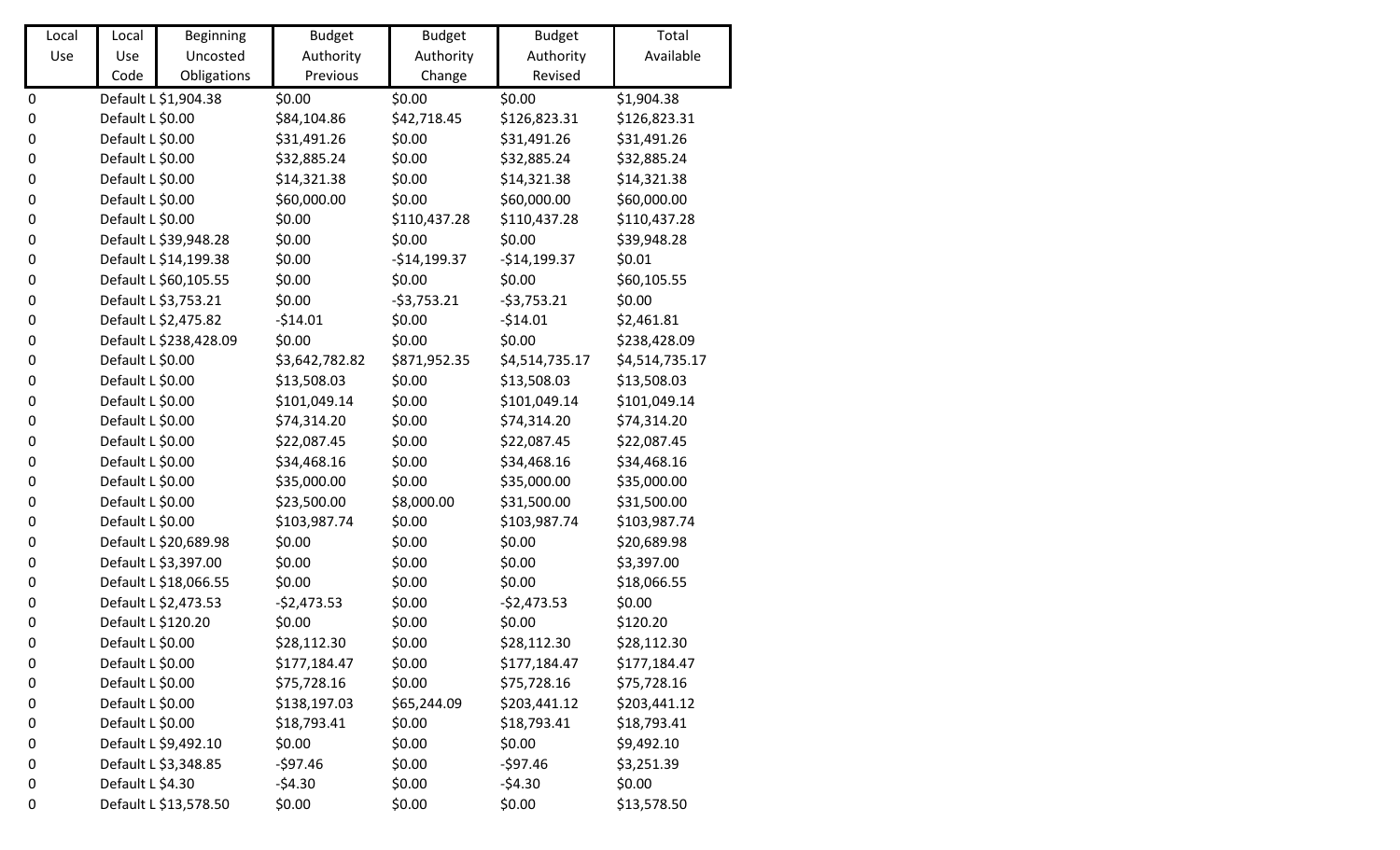| Local            | Local              | <b>Beginning</b>       | <b>Budget</b> | <b>Budget</b> | <b>Budget</b> | Total        |
|------------------|--------------------|------------------------|---------------|---------------|---------------|--------------|
| Use              | Use                | Uncosted               | Authority     | Authority     | Authority     | Available    |
|                  | Code               | Obligations            | Previous      | Change        | Revised       |              |
| $\pmb{0}$        |                    | Default L \$83,388.97  | \$0.00        | \$0.00        | \$0.00        | \$83,388.97  |
| $\boldsymbol{0}$ |                    | Default L \$375,478.83 | \$0.00        | \$0.00        | \$0.00        | \$375,478.83 |
| $\boldsymbol{0}$ | Default L \$0.00   |                        | \$6,009.66    | \$0.00        | \$6,009.66    | \$6,009.66   |
| $\boldsymbol{0}$ | Default L \$0.00   |                        | \$45,805.54   | \$18,446.60   | \$64,252.14   | \$64,252.14  |
| $\boldsymbol{0}$ | Default L \$0.00   |                        | \$43,689.32   | \$0.00        | \$43,689.32   | \$43,689.32  |
| $\pmb{0}$        |                    | Default L \$71,848.46  | $-526,593.12$ | \$0.00        | $-526,593.12$ | \$45,255.34  |
| $\pmb{0}$        |                    | Default L \$3,072.52   | $-53,072.52$  | \$0.00        | $-53,072.52$  | \$0.00       |
| $\pmb{0}$        |                    | Default L \$8,509.56   | \$0.00        | $-53,272.80$  | $-53,272.80$  | \$5,236.76   |
| $\boldsymbol{0}$ | Default L \$908.26 |                        | \$0.00        | \$0.00        | \$0.00        | \$908.26     |
| $\pmb{0}$        | Default L \$548.42 |                        | $-5548.42$    | \$0.00        | $-5548.42$    | \$0.00       |
| 0                |                    | Default L \$51,066.81  | $-$50,006.48$ | \$0.00        | $-$50,006.48$ | \$1,060.33   |
| 0                |                    | Default L \$6,176.33   | $-56,176.33$  | \$0.00        | $-56,176.33$  | \$0.00       |
| $\pmb{0}$        | Default L \$0.00   |                        | \$113,969.64  | \$36,656.73   | \$150,626.37  | \$150,626.37 |
| 0                | Default L \$0.00   |                        | \$95,986.00   | \$0.00        | \$95,986.00   | \$95,986.00  |
| $\pmb{0}$        |                    | Default L \$3,496.65   | $-$3,496.65$  | \$0.00        | $-53,496.65$  | \$0.00       |
| $\boldsymbol{0}$ |                    | Default L \$20,850.43  | \$0.00        | \$0.00        | \$0.00        | \$20,850.43  |
| 0                |                    | Default L \$15,000.00  | $-5367.62$    | \$0.00        | $-5367.62$    | \$14,632.38  |
| $\boldsymbol{0}$ |                    | Default L \$26,257.02  | \$0.00        | \$0.00        | \$0.00        | \$26,257.02  |
| $\pmb{0}$        |                    | Default L \$11,542.04  | $-53,346.80$  | \$0.00        | $-53,346.80$  | \$8,195.24   |
| $\pmb{0}$        |                    | Default L \$2,163.30   | \$0.00        | $-$10,000.00$ | $-$10,000.00$ | $-57,836.70$ |
| 0                |                    | Default L \$113,277.89 | \$0.00        | \$0.00        | \$0.00        | \$113,277.89 |
| $\pmb{0}$        |                    | Default L \$3,767.67   | \$0.00        | \$0.00        | \$0.00        | \$3,767.67   |
| $\boldsymbol{0}$ |                    | Default L \$104,046.13 | $-570,594.98$ | \$0.00        | $-570,594.98$ | \$33,451.15  |
| $\boldsymbol{0}$ | Default L \$0.00   |                        | \$90,000.00   | \$16,451.30   | \$106,451.30  | \$106,451.30 |
| 0                | Default L \$0.00   |                        | \$78,731.72   | \$0.00        | \$78,731.72   | \$78,731.72  |
| $\boldsymbol{0}$ | Default L \$0.00   |                        | \$31,630.02   | \$8,990.74    | \$40,620.76   | \$40,620.76  |
| $\boldsymbol{0}$ | Default L \$0.00   |                        | \$45,631.06   | \$0.00        | \$45,631.06   | \$45,631.06  |
| 0                | Default L \$0.00   |                        | \$4,563.11    | \$0.00        | \$4,563.11    | \$4,563.11   |
| 0                | Default L \$0.00   |                        | \$65,121.12   | \$0.00        | \$65,121.12   | \$65,121.12  |
| 0                | Default L \$0.00   |                        | \$66,262.37   | \$0.00        | \$66,262.37   | \$66,262.37  |
| 0                | Default L \$0.00   |                        | \$0.00        | \$30,000.00   | \$30,000.00   | \$30,000.00  |
| 0                | Default L \$0.00   |                        | \$0.00        | \$27,609.32   | \$27,609.32   | \$27,609.32  |
| 0                |                    | Default L \$1,002.84   | $-$1,002.84$  | \$0.00        | $-$1,002.84$  | \$0.00       |
| 0                |                    | Default L \$11,474.22  | \$0.00        | \$0.00        | \$0.00        | \$11,474.22  |
| 0                |                    | Default L \$15,420.15  | \$0.00        | \$0.00        | \$0.00        | \$15,420.15  |
| $\pmb{0}$        |                    | Default L \$40,366.79  | $-$40,358.77$ | \$0.00        | $-$40,358.77$ | \$8.02       |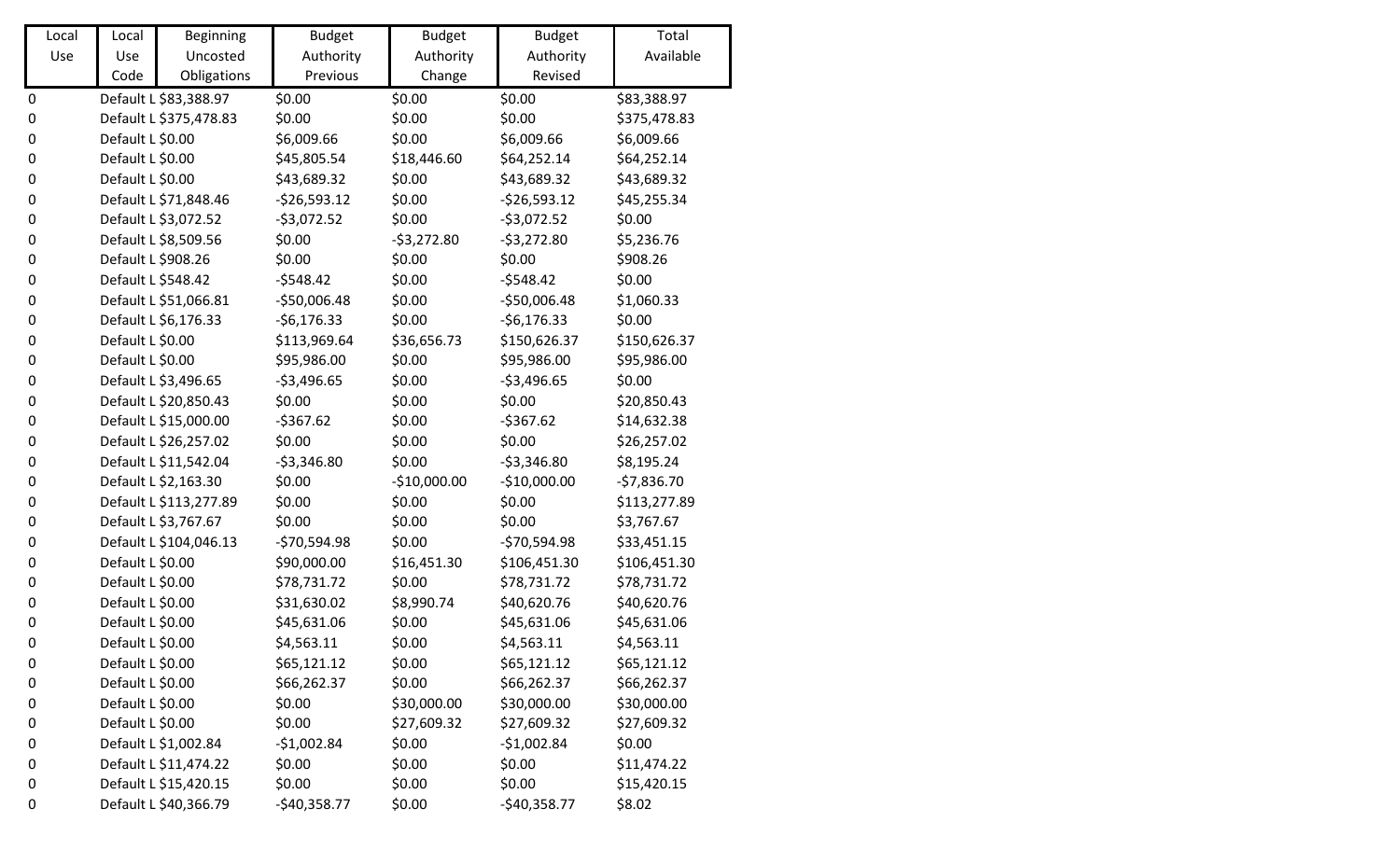| Local            | Local              | <b>Beginning</b>       | <b>Budget</b>  | <b>Budget</b> | <b>Budget</b>  | Total          |
|------------------|--------------------|------------------------|----------------|---------------|----------------|----------------|
| Use              | Use                | Uncosted               | Authority      | Authority     | Authority      | Available      |
|                  | Code               | Obligations            | Previous       | Change        | Revised        |                |
| $\pmb{0}$        | Default L \$327.03 |                        | $-5327.03$     | \$0.00        | $-5327.03$     | \$0.00         |
| $\boldsymbol{0}$ |                    | Default L \$6,865.03   | \$0.00         | \$0.00        | \$0.00         | \$6,865.03     |
| $\boldsymbol{0}$ |                    | Default L \$70,958.66  | \$0.00         | \$0.00        | \$0.00         | \$70,958.66    |
| $\boldsymbol{0}$ |                    | Default L \$2,812.51   | \$0.00         | \$0.00        | \$0.00         | \$2,812.51     |
| $\boldsymbol{0}$ |                    | Default L \$1,845.92   | $-555.50$      | \$0.00        | $-555.50$      | \$1,790.42     |
| $\boldsymbol{0}$ | Default L \$814.13 |                        | \$0.00         | \$0.00        | \$0.00         | \$814.13       |
| $\boldsymbol{0}$ | Default L \$0.00   |                        | \$87,378.64    | \$0.00        | \$87,378.64    | \$87,378.64    |
| $\pmb{0}$        | Default L \$0.00   |                        | \$20,877.05    | \$4,655.97    | \$25,533.02    | \$25,533.02    |
| $\boldsymbol{0}$ | Default L \$0.00   |                        | \$8,000.00     | \$0.00        | \$8,000.00     | \$8,000.00     |
| $\boldsymbol{0}$ | Default L \$0.00   |                        | \$62,429.26    | \$0.00        | \$62,429.26    | \$62,429.26    |
| $\boldsymbol{0}$ | Default L \$0.00   |                        | \$0.00         | \$8,800.00    | \$8,800.00     | \$8,800.00     |
| $\boldsymbol{0}$ |                    | Default L \$2,034.98   | \$0.00         | $-5121.46$    | $-$121.46$     | \$1,913.52     |
| $\pmb{0}$        |                    | Default L \$70,279.39  | $-$70,279.39$  | \$0.00        | $-570,279.39$  | \$0.00         |
| $\boldsymbol{0}$ |                    | Default L \$24,660.64  | $-$24,660.64$  | \$0.00        | $-$24,660.64$  | \$0.00         |
| $\pmb{0}$        |                    | Default L \$1,701.35   | $-$1,701.35$   | \$0.00        | $-$1,701.35$   | \$0.00         |
| $\boldsymbol{0}$ | Default L \$0.02   |                        | $-50.02$       | \$0.00        | $-50.02$       | \$0.00         |
| $\boldsymbol{0}$ |                    | Default L \$46,830.12  | \$0.00         | \$0.00        | \$0.00         | \$46,830.12    |
| $\boldsymbol{0}$ |                    | Default L \$2,632.19   | \$0.00         | \$0.00        | \$0.00         | \$2,632.19     |
| $\boldsymbol{0}$ | Default L \$0.00   |                        | \$15,000.00    | \$0.00        | \$15,000.00    | \$15,000.00    |
| $\pmb{0}$        | Default L \$0.00   |                        | \$256,862.62   | \$0.00        | \$256,862.62   | \$256,862.62   |
| $\boldsymbol{0}$ | Default L \$0.00   |                        | \$2,217,330.10 | \$0.00        | \$2,217,330.10 | \$2,217,330.10 |
| $\boldsymbol{0}$ | Default L \$0.00   |                        | \$115,742.00   | \$0.00        | \$115,742.00   | \$115,742.00   |
| $\boldsymbol{0}$ | Default L \$0.00   |                        | \$14,427.47    | \$1,745.56    | \$16,173.03    | \$16,173.03    |
| $\boldsymbol{0}$ | Default L \$0.00   |                        | \$0.00         | \$11,044.00   | \$11,044.00    | \$11,044.00    |
| $\boldsymbol{0}$ |                    | Default L \$23,465.53  | \$0.00         | \$0.00        | \$0.00         | \$23,465.53    |
| $\pmb{0}$        | Default L \$0.00   |                        | \$50,000.00    | \$0.00        | \$50,000.00    | \$50,000.00    |
| $\boldsymbol{0}$ |                    | Default L \$53,343.14  | \$0.00         | \$0.00        | \$0.00         | \$53,343.14    |
| 0                | Default L \$0.00   |                        | \$1,699,029.13 | \$0.00        | \$1,699,029.13 | \$1,699,029.13 |
| 0                |                    | Default L \$200,083.97 | \$0.00         | \$0.00        | \$0.00         | \$200,083.97   |
| 302064           |                    | Climate F \$40,000.00  | \$0.00         | \$0.00        | \$0.00         | \$40,000.00    |
| 0                |                    | Default L \$54,145.26  | \$0.00         | \$0.00        | \$0.00         | \$54,145.26    |
| 0                |                    | Default L \$17,728.79  | \$0.00         | \$0.00        | \$0.00         | \$17,728.79    |
| 0                |                    | Default L \$2,310.04   | \$0.00         | \$0.00        | \$0.00         | \$2,310.04     |
| 0                |                    | Default L \$50,000.00  | \$0.00         | \$0.00        | \$0.00         | \$50,000.00    |
| 0                | Default L \$256.73 |                        | \$0.00         | \$0.00        | \$0.00         | \$256.73       |
| $\boldsymbol{0}$ |                    | Default L \$1,659.63   | \$0.00         | \$0.00        | \$0.00         | \$1,659.63     |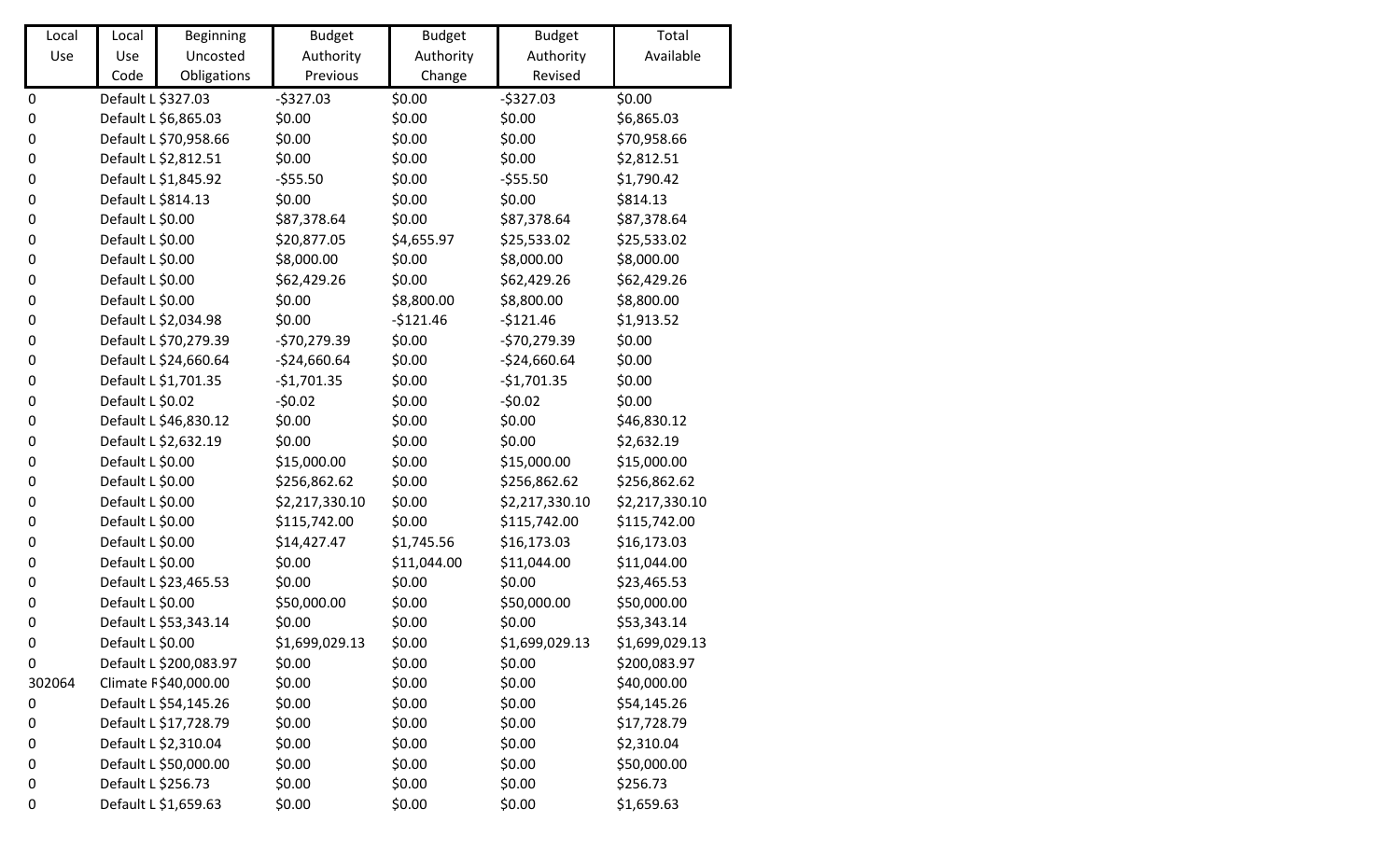| Local            | Local            | <b>Beginning</b>       | <b>Budget</b>  | <b>Budget</b> | <b>Budget</b>  | Total          |
|------------------|------------------|------------------------|----------------|---------------|----------------|----------------|
| Use              | Use              | Uncosted               | Authority      | Authority     | Authority      | Available      |
|                  | Code             | Obligations            | Previous       | Change        | Revised        |                |
| $\boldsymbol{0}$ | Default L \$0.00 |                        | \$124,265.00   | \$0.00        | \$124,265.00   | \$124,265.00   |
| $\boldsymbol{0}$ |                  | Default L \$28,101.77  | \$0.00         | \$0.00        | \$0.00         | \$28,101.77    |
| $\boldsymbol{0}$ |                  | Default L \$2,057.91   | \$0.00         | \$0.00        | \$0.00         | \$2,057.91     |
| $\boldsymbol{0}$ | Default L \$0.01 |                        | \$0.00         | \$0.00        | \$0.00         | \$0.01         |
| $\boldsymbol{0}$ | Default L \$0.00 |                        | \$30,000.00    | \$0.00        | \$30,000.00    | \$30,000.00    |
| $\boldsymbol{0}$ |                  | Default L \$13,885.65  | \$0.00         | \$0.00        | \$0.00         | \$13,885.65    |
| $\boldsymbol{0}$ |                  | Default L \$31,971.53  | \$0.00         | \$0.00        | \$0.00         | \$31,971.53    |
| $\boldsymbol{0}$ |                  | Default L \$284,128.50 | \$0.00         | \$0.00        | \$0.00         | \$284,128.50   |
| $\boldsymbol{0}$ | Default L \$0.00 |                        | \$1,013,179.00 | \$38,558.00   | \$1,051,737.00 | \$1,051,737.00 |
| $\boldsymbol{0}$ | Default L \$0.00 |                        | \$549,104.00   | \$27,731.00   | \$576,835.00   | \$576,835.00   |
| $\boldsymbol{0}$ | Default L \$0.00 |                        | \$25,765.00    | \$0.00        | \$25,765.00    | \$25,765.00    |
| $\boldsymbol{0}$ |                  | Default L \$95,177.67  | \$0.00         | \$0.00        | \$0.00         | \$95,177.67    |
| $\boldsymbol{0}$ |                  | Default L \$620,975.87 | \$0.00         | \$0.00        | \$0.00         | \$620,975.87   |
| $\pmb{0}$        |                  | Default L \$38,022.43  | \$0.00         | \$0.00        | \$0.00         | \$38,022.43    |
| $\boldsymbol{0}$ | Default L \$0.00 |                        | \$239,115.00   | \$10,548.00   | \$249,663.00   | \$249,663.00   |
| $\boldsymbol{0}$ | Default L \$0.00 |                        | \$210,000.00   | \$0.00        | \$210,000.00   | \$210,000.00   |
| $\boldsymbol{0}$ |                  | Default L \$27,779.43  | \$0.00         | \$0.00        | \$0.00         | \$27,779.43    |
| $\pmb{0}$        | Default L \$0.00 |                        | \$256,013.00   | \$33,351.00   | \$289,364.00   | \$289,364.00   |
| $\boldsymbol{0}$ |                  | Default L \$173,407.96 | \$0.00         | \$0.00        | \$0.00         | \$173,407.96   |
| $\boldsymbol{0}$ |                  | Default L \$4,200.90   | $-52,702.38$   | \$0.00        | $-52,702.38$   | \$1,498.52     |
| $\boldsymbol{0}$ |                  | Default L \$134,656.26 | \$0.00         | \$0.00        | \$0.00         | \$134,656.26   |
| $\boldsymbol{0}$ |                  | Default L \$115,983.55 | \$0.00         | \$0.00        | \$0.00         | \$115,983.55   |
| $\pmb{0}$        |                  | Default L \$5,557.99   | \$0.00         | \$0.00        | \$0.00         | \$5,557.99     |
| $\boldsymbol{0}$ |                  | Default L \$1,148.73   | \$0.00         | \$0.00        | \$0.00         | \$1,148.73     |
| $\boldsymbol{0}$ |                  | Default L \$118,720.00 | $-$118,720.00$ | \$0.00        | $-5118,720.00$ | \$0.00         |
| $\boldsymbol{0}$ |                  | Default L \$131,792.22 | \$0.00         | \$0.00        | \$0.00         | \$131,792.22   |
| $\boldsymbol{0}$ |                  | Default L \$15,681.30  | \$0.00         | \$0.00        | \$0.00         | \$15,681.30    |
| 0                |                  | Default L \$7,926.55   | \$0.00         | \$0.00        | \$0.00         | \$7,926.55     |
| 0                |                  | Default L \$18,664.46  | \$0.00         | \$0.00        | \$0.00         | \$18,664.46    |
| 0                |                  | Default L \$5,882.97   | \$0.00         | \$0.00        | \$0.00         | \$5,882.97     |
| 0                | Default L \$0.00 |                        | \$140,000.00   | \$0.00        | \$140,000.00   | \$140,000.00   |
| 0                | Default L \$0.00 |                        | \$760,447.30   | \$420,552.70  | \$1,181,000.00 | \$1,181,000.00 |
| 0                |                  | Default L \$90,568.64  | \$0.00         | \$0.00        | \$0.00         | \$90,568.64    |
| 0                |                  | Default L \$109,686.53 | $-$17,803.25$  | \$0.00        | $-$17,803.25$  | \$91,883.28    |
| 0                |                  | Default L \$27,382.94  | \$0.00         | \$0.00        | \$0.00         | \$27,382.94    |
| $\boldsymbol{0}$ |                  | Default L \$543,679.17 | $-52,196.00$   | \$0.00        | $-52,196.00$   | \$541,483.17   |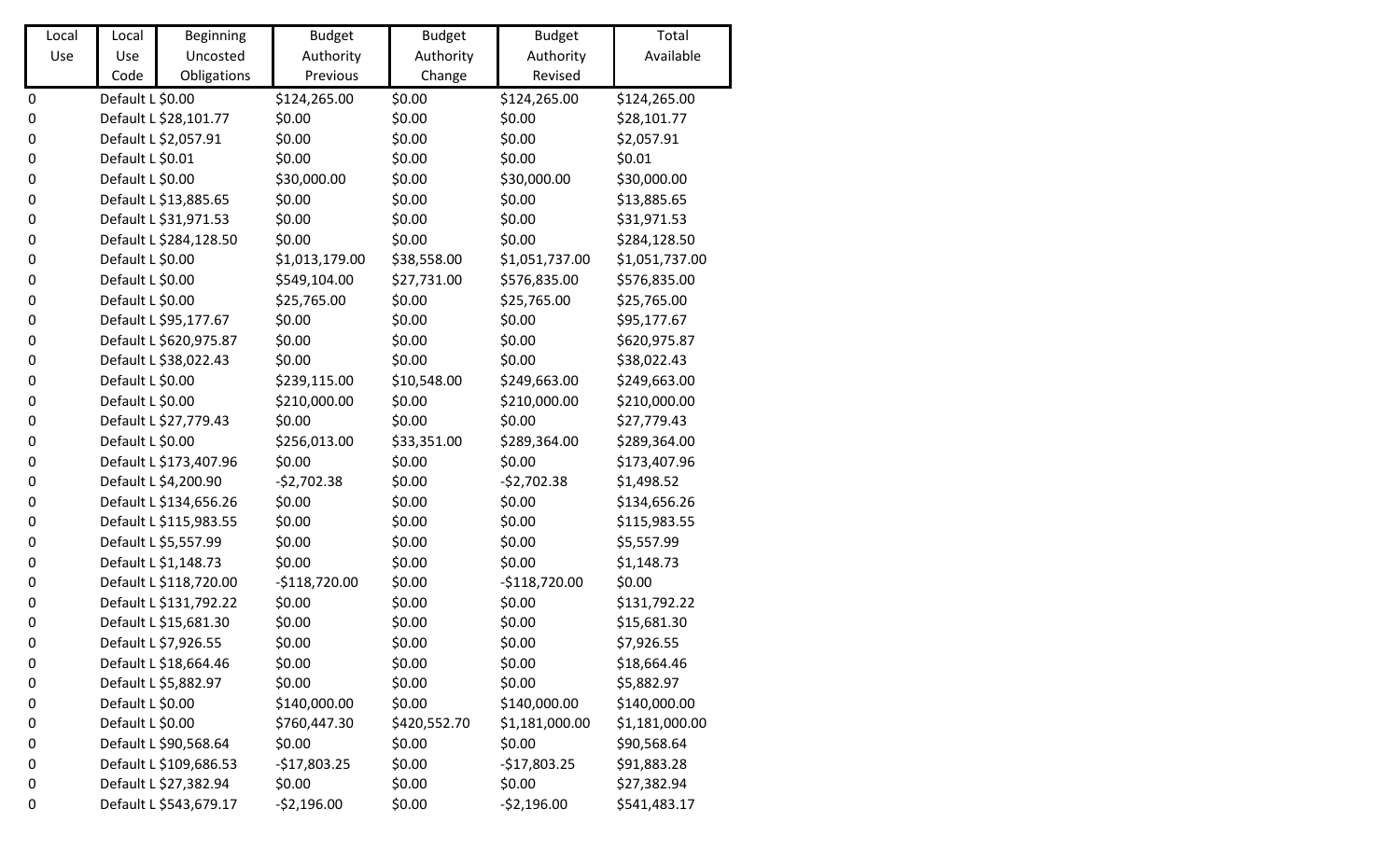| Local            | Local             | <b>Beginning</b>       | <b>Budget</b>  | <b>Budget</b>  | <b>Budget</b>  | Total          |
|------------------|-------------------|------------------------|----------------|----------------|----------------|----------------|
| Use              | Use               | Uncosted               | Authority      | Authority      | Authority      | Available      |
|                  | Code              | Obligations            | Previous       | Change         | Revised        |                |
| $\pmb{0}$        |                   | Default L \$704,027.86 | \$0.00         | \$0.00         | \$0.00         | \$704,027.86   |
| $\boldsymbol{0}$ | Default L \$0.00  |                        | \$11,347.00    | \$8,653.00     | \$20,000.00    | \$20,000.00    |
| $\pmb{0}$        | Default L \$0.00  |                        | \$874,402.07   | \$559,597.93   | \$1,434,000.00 | \$1,434,000.00 |
| 0                |                   | Default L \$130,977.11 | \$0.00         | \$0.00         | \$0.00         | \$130,977.11   |
| $\pmb{0}$        | Default L \$0.03  |                        | $-50.03$       | \$0.00         | $-50.03$       | \$0.00         |
| $\boldsymbol{0}$ |                   | Default L \$3,279.15   | $-50.15$       | \$0.00         | $-50.15$       | \$3,279.00     |
| $\boldsymbol{0}$ |                   | Default L \$153,515.04 | $-$120,000.00$ | \$0.00         | $-$120,000.00$ | \$33,515.04    |
| $\pmb{0}$        | Default L \$4.97  |                        | $-54.97$       | \$0.00         | $-54.97$       | \$0.00         |
| $\boldsymbol{0}$ |                   | Default L \$101,821.47 | \$0.00         | \$0.00         | \$0.00         | \$101,821.47   |
| $\pmb{0}$        | Default L \$0.00  |                        | \$46,330.03    | \$26,965.52    | \$73,295.55    | \$73,295.55    |
| 0                | Default L \$0.00  |                        | \$0.00         | \$26,625.14    | \$26,625.14    | \$26,625.14    |
| 0                |                   | Default L \$333,801.45 | \$0.00         | \$0.00         | \$0.00         | \$333,801.45   |
| $\pmb{0}$        |                   | Default L \$40,000.00  | \$0.00         | \$0.00         | \$0.00         | \$40,000.00    |
| 0                |                   | Default L \$612,798.16 | \$666,770.00   | \$0.00         | \$666,770.00   | \$1,279,568.16 |
| $\pmb{0}$        |                   | Default L \$91,216.46  | \$0.00         | \$0.00         | \$0.00         | \$91,216.46    |
| 0                | Default L \$0.00  |                        | \$50,000.00    | $-545,181.25$  | \$4,818.75     | \$4,818.75     |
| 0                |                   | Default L \$12,375.31  | $-$13,524.04$  | \$0.00         | $-$13,524.04$  | $-$1,148.73$   |
| $\boldsymbol{0}$ |                   | Default L \$119,435.40 | \$0.00         | \$0.00         | \$0.00         | \$119,435.40   |
| $\boldsymbol{0}$ | Default L \$29.25 |                        | \$0.00         | \$0.00         | \$0.00         | \$29.25        |
| $\pmb{0}$        | Default L \$0.00  |                        | \$316,426.81   | \$158,573.19   | \$475,000.00   | \$475,000.00   |
| 0                | Default L \$0.00  |                        | \$343,042.00   | \$25,958.00    | \$369,000.00   | \$369,000.00   |
| $\pmb{0}$        |                   | Default L \$367,968.12 | \$0.00         | \$0.00         | \$0.00         | \$367,968.12   |
| $\pmb{0}$        |                   | Default L \$40,296.10  | \$0.00         | \$0.00         | \$0.00         | \$40,296.10    |
| 0                |                   | Default L \$4,283.61   | \$0.00         | \$0.00         | \$0.00         | \$4,283.61     |
| 0                |                   | Default L \$12,700.54  | \$0.00         | \$0.00         | \$0.00         | \$12,700.54    |
| $\pmb{0}$        |                   | Default L \$15,000.00  | \$0.00         | \$0.00         | \$0.00         | \$15,000.00    |
| 0                |                   | Default L \$231,051.41 | \$0.00         | \$0.00         | \$0.00         | \$231,051.41   |
| 0                |                   | Default L \$80,517.16  | \$0.00         | \$0.00         | \$0.00         | \$80,517.16    |
| 0                | Default L \$0.00  |                        | \$23,883.67    | \$0.00         | \$23,883.67    | \$23,883.67    |
| 0                | Default L \$0.00  |                        | \$458,450.00   | \$0.00         | \$458,450.00   | \$458,450.00   |
| 0                |                   | Default L \$28,488.59  | $-$18,567.31$  | \$0.00         | $-$18,567.31$  | \$9,921.28     |
| 0                |                   | Default L \$2,868.79   | \$0.00         | \$0.00         | \$0.00         | \$2,868.79     |
| 0                |                   | Default L \$234,731.14 | \$0.00         | \$0.00         | \$0.00         | \$234,731.14   |
| 0                |                   | Default L \$3,898.41   | \$0.00         | \$0.00         | \$0.00         | \$3,898.41     |
| 0                |                   | Default L \$75,498.15  | \$0.00         | \$0.00         | \$0.00         | \$75,498.15    |
| $\boldsymbol{0}$ | Default L \$0.00  |                        | \$953,172.00   | \$1,056,828.00 | \$2,010,000.00 | \$2,010,000.00 |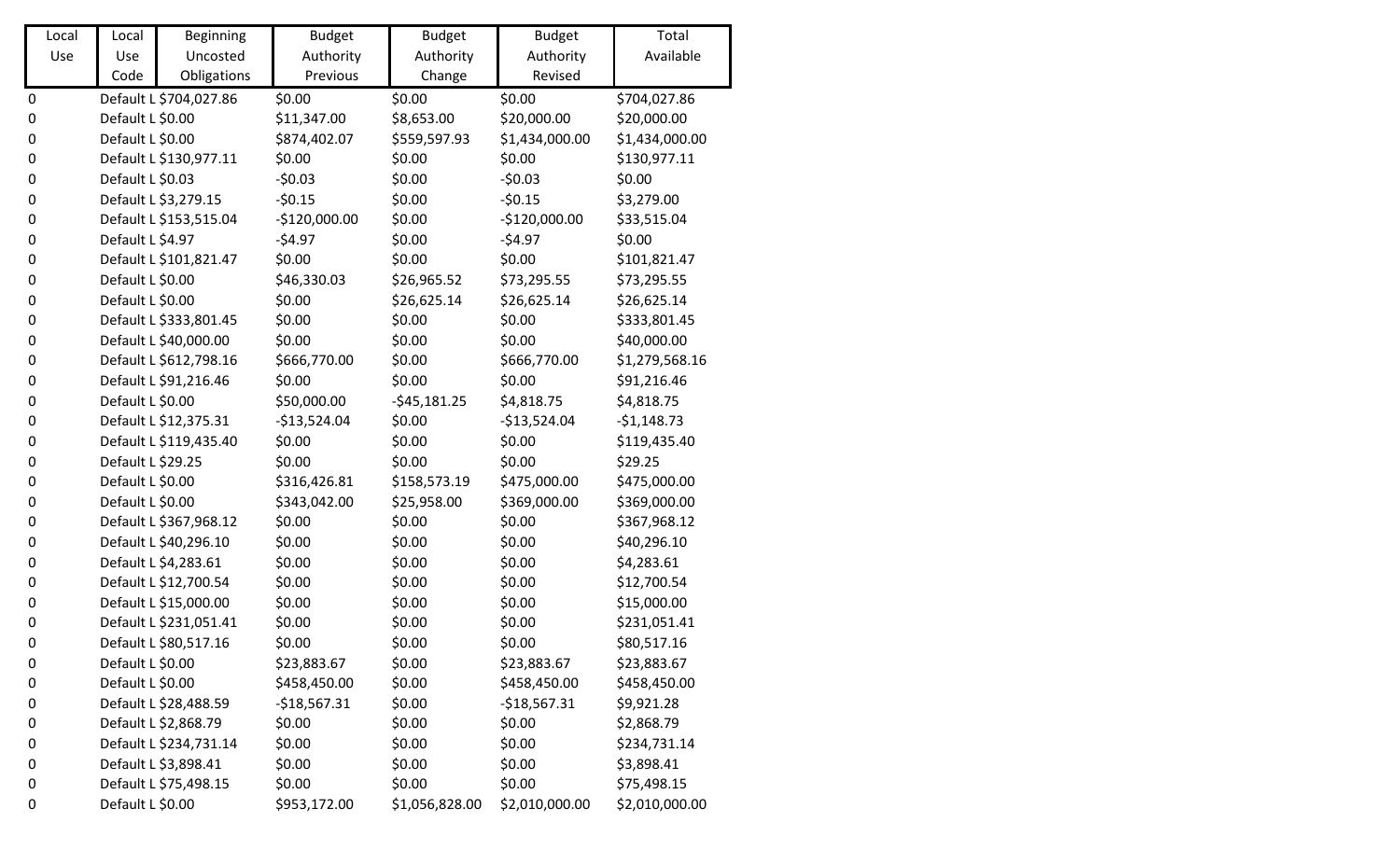| Local            | Local             | <b>Beginning</b>         | <b>Budget</b>  | <b>Budget</b> | <b>Budget</b>  | Total          |
|------------------|-------------------|--------------------------|----------------|---------------|----------------|----------------|
| Use              | Use               | Uncosted                 | Authority      | Authority     | Authority      | Available      |
|                  | Code              | Obligations              | Previous       | Change        | Revised        |                |
| $\boldsymbol{0}$ | Default L \$0.00  |                          | \$40,000.00    | \$0.00        | \$40,000.00    | \$40,000.00    |
| $\boldsymbol{0}$ | Default L \$0.00  |                          | \$1,455,670.00 | \$954,330.00  | \$2,410,000.00 | \$2,410,000.00 |
| $\boldsymbol{0}$ |                   | Default L \$50,000.00    | \$0.00         | \$0.00        | \$0.00         | \$50,000.00    |
| $\boldsymbol{0}$ |                   | Default L \$303,914.10   | $-5281,280.00$ | \$0.00        | $-5281,280.00$ | \$22,634.10    |
| $\boldsymbol{0}$ |                   | Default L \$51,312.90    | $-551,312.90$  | \$0.00        | $-551,312.90$  | \$0.00         |
| $\boldsymbol{0}$ |                   | Default L \$55,526.01    | \$0.00         | \$0.00        | \$0.00         | \$55,526.01    |
| $\boldsymbol{0}$ |                   | Default L \$24,431.56    | \$0.00         | \$0.00        | \$0.00         | \$24,431.56    |
| $\boldsymbol{0}$ |                   | Default L \$1,170,606.82 | $-$666,770.00$ | \$0.00        | $-$666,770.00$ | \$503,836.82   |
| $\boldsymbol{0}$ |                   | Default L \$240,667.55   | \$0.00         | \$0.00        | \$0.00         | \$240,667.55   |
| $\boldsymbol{0}$ |                   | Default L \$1,797,650.48 | $-$666,770.00$ | \$0.00        | $-$666,770.00$ | \$1,130,880.48 |
| $\boldsymbol{0}$ | Default L \$0.00  |                          | \$319,228.79   | \$235,771.21  | \$555,000.00   | \$555,000.00   |
| $\boldsymbol{0}$ | Default L \$0.00  |                          | \$135,600.00   | \$153,400.00  | \$289,000.00   | \$289,000.00   |
| $\boldsymbol{0}$ | Default L \$0.00  |                          | \$229,487.78   | \$170,512.22  | \$400,000.00   | \$400,000.00   |
| $\boldsymbol{0}$ | Default L \$0.00  |                          | \$0.00         | \$736,400.00  | \$736,400.00   | \$736,400.00   |
| $\boldsymbol{0}$ |                   | Default L \$50,324.10    | \$0.00         | \$0.00        | \$0.00         | \$50,324.10    |
| $\boldsymbol{0}$ |                   | Default L \$38,795.51    | \$0.00         | \$0.00        | \$0.00         | \$38,795.51    |
| $\boldsymbol{0}$ |                   | Default L \$2,019.15     | \$0.00         | \$0.00        | \$0.00         | \$2,019.15     |
| $\boldsymbol{0}$ |                   | Default L \$522,109.05   | \$0.00         | \$0.00        | \$0.00         | \$522,109.05   |
| $\mathbf 0$      | Default L \$47.62 |                          | \$0.00         | \$0.00        | \$0.00         | \$47.62        |
| 485395           | <b>CHAIP</b>      | \$152,000.00             | \$0.00         | \$0.00        | \$0.00         | \$152,000.00   |
| $\boldsymbol{0}$ | Default L \$0.00  |                          | \$755,000.00   | \$400,000.00  | \$1,155,000.00 | \$1,155,000.00 |
| $\boldsymbol{0}$ |                   | Default L \$147,084.32   | \$0.00         | \$0.00        | \$0.00         | \$147,084.32   |
| $\pmb{0}$        |                   | Default L \$220,833.12   | \$185,000.00   | \$0.00        | \$185,000.00   | \$405,833.12   |
| $\boldsymbol{0}$ |                   | Default L \$2,217,227.76 | \$358,007.38   | \$0.00        | \$358,007.38   | \$2,575,235.14 |
| $\boldsymbol{0}$ |                   | Default L \$49,875.62    | \$0.00         | \$0.00        | \$0.00         | \$49,875.62    |
| $\boldsymbol{0}$ |                   | Default L \$11,925.21    | \$0.00         | \$0.00        | \$0.00         | \$11,925.21    |
| $\boldsymbol{0}$ | Default L \$0.00  |                          | \$190,243.59   | \$0.00        | \$190,243.59   | \$190,243.59   |
| 0                |                   | Default L \$107,238.58   | \$0.00         | \$0.00        | \$0.00         | \$107,238.58   |
| 485395           | <b>CHAIP</b>      | \$378,714.95             | \$0.00         | \$0.00        | \$0.00         | \$378,714.95   |
| 0                | Default L \$0.00  |                          | \$1,790,000.00 | \$0.00        | \$1,790,000.00 | \$1,790,000.00 |
| 0                | Default L \$0.00  |                          | \$100,000.00   | \$0.00        | \$100,000.00   | \$100,000.00   |
| 0                | Default L \$0.00  |                          | \$208,000.00   | \$150,000.00  | \$358,000.00   | \$358,000.00   |
| 0                | Default L \$0.00  |                          | \$212,749.03   | \$0.00        | \$212,749.03   | \$212,749.03   |
| 0                |                   | Default L \$1,427,585.71 | \$600,000.00   | \$0.00        | \$600,000.00   | \$2,027,585.71 |
| 0                |                   | Default L \$20,289.84    | \$0.00         | \$0.00        | \$0.00         | \$20,289.84    |
| $\boldsymbol{0}$ |                   | Default L \$234,931.66   | \$140,000.00   | \$0.00        | \$140,000.00   | \$374,931.66   |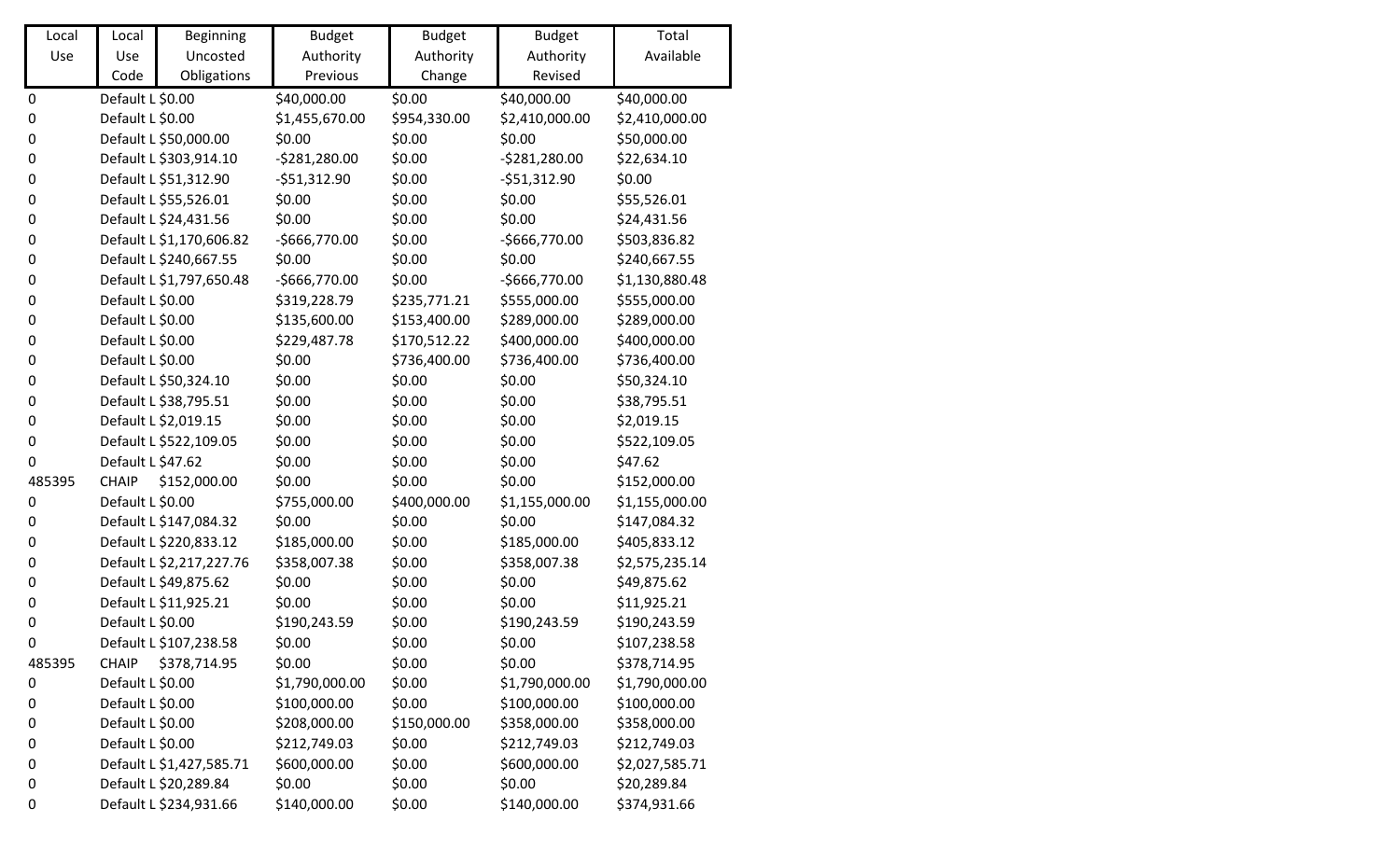| Local     | Local              | Beginning              | <b>Budget</b> | <b>Budget</b> | <b>Budget</b> | Total        |
|-----------|--------------------|------------------------|---------------|---------------|---------------|--------------|
| Use       | Use                | Uncosted               | Authority     | Authority     | Authority     | Available    |
|           | Code               | Obligations            | Previous      | Change        | Revised       |              |
| 0         | Default L \$0.00   |                        | \$212,000.00  | \$150,000.00  | \$362,000.00  | \$362,000.00 |
| $\pmb{0}$ |                    | Default L \$506,852.52 | \$0.00        | \$0.00        | \$0.00        | \$506,852.52 |
| 0         |                    | Default L \$26,357.24  | \$0.00        | \$0.00        | \$0.00        | \$26,357.24  |
| 0         |                    | Default L \$20,611.00  | \$0.00        | \$0.00        | \$0.00        | \$20,611.00  |
| 0         |                    | Default L \$7,976.36   | \$0.00        | \$0.00        | \$0.00        | \$7,976.36   |
| 0         |                    | Default L \$8,661.50   | \$0.00        | \$0.00        | \$0.00        | \$8,661.50   |
| 0         | Default L \$0.00   |                        | \$7,500.00    | \$0.00        | \$7,500.00    | \$7,500.00   |
| 0         | Default L \$56.79  |                        | \$0.00        | \$0.00        | \$0.00        | \$56.79      |
| 0         |                    | Default L \$83,643.81  | \$0.00        | \$0.00        | \$0.00        | \$83,643.81  |
| 0         |                    | Default L \$49,649.35  | \$0.00        | \$0.00        | \$0.00        | \$49,649.35  |
| 0         |                    | Default L \$250,799.93 | \$0.00        | \$0.00        | \$0.00        | \$250,799.93 |
| 0         |                    | Default L \$31,959.55  | \$0.00        | \$0.00        | \$0.00        | \$31,959.55  |
| 0         |                    | Default L \$2,347.00   | \$0.00        | \$0.00        | \$0.00        | \$2,347.00   |
| 0         |                    | Default L \$32,823.22  | $-558.76$     | \$0.00        | $-558.76$     | \$32,764.46  |
| 0         | Default L \$0.00   |                        | \$5,600.00    | \$0.00        | \$5,600.00    | \$5,600.00   |
| 0         |                    | Default L \$3,750.00   | \$0.00        | \$0.00        | \$0.00        | \$3,750.00   |
| 0         |                    | Default L \$4,790.55   | \$0.00        | \$0.00        | \$0.00        | \$4,790.55   |
| 0         | Default L \$276.08 |                        | $-$124.89$    | \$0.00        | $-$124.89$    | \$151.19     |
| 0         |                    | Default L \$67,432.00  | \$0.00        | \$0.00        | \$0.00        | \$67,432.00  |
| 0         | Default L \$0.00   |                        | \$0.00        | \$450,000.00  | \$450,000.00  | \$450,000.00 |
| 0         | Default L \$63.25  |                        | $-563.25$     | \$0.00        | $-563.25$     | \$0.00       |
| 0         |                    | Default L \$8,312.99   | \$0.00        | \$0.00        | \$0.00        | \$8,312.99   |
| 0         |                    | Default L \$2,804.90   | \$0.00        | \$0.00        | \$0.00        | \$2,804.90   |
| 0         |                    | Default L \$45,945.00  | \$0.00        | \$0.00        | \$0.00        | \$45,945.00  |
| 0         | Default L \$0.00   |                        | \$20,000.00   | \$0.00        | \$20,000.00   | \$20,000.00  |
| 0         |                    | Default L \$5,184.83   | \$0.00        | \$0.00        | \$0.00        | \$5,184.83   |
| 0         | Default L \$0.00   |                        | \$75,000.00   | \$0.00        | \$75,000.00   | \$75,000.00  |
| 301604    |                    | CHNE-03 \$2,668.83     | \$0.00        | \$0.00        | \$0.00        | \$2,668.83   |
| 0         |                    | Default L \$46,642.43  | \$0.00        | \$0.00        | \$0.00        | \$46,642.43  |
| 0         | Default L \$0.00   |                        | \$152,939.00  | \$8,061.00    | \$161,000.00  | \$161,000.00 |
| 0         |                    | Default L \$168,682.35 | \$0.00        | \$0.00        | \$0.00        | \$168,682.35 |
| 0         |                    | Default L \$214,496.04 | \$0.00        | \$0.00        | \$0.00        | \$214,496.04 |
| 0         | Default L \$0.00   |                        | \$703,600.00  | \$96,400.00   | \$800,000.00  | \$800,000.00 |
| 0         |                    | Default L \$95,188.31  | \$0.00        | \$0.00        | \$0.00        | \$95,188.31  |
| 0         | Default L \$0.00   |                        | \$84,000.00   | \$0.00        | \$84,000.00   | \$84,000.00  |
| 0         |                    | Default L \$98,115.68  | \$0.00        | \$0.00        | \$0.00        | \$98,115.68  |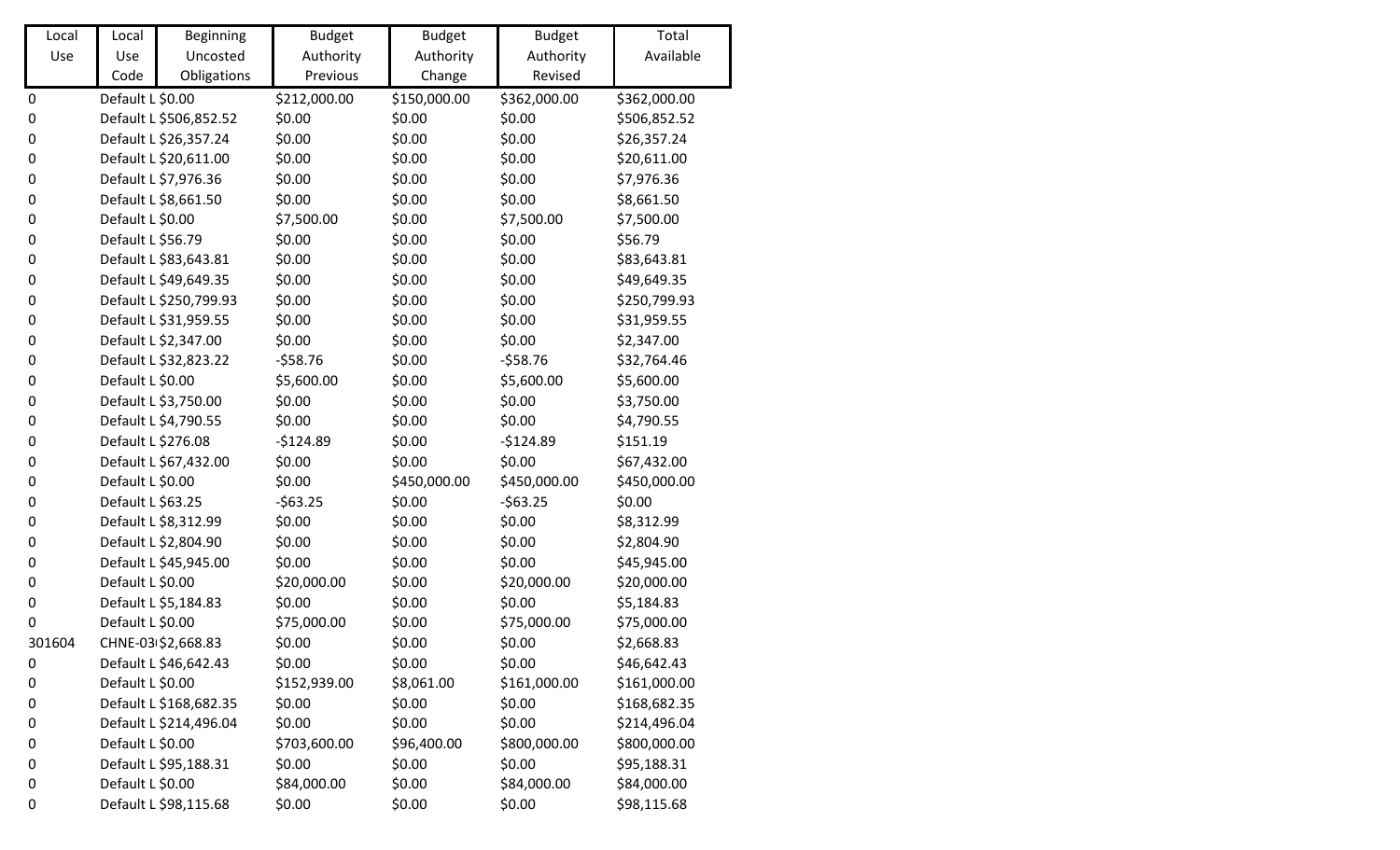|                  |                    | \$2,871,228.72           | \$10,116,822.17<br>\$161,971,221.85 \$335,734,531.60 \$44,103,397.16 \$379,837,928.76 \$541,809,150.61 | \$1,231,405.55 | \$11,348,227.72 | \$14,219,456.44 |
|------------------|--------------------|--------------------------|--------------------------------------------------------------------------------------------------------|----------------|-----------------|-----------------|
|                  |                    |                          |                                                                                                        |                |                 |                 |
| 1250             |                    | CHARPA-\$241,490.09      | \$0.00                                                                                                 | \$0.00         | \$0.00          | \$241,490.09    |
| 1314             | ARPA-E L \$0.00    |                          | \$600,000.00                                                                                           | \$0.00         | \$600,000.00    | \$600,000.00    |
| 0                |                    | Default L \$36,666.49    | \$0.00                                                                                                 | \$0.00         | \$0.00          | \$36,666.49     |
| 1249             |                    | CHARPA-\$561,053.77      | \$0.00                                                                                                 | \$0.00         | \$0.00          | \$561,053.77    |
| 0                |                    | Default L \$193,203.88   | \$0.00                                                                                                 | \$0.00         | \$0.00          | \$193,203.88    |
| $\boldsymbol{0}$ |                    | Default L \$56,623.76    | \$0.00                                                                                                 | \$0.00         | \$0.00          | \$56,623.76     |
| 302027           |                    | OTT 16-1 \$169,902.91    | \$0.00                                                                                                 | \$0.00         | \$0.00          | \$169,902.91    |
| $\boldsymbol{0}$ | Default L \$0.00   |                          | \$425,000.00                                                                                           | \$0.00         | \$425,000.00    | \$425,000.00    |
| $\pmb{0}$        | Default L \$0.00   |                          | \$7,158.23                                                                                             | \$0.00         | \$7,158.23      | \$7,158.23      |
| 0                |                    | Default L \$167,675.00   | \$0.00                                                                                                 | \$0.00         | \$0.00          | \$167,675.00    |
| 0                |                    | Default L \$118,016.25   | \$0.00                                                                                                 | \$0.00         | \$0.00          | \$118,016.25    |
| $\pmb{0}$        |                    | Default L \$6,318.43     | \$0.00                                                                                                 | \$0.00         | \$0.00          | \$6,318.43      |
| 0                |                    | Default L \$6,683.36     | \$0.00                                                                                                 | \$0.00         | \$0.00          | \$6,683.36      |
| 0                | Default L \$0.00   |                          | \$21,858.00                                                                                            | \$469,310.00   | \$491,168.00    | \$491,168.00    |
| $\pmb{0}$        |                    | Default L \$46,852.96    | \$0.00                                                                                                 | \$0.00         | \$0.00          | \$46,852.96     |
| 0                |                    | Default L \$85,000.00    | \$0.00                                                                                                 | \$0.00         | \$0.00          | \$85,000.00     |
| 0                | Default L \$338.96 |                          | $-5338.96$                                                                                             | \$0.00         | $-5338.96$      | \$0.00          |
| 0                | Default L \$0.00   |                          | \$319,142.00                                                                                           | \$0.00         | \$319,142.00    | \$319,142.00    |
| 0                | Default L \$0.00   |                          | \$2,250,000.00                                                                                         | \$0.00         | \$2,250,000.00  | \$2,250,000.00  |
| 0                |                    | Default L \$1,470,704.46 | $-5220.67$                                                                                             | \$0.00         | $-5220.67$      | \$1,470,483.79  |
| 0                |                    | Default L \$7,158.23     | \$0.00                                                                                                 | \$0.00         | \$0.00          | \$7,158.23      |
| $\pmb{0}$        |                    | Default L \$7,101.82     | \$0.00                                                                                                 | \$0.00         | \$0.00          | \$7,101.82      |
| $\boldsymbol{0}$ |                    | Default L \$300,000.00   | \$0.00                                                                                                 | \$0.00         | \$0.00          | \$300,000.00    |
| 302017           |                    | TCF Fund \$200,000.00    | \$0.00                                                                                                 | \$0.00         | \$0.00          | \$200,000.00    |
| 0                |                    | Default L \$142,653.99   | \$0.00                                                                                                 | \$0.00         | \$0.00          | \$142,653.99    |
| $\pmb{0}$        | Default L \$0.00   |                          | \$800,000.00                                                                                           | \$0.00         | \$800,000.00    | \$800,000.00    |
| 0                |                    | Default L \$2,556.10     | $-5993.55$                                                                                             | \$0.00         | $-5993.55$      | \$1,562.55      |
| $\pmb{0}$        | Default L \$0.00   |                          | \$17,500.00                                                                                            | \$0.00         | \$17,500.00     | \$17,500.00     |
| 0                | Default L \$0.00   |                          | \$10,000.00                                                                                            | \$0.00         | \$10,000.00     | \$10,000.00     |
| $\pmb{0}$        | Default L \$0.00   |                          | \$87,950.00                                                                                            | \$12,050.00    | \$100,000.00    | \$100,000.00    |
| 0                |                    | Default L \$22,642.70    | \$0.00                                                                                                 | \$0.00         | \$0.00          | \$22,642.70     |
| $\mathbf 0$      | Default L \$0.00   |                          | \$356,197.50                                                                                           | \$48,802.50    | \$405,000.00    | \$405,000.00    |
|                  | Code               | Obligations              | Previous                                                                                               | Change         | Revised         |                 |
| Use              | Use                | Uncosted                 | Authority                                                                                              | Authority      | Authority       | Available       |
| Local            | Local              | Beginning                | <b>Budget</b>                                                                                          | <b>Budget</b>  | <b>Budget</b>   | Total           |